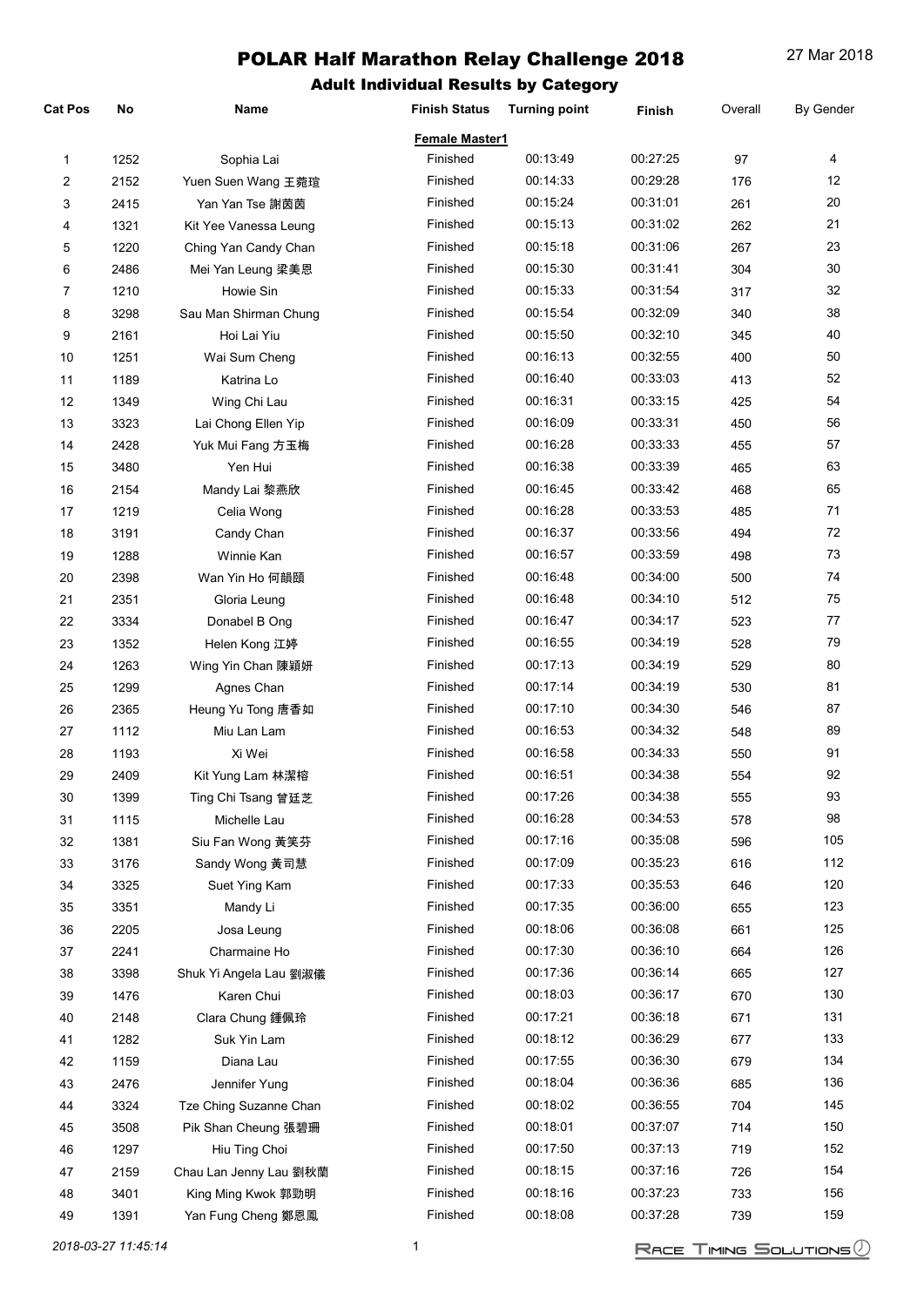| <b>Cat Pos</b> | No   | Name                          | <b>Finish Status</b> | <b>Turning point</b> | Finish   | Overall    | <b>By Gender</b> |
|----------------|------|-------------------------------|----------------------|----------------------|----------|------------|------------------|
| 50             | 2449 | Xiaofeng Lin 林小鳳              | Finished             | 00:19:07             | 00:37:31 | 748        | 164              |
| 51             | 3332 | Mei Yee Pang                  | Finished             | 00:19:00             | 00:37:38 | 756        | 167              |
| 52             | 3476 | Yuki Choy                     | Finished             | 00:18:15             | 00:37:57 | 771        | 171              |
| 53             | 2332 | Carmen Wong                   | Finished             | 00:19:12             | 00:38:03 | 774        | 173              |
| 54             | 1470 | Yin Chi Wong                  | Finished             | 00:18:41             | 00:38:03 | 775        | 174              |
| 55             | 3322 | Pui Ching Queenie Li          | Finished             | 00:18:47             | 00:38:14 | 787        | 179              |
| 56             | 2137 | Sin Ting Ho 何倩婷               | Finished             | 00:18:32             | 00:38:19 | 792        | 181              |
| 57             | 2112 | Miu Ching Lam 林妙貞             | Finished             | 00:18:53             | 00:38:19 | 793        | 182              |
| 58             | 3149 | Sandra Pang 彭婉詩               | Finished             | 00:18:34             | 00:38:27 | 799        | 185              |
| 59             | 1173 | Cristal Law 羅曉恩               | Finished             | 00:18:29             | 00:38:27 | 800        | 186              |
| 60             | 2116 | Shirley Leung 梁嘉麗             | Finished             | 00:19:36             | 00:38:42 | 809        | 190              |
| 61             | 3137 | Kit Man Fung 馮潔雯              | Finished             | 00:18:47             | 00:38:47 | 811        | 191              |
| 62             | 3230 | Mushroom Wong                 | Finished             | 00:19:15             | 00:38:49 | 812        | 192              |
| 63             | 2401 | Lam Ming Jess Leung 梁琳明       | Finished             | 00:18:46             | 00:38:59 | 819        | 195              |
| 64             | 2150 | Yin Yee Yip 葉燕儀               | Finished             | 00:18:48             | 00:39:08 | 823        | 198              |
| 65             | 1163 | Chui Kwan Ho                  | Finished             | 00:18:51             | 00:39:12 | 826        | 201              |
| 66             | 1178 | Wing Yee Angela Kwong         | Finished             | 00:19:46             | 00:39:13 | 828        | 202              |
| 67             | 1205 | Ka Yee Li                     | Finished             | 00:19:29             | 00:39:29 | 843        | 209              |
| 68             | 1337 | Lai Ping Yuen                 | Finished             | 00:19:32             | 00:39:34 | 848        | 211              |
| 69             | 1249 | Oi Lam Tang                   | Finished             | 00:19:25             | 00:39:39 | 854        | 214              |
| 70             | 1400 | Man Chee Tao 杜敏芝              | Finished             | 00:19:57             | 00:39:57 | 869        | 224              |
| 71             | 3116 | Yeemi Lui 呂綺媚                 | Finished             | 00:19:35             | 00:39:58 | 870        | 225              |
| 72             | 1218 | Yee Man Wong                  | Finished             | 00:19:23             | 00:39:59 | 872        | 227              |
| 73             | 1121 | Jennifer Tse                  | Finished             | 00:20:12             | 00:40:10 | 878        | 231              |
| 74             | 2217 | Lok Kan Priscilla Lee         | Finished             | 00:19:29             | 00:40:14 | 883        | 235              |
| 75             | 3207 |                               | Finished             | 00:20:47             | 00:40:16 |            | 237              |
| 76             | 2282 | Yuan Ping Zhu<br>Ka Wai Cheng | Finished             | 00:20:03             | 00:40:20 | 886<br>889 | 239              |
|                |      | Queenie Wong                  | Finished             | 00:19:47             | 00:40:28 | 893        | 241              |
| 77             | 1230 |                               | Finished             | 00:19:52             | 00:40:30 |            | 243              |
| 78             | 2480 | Dian Man                      | Finished             |                      |          | 896        |                  |
| 79             | 1401 | Ling Ling Cheng 鄭玲玲           |                      | 00:19:01             | 00:40:33 | 898        | 244              |
| 80             | 3469 | Pui Yee Cheung 張佩儀            | Finished             | 00:19:56<br>00:20:17 | 00:40:34 | 899        | 245              |
| 81             | 2311 | Ka Yee Olivia Ng              | Finished             |                      | 00:40:43 | 903        | 246              |
| 82             | 2360 | Ling Kee Chow                 | Finished             | 00:19:26             | 00:40:45 | 905        | 248              |
| 83             | 1247 | Sharon Lui                    | Finished             | 00:19:20             | 00:41:07 | 918        | 253              |
| 84             | 1196 | Zeni Chow                     | Finished             | 00:20:21             | 00:41:13 | 921        | 255              |
| 85             | 2359 | So Ting Chiu                  | Finished             | 00:20:09             | 00:41:24 | 932        | 260              |
| 86             | 2499 | Wai Man lu 姚慧敏                | Finished             | 00:20:18             | 00:41:25 | 936        | 263              |
| 87             | 1491 | Chui Ping Connie Kwok 郭翠萍     | Finished             | 00:20:24             | 00:41:26 | 939        | 264              |
| 88             | 1310 | Sze Man Chan                  | Finished             | 00:21:02             | 00:41:42 | 949        | 269              |
| 89             | 1116 | Kengi Tsui 俆影珊                | Finished             | 00:20:49             | 00:41:45 | 951        | 270              |
| 90             | 3499 | Hoi Ying Mak 麥凱瑩              | Finished             | 00:20:41             | 00:41:45 | 952        | 271              |
| 91             | 1500 | Sally Chan                    | Finished             | 00:21:30             | 00:42:42 | 978        | 284              |
| 92             | 2405 | Man Yee Wong 王敏儀              | Finished             | 00:20:53             | 00:42:52 | 983        | 287              |
| 93             | 1124 | Pui Shan Yu 余佩珊               | Finished             | 00:21:07             | 00:43:06 | 989        | 290              |
| 94             | 1279 | Kit Ying Lui                  | Finished             | 00:20:47             | 00:43:10 | 993        | 292              |
| 95             | 1207 | Limin Mai                     | Finished             | 00:21:09             | 00:43:11 | 996        | 295              |
| 96             | 1499 | Cynthia Tung 董芝琳              | Finished             | 00:20:39             | 00:43:20 | 999        | 297              |
| 97             | 1266 | Chui Shan Ho                  | Finished             | 00:20:58             | 00:43:34 | 1006       | 300              |
| 98             | 3205 | <b>Emily Cheung</b>           | Finished             | 00:21:34             | 00:43:44 | 1012       | 304              |
| 99             | 2100 | Chi Mei Lee 李智薇               | Finished             | 00:21:41             | 00:43:56 | 1017       | 307              |
|                |      |                               |                      |                      |          |            |                  |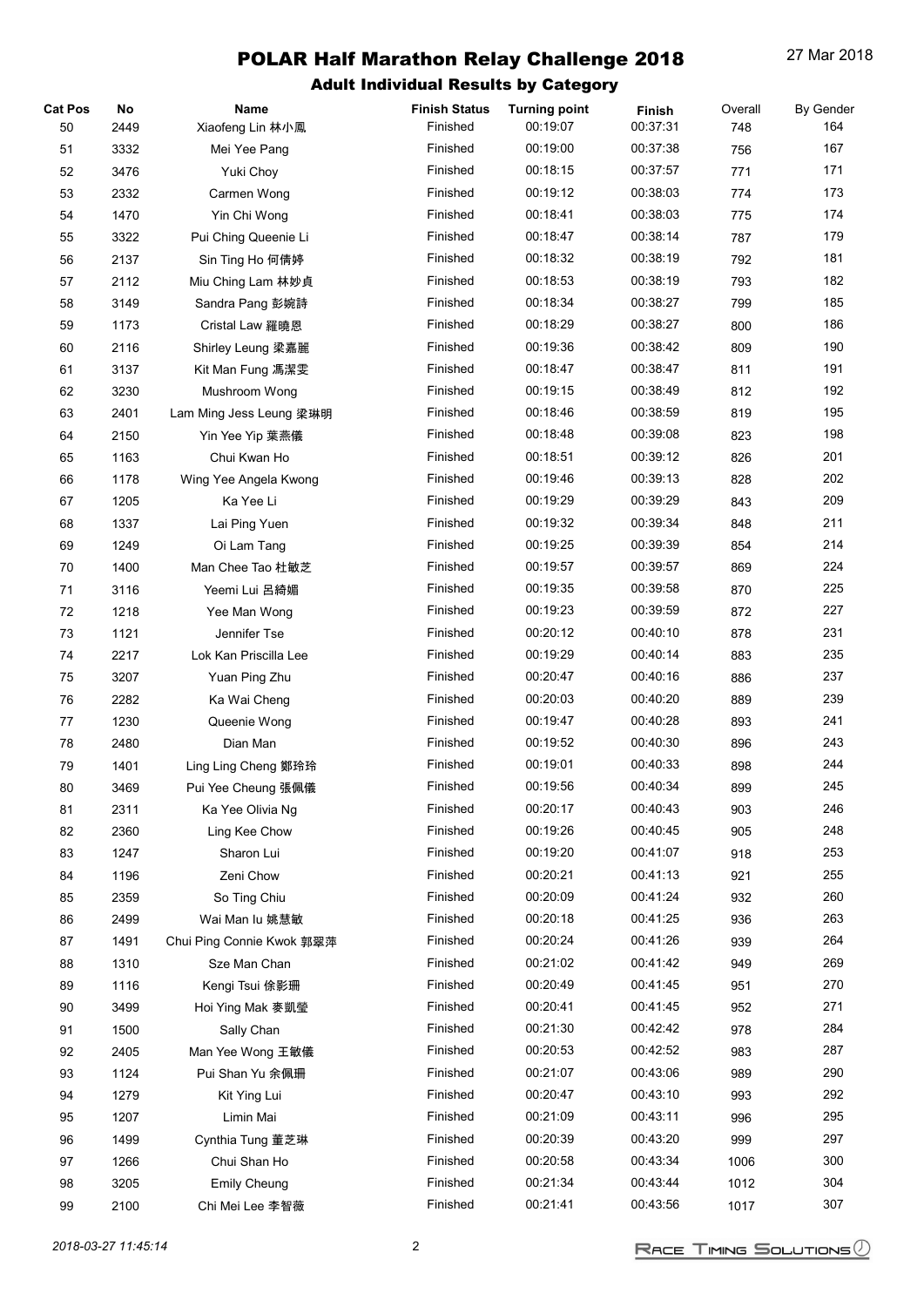| <b>Cat Pos</b> | No   | Name                       | <b>Finish Status</b>  | <b>Turning point</b> | Finish   | Overall | By Gender |
|----------------|------|----------------------------|-----------------------|----------------------|----------|---------|-----------|
| 100            | 2310 | Wing Yee Peggy Kwan        | Finished              | 00:21:40             | 00:44:06 | 1019    | 308       |
| 101            | 1303 | Mei Yu To                  | Finished              | 00:21:30             | 00:44:07 | 1020    | 309       |
| 102            | 2209 | Lilian Ho                  | Finished              | 00:21:41             | 00:44:16 | 1025    | 313       |
| 103            | 3202 | Hin Yan Leung              | Finished              | 00:21:26             | 00:44:17 | 1027    | 314       |
| 104            | 3492 | Lee Yung Cheung 張莉容        | Finished              | 00:22:11             | 00:44:20 | 1029    | 316       |
| 105            | 1202 | Cheung Kei Lam             | Finished              | 00:22:15             | 00:44:34 | 1036    | 320       |
| 106            | 1311 | Pui Sze Fung               | Finished              | 00:22:05             | 00:44:38 | 1038    | 321       |
| 107            | 2278 | Hiu Yan Chung              | Finished              | 00:21:52             | 00:44:45 | 1039    | 322       |
| 108            | 1107 | Denise Lam 林紫玲             | Finished              | 00:22:32             | 00:44:51 | 1041    | 324       |
| 109            | 3393 | Hoi Yin Brenda Lau 劉海燕     | Finished              | 00:22:19             | 00:45:06 | 1049    | 329       |
| 110            | 2291 | Kwai Sim Karen Ho          | Finished              | 00:21:55             | 00:45:07 | 1050    | 330       |
| 111            | 1330 | Ivy Leung                  | Finished              | 00:22:00             | 00:45:21 | 1057    | 332       |
| 112            | 2383 | Lok Mun Kitty Sit 薛樂敏      | Finished              | 00:21:51             | 00:45:24 | 1059    | 334       |
| 113            | 2266 | Yin Yee Pang               | Finished              | 00:22:14             | 00:45:50 | 1069    | 341       |
| 114            | 3452 | Siaw Wei Lee 李小薇           | Finished              | 00:22:59             | 00:45:58 | 1073    | 343       |
| 115            | 1308 | Ruby Cheng                 | Finished              | 00:22:39             | 00:46:13 | 1079    | 348       |
| 116            | 1187 | Wai Kuen Fan               | Finished              | 00:22:36             | 00:46:21 | 1082    | 349       |
| 117            | 1507 | Wing Yin Wong 黃穎妍          | Finished              | 00:23:07             | 00:46:35 | 1087    | 352       |
| 118            | 1402 | Hiu Yee Hung               | Finished              | 00:23:12             | 00:46:37 | 1088    | 353       |
| 119            | 2469 | Yin Man Hui 許燕雯            | Finished              | 00:22:51             | 00:46:49 | 1091    | 355       |
| 120            | 1179 | Ka Yi Chan                 | Finished              | 00:22:59             | 00:46:54 | 1095    | 358       |
| 121            | 3179 | Emma Tsou                  | Finished              | 00:23:23             | 00:47:05 | 1097    | 359       |
| 122            | 2330 | Pauline Wan                | Finished              | 00:22:58             | 00:47:08 | 1098    | 360       |
| 123            | 2219 | Ivy Luk                    | Finished              | 00:23:56             | 00:47:43 | 1112    | 370       |
| 124            | 2437 | Pui Yee Lui                | Finished              | 00:23:52             | 00:47:57 | 1117    | 373       |
| 125            | 1216 | <b>Yvonne Tsang</b>        | Finished              | 00:23:51             | 00:47:59 | 1118    | 374       |
| 126            | 3237 | Ka Ying Chow 鄒嘉瑩           | Finished              | 00:24:21             | 00:48:47 | 1132    | 382       |
| 127            | 2211 | Yan Yan Angel Ng           | Finished              | 00:24:22             | 00:48:52 | 1134    | 383       |
| 128            | 1469 | Kai Lam 林佳                 | Finished              | 00:23:50             | 00:49:08 | 1140    | 387       |
| 129            | 1145 | Amy Cheung                 | Finished              | 00:25:05             | 00:49:49 | 1147    | 392       |
| 130            | 2402 | <b>Cheuk Wing Leung</b>    | Finished              | 00:23:59             | 00:50:04 | 1150    | 395       |
| 131            | 3427 | Tsz Wai Chui 徐子慧           | Finished              | 00:24:18             | 00:50:13 | 1152    | 396       |
| 132            | 2470 | Shuk Yin Cheung            | Finished              | 00:23:43             | 00:50:19 | 1153    | 397       |
| 133            | 2481 | Hoi Yan Chan 陳凱欣           | Finished              | 00:25:06             | 00:50:33 | 1155    | 398       |
| 134            | 3216 | Jenny Pong                 | Finished              | 00:25:17             | 00:54:32 | 1172    | 410       |
| 135            | 2453 | Ching Man Ng 吳靜雯           | Finished              | 00:26:26             | 00:55:11 | 1176    | 414       |
| 136            | 2145 | Wan Ling Chao 趙婉玲          | Finished              | 00:28:37             | 00:56:48 | 1179    | 417       |
| 137            | 3481 | Tak Ching Tsung 宗德貞        | Finished              | 00:28:16             | 00:58:22 | 1181    | 418       |
| 138            | 2202 | Suk Yee Wong               | Finished              | 00:28:58             | 01:00:02 | 1182    | 419       |
| 139            | 3158 | Ching Yee Wong 黃靜儀         | Finished              | 00:32:40             | 01:05:47 | 1186    | 422       |
|                | 2158 | Man Ha Tsang 曾敏霞           | Withdrawn during race |                      |          |         |           |
|                | 3255 | Ka Yan Caroline Fuk        | Pre-race withdrawal   |                      |          |         |           |
|                | 2271 | Hoi Yee Chan               | Pre-race withdrawal   |                      |          |         |           |
|                | 1280 | Lai Fong Wong              | Pre-race withdrawal   |                      |          |         |           |
|                | 3429 | Tsz Ting Catherine Liu 廖芷聤 | Pre-race withdrawal   |                      |          |         |           |
|                | 1482 | Winnie Lo 盧詠恩              | Pre-race withdrawal   |                      |          |         |           |
|                | 2482 | Suk Yi Cheung 張淑儀          | Pre-race withdrawal   |                      |          |         |           |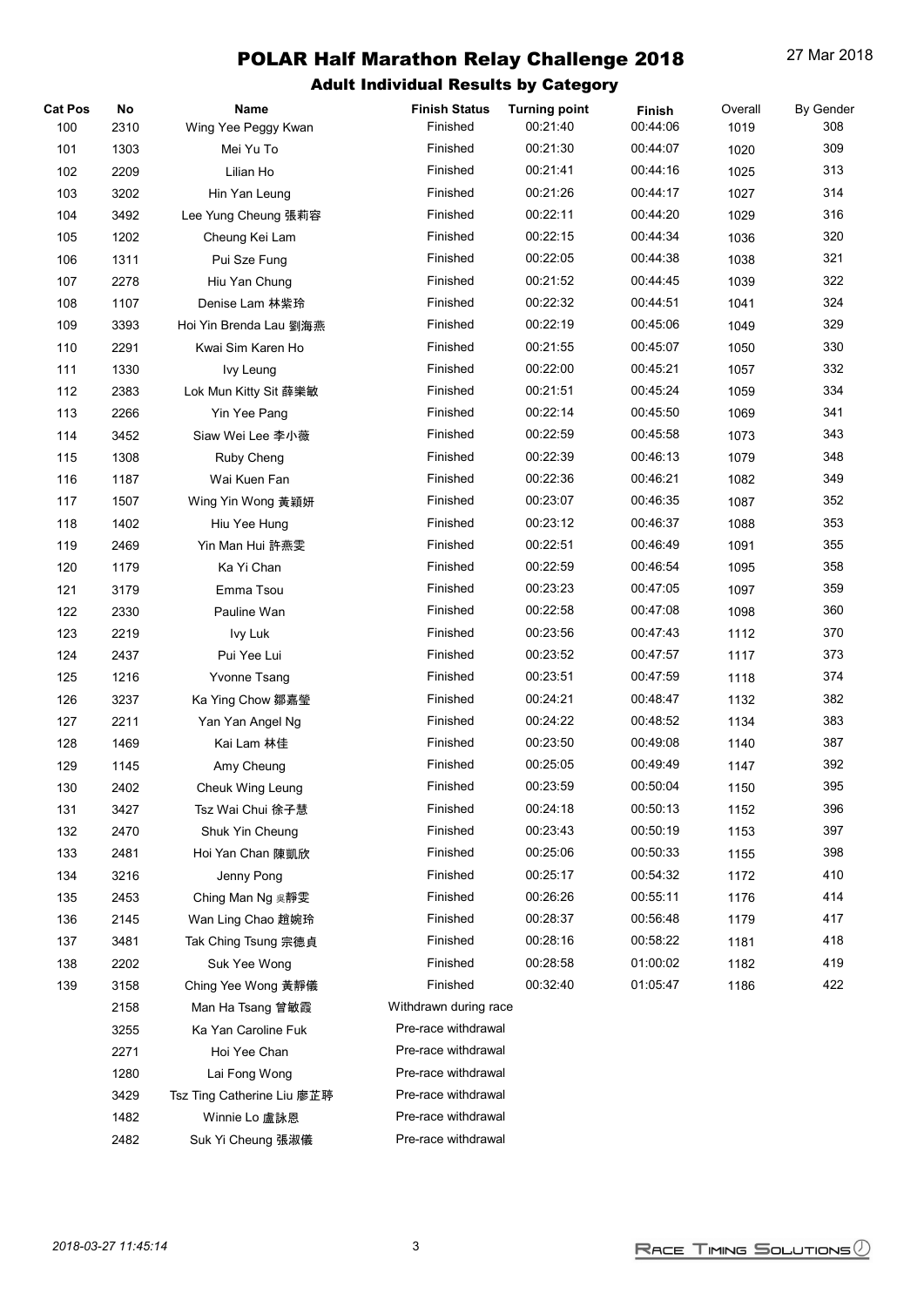| Cat Pos | No           | Name                       | <b>Finish Status</b>  | <b>Turning point</b> | Finish               | Overall    | <b>By Gender</b> |
|---------|--------------|----------------------------|-----------------------|----------------------|----------------------|------------|------------------|
|         |              |                            | <b>Female Master2</b> |                      |                      |            |                  |
| 1       | 1456         | Karen Lui                  | Finished              | 00:14:18             | 00:29:23             | 170        | 10               |
| 2       | 1101         | Candy Or 柯麗萍               | Finished              | 00:15:17             | 00:30:56             | 258        | 19               |
| 3       | 3276         | Yuen Yee Leung             | Finished              | 00:15:16             | 00:31:15             | 276        | 26               |
| 4       | 1132         | Siu Ling Lai 黎小玲           | Finished              | 00:15:29             | 00:31:49             | 310        | 31               |
| 5       | 2397         | Fung Yee Rebecca Cho 曹鳳儀   | Finished              | 00:15:47             | 00:32:06             | 332        | 35               |
| 6       | 3285         | Louise Chiu                | Finished              | 00:15:59             | 00:32:07             | 333        | 36               |
| 7       | 3458         | Ka Ling Karen Chak 翟嘉玲     | Finished              | 00:15:56             | 00:32:26             | 362        | 43               |
| 8       | 3439         | Ching Yee Fong 方靜儀         | Finished              | 00:15:44             | 00:32:29             | 365        | 44               |
| 9       | 3155         | Pui Ling Chan              | Finished              | 00:16:06             | 00:32:33             | 372        | 45               |
| 10      | 3483         | Katie Nang                 | Finished              | 00:16:42             | 00:33:34             | 457        | 59               |
| 11      | 3196         | Connie Pang                | Finished              | 00:16:35             | 00:33:35             | 460        | 61               |
| 12      | 3397         | Fung Ming Angela Leung 梁鳳鳴 | Finished              | 00:16:38             | 00:33:40             | 466        | 64               |
| 13      | 2321         | Chui Ling Elaine Lau       | Finished              | 00:16:24             | 00:33:51             | 481        | 69               |
| 14      | 1428         | Hoi Lun Helen Leung 梁海倫    | Finished              | 00:16:26             | 00:34:11             | 513        | 76               |
| 15      | 1398         | Hon May Chan 陳漢薇           | Finished              | 00:17:10             | 00:34:29             | 543        | 85               |
| 16      | 3321         | Kit King Ricko Cheung      | Finished              | 00:16:50             | 00:34:32             | 549        | 90               |
| $17\,$  | 2297         | Mei Lan Tam                | Finished              | 00:16:49             | 00:34:48             | 564        | 95               |
| 18      | 2146         | Wai Chu Lee 李慧珠            | Finished              | 00:17:40             | 00:34:50             | 573        | 97               |
| 19      | 1480         | Wing Cheung                | Finished              | 00:16:53             | 00:34:54             | 579        | 99               |
| 20      | 1458         | Yuen Ching Chan 陳婉貞        | Finished              | 00:17:31             | 00:34:57             | 581        | 100              |
| 21      | 2483         | June Lai                   | Finished              | 00:16:59             | 00:34:58             | 584        | 101              |
| 22      | 3175         | Mandy Chu 朱文珊              | Finished              | 00:17:50             | 00:35:06             | 594        | 104              |
| 23      | 2458         | Suk Yee Lou 劉淑儀            | Finished              | 00:17:20             | 00:35:15             | 605        | 107              |
| 24      | 3112         | Karen Luk 陸詩詠              | Finished              | 00:17:26             | 00:35:15             | 606        | 108              |
| 25      | 1473         | Kim Man Lui                | Finished              | 00:17:46             | 00:35:27             | 620        | 113              |
| 26      | 1182         | Po Kam Fan                 | Finished              | 00:17:22             | 00:35:30             | 624        | 114              |
| 27      | 1332         | Queenie Kong               | Finished              | 00:17:21             | 00:35:35             | 629        | 115              |
| 28      | 1106         | Annie Lai                  | Finished              | 00:17:53             | 00:35:36             | 630        | 116              |
| 29      | 1340         | Linda Chan                 | Finished              | 00:17:16             | 00:35:37             | 631        | 117              |
| 30      | 1397         | Fung Yee May Tse 謝鳳儀       | Finished              | 00:17:17             | 00:35:39             | 633        | 118              |
| 31      | 3111         | Rene Chan                  | Finished              | 00:17:34             | 00:36:00             | 654        | 122              |
| 32      | 3445         | Chi Wah Yeung 楊芝華          | Finished              | 00:18:03             | 00:36:02             | 656        | 124              |
| 33      | 3413         | Loi Chun Kong 江來珍          | Finished              | 00:17:30             | 00:36:17             | 669        | 129              |
|         |              | Ada Lee                    | Finished              | 00:17:57             | 00:36:43             |            | 137              |
| 34      | 3260<br>3349 | Fuk Tai Wendy Chan         | Finished              | 00:17:54             | 00:36:44             | 690        | 139              |
| 35      |              |                            | Finished              | 00:18:02             | 00:36:45             | 692<br>693 | 140              |
| 36      | 1128         | Choi Hung Lau              | Finished              | 00:18:15             | 00:36:47             |            | 141              |
| 37      | 3195         | Mine Chiu                  | Finished              | 00:18:07             | 00:36:50             | 694        | 142              |
| 38      | 3446         | Yin Hing Lorna Li 李燕卿      | Finished              | 00:18:29             | 00:36:53             | 698        | 143              |
| 39      | 1260         | Jenny Wong                 |                       |                      |                      | 702        |                  |
| 40      | 3128         | Mei Ying Hon               | Finished<br>Finished  | 00:18:38<br>00:19:11 | 00:36:59<br>00:37:29 | 706        | 146<br>161       |
| 41      | 1409         | Wing May Chan 陳詠薇          | Finished              | 00:18:21             | 00:37:32             | 742        | 165              |
| 42      | 1449         | Pek Mui Sandy Chong 鍾碧梅    |                       |                      |                      | 751        |                  |
| 43      | 3451         | Chi Moon Lam 林志滿           | Finished              | 00:18:20             | 00:37:33             | 752        | 166              |
| 44      | 3449         | Kit Ming Tsui 徐潔明          | Finished              | 00:18:36             | 00:38:00             | 772        | 172              |
| 45      | 2230         | Emmy Wong                  | Finished              | 00:18:44             | 00:38:12             | 785        | 177              |
| 46      | 3473         | Shirley Wong               | Finished              | 00:19:22             | 00:38:41             | 807        | 189              |
| 47      | 3309         | Jenny Poon                 | Finished              | 00:19:41             | 00:39:12             | 825        | 200              |
| 48      | 1405         | Ching Yee Cindy Wong 王靜儀   | Finished              | 00:19:29             | 00:39:22             | 837        | 204              |
| 49      | 2260         | Rita Ho                    | Finished              | 00:19:28             | 00:39:24             | 838        | 205              |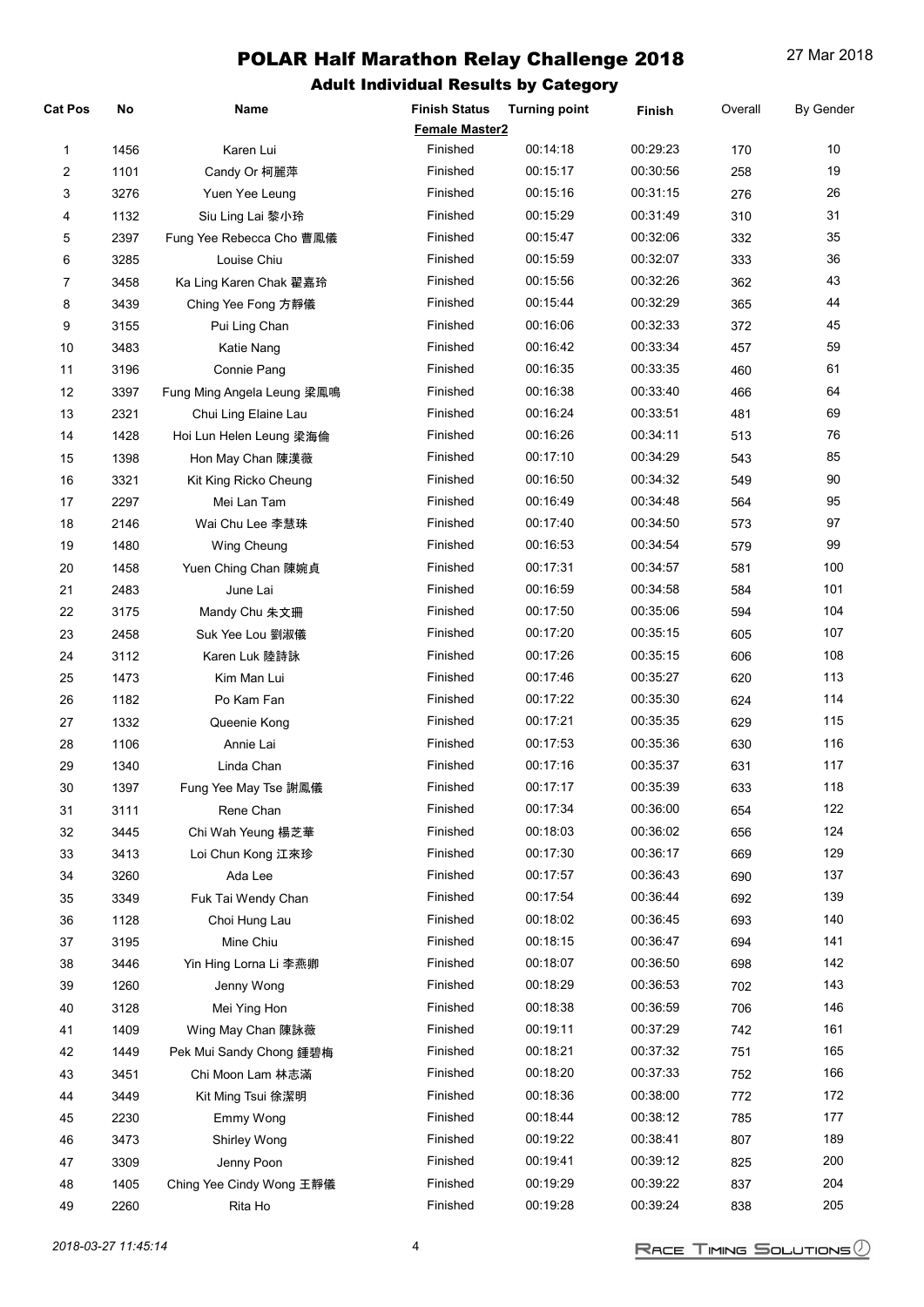| <b>Cat Pos</b> | No   | Name                       | <b>Finish Status</b> | <b>Turning point</b> | Finish   | Overall | <b>By Gender</b> |
|----------------|------|----------------------------|----------------------|----------------------|----------|---------|------------------|
| 50             | 2247 | Sheree Lui                 | Finished             | 00:19:52             | 00:39:28 | 840     | 206              |
| 51             | 1117 | Eunice Hau                 | Finished             | 00:19:07             | 00:39:28 | 842     | 208              |
| 52             | 2473 | Grady Kwok                 | Finished             | 00:20:01             | 00:39:30 | 844     | 210              |
| 53             | 3178 | Yuet Ming Lam              | Finished             | 00:19:40             | 00:39:46 | 858     | 217              |
| 54             | 1414 | Siu Wai Lee 李小偉            | Finished             | 00:18:55             | 00:39:49 | 861     | 218              |
| 55             | 2391 | Pui Sze Law 羅佩詩            | Finished             | 00:19:23             | 00:39:53 | 865     | 220              |
| 56             | 1175 | Maggie Ho 何潔儀              | Finished             | 00:19:29             | 00:39:54 | 866     | 221              |
| 57             | 1157 | Gloria Kwan                | Finished             | 00:19:02             | 00:39:58 | 871     | 226              |
| 58             | 2149 | Vicky Wong 黃慧儀             | Finished             | 00:19:35             | 00:40:04 | 874     | 228              |
| 59             | 3450 | Sau Han Cheng 鄭秀嫻          | Finished             | 00:20:05             | 00:40:06 | 876     | 229              |
| 60             | 3274 | Yuk Wa Chau                | Finished             | 00:19:17             | 00:40:08 | 877     | 230              |
| 61             | 1111 | Heady Lee                  | Finished             | 00:19:50             | 00:40:11 | 879     | 232              |
| 62             | 1133 | Daisy Chow                 | Finished             | 00:19:14             | 00:40:13 | 881     | 233              |
| 63             | 1225 | Rosita Lai                 | Finished             | 00:19:42             | 00:40:18 | 888     | 238              |
| 64             | 3187 | Wing Tsui                  | Finished             | 00:19:50             | 00:40:28 | 892     | 240              |
| 65             | 2309 | Wai Ching Cheung           | Finished             | 00:20:14             | 00:40:48 | 906     | 249              |
| 66             | 1148 | Carrie Chan 陳卓儀            | Finished             | 00:19:56             | 00:40:50 | 908     | 250              |
| 67             | 1390 | Mei Fong Wendy Chung 鍾美芳   | Finished             | 00:19:58             | 00:41:17 | 925     | 257              |
| 68             | 2226 | Chui Wan Sung 宋翠雲          | Finished             | 00:20:35             | 00:41:19 | 928     | 258              |
| 69             | 1503 | Janet Ching 程慧心            | Finished             | 00:20:51             | 00:41:20 | 930     | 259              |
| 70             | 3225 | Sylvia Chui                | Finished             | 00:20:45             | 00:41:35 | 945     | 267              |
| 71             | 1384 | Hung Yan Isabella Chow 周洪茵 | Finished             | 00:19:51             | 00:41:53 | 955     | 273              |
| 72             | 1393 | Mei Yee Millie Ho 何美如      | Finished             | 00:21:00             | 00:41:53 | 956     | 274              |
| 73             | 1355 | Ok Leng Chan               | Finished             | 00:21:08             | 00:41:58 | 957     | 275              |
| 74             | 1360 | Daphne Ngai                | Finished             | 00:20:57             | 00:42:13 | 963     | 277              |
| 75             | 2450 | Kit Bing Chow 周潔冰          | Finished             | 00:21:37             | 00:42:24 | 969     | 281              |
| 76             | 1114 | Hiu Wan Wong               | Finished             | 00:20:26             | 00:42:30 | 973     | 282              |
| 77             | 1450 | Shuk Wah Chiu              | Finished             | 00:21:11             | 00:42:44 | 979     | 285              |
| 78             | 2187 | Anita Wong                 | Finished             | 00:20:33             | 00:42:53 | 984     | 288              |
| 79             | 1104 | Michelle Lee 李碧香           | Finished             | 00:20:53             | 00:42:57 | 987     | 289              |
| 80             | 2225 | Margaret Chui              | Finished             | 00:20:48             | 00:43:09 | 992     | 291              |
| 81             | 2130 | Lai Ping Wong 黃麗萍          | Finished             | 00:20:56             | 00:43:10 | 995     | 294              |
| 82             | 2466 | Rebecca Chu 朱嘉舜            | Finished             | 00:21:14             | 00:43:12 | 997     | 296              |
| 83             | 3466 | Kelley Hung 洪艷             | Finished             | 00:21:11             | 00:43:26 | 1001    | 298              |
| 84             | 3391 | Ka Yee Wong 黃家誼            | Finished             | 00:21:09             | 00:43:26 | 1003    | 299              |
| 85             | 1493 | Cecilia Li 李日湄             | Finished             | 00:21:29             | 00:43:35 | 1007    | 301              |
| 86             | 3282 | Lin Oi Aska Wong           | Finished             | 00:20:57             | 00:43:42 | 1010    | 303              |
| 87             | 3263 | Wing Suet Chu 朱詠雪          | Finished             | 00:21:54             | 00:44:11 | 1022    | 310              |
| 88             | 3117 | Kit Wah Olivia So          | Finished             | 00:21:25             | 00:44:12 | 1023    | 311              |
| 89             | 1309 | Wai Wa Leona Ngan          | Finished             | 00:20:57             | 00:44:12 | 1024    | 312              |
| 90             | 3233 | Sui King Rebecca Loo       | Finished             | 00:21:26             | 00:44:18 | 1028    | 315              |
| 91             | 1195 | Joan Law                   | Finished             | 00:22:01             | 00:44:26 | 1031    | 317              |
| 92             | 1169 | Ivy Chan                   | Finished             | 00:21:45             | 00:44:29 | 1033    | 319              |
| 93             | 3106 | Candy Wong                 | Finished             | 00:22:39             | 00:44:47 | 1040    | 323              |
| 94             | 2133 | Sik Chun Ngan 顏惜珍          | Finished             | 00:21:50             | 00:45:00 | 1046    | 326              |
| 95             | 1492 | Po Yu Bo Bo Lau 劉寶茹        | Finished             | 00:21:31             | 00:45:05 | 1047    | 327              |
| 96             | 2182 | Wallace Kwong              | Finished             | 00:21:27             | 00:45:05 | 1048    | 328              |
| 97             | 2122 | Suk Kuen Tong 湯淑娟          | Finished             | 00:22:26             | 00:45:12 | 1053    | 331              |
| 98             | 3303 | Pui Yu To                  | Finished             | 00:20:06             | 00:45:21 | 1058    | 333              |
| 99             | 2108 | Barbara Lung               | Finished             | 00:21:58             | 00:45:27 | 1060    | 335              |
|                |      |                            |                      |                      |          |         |                  |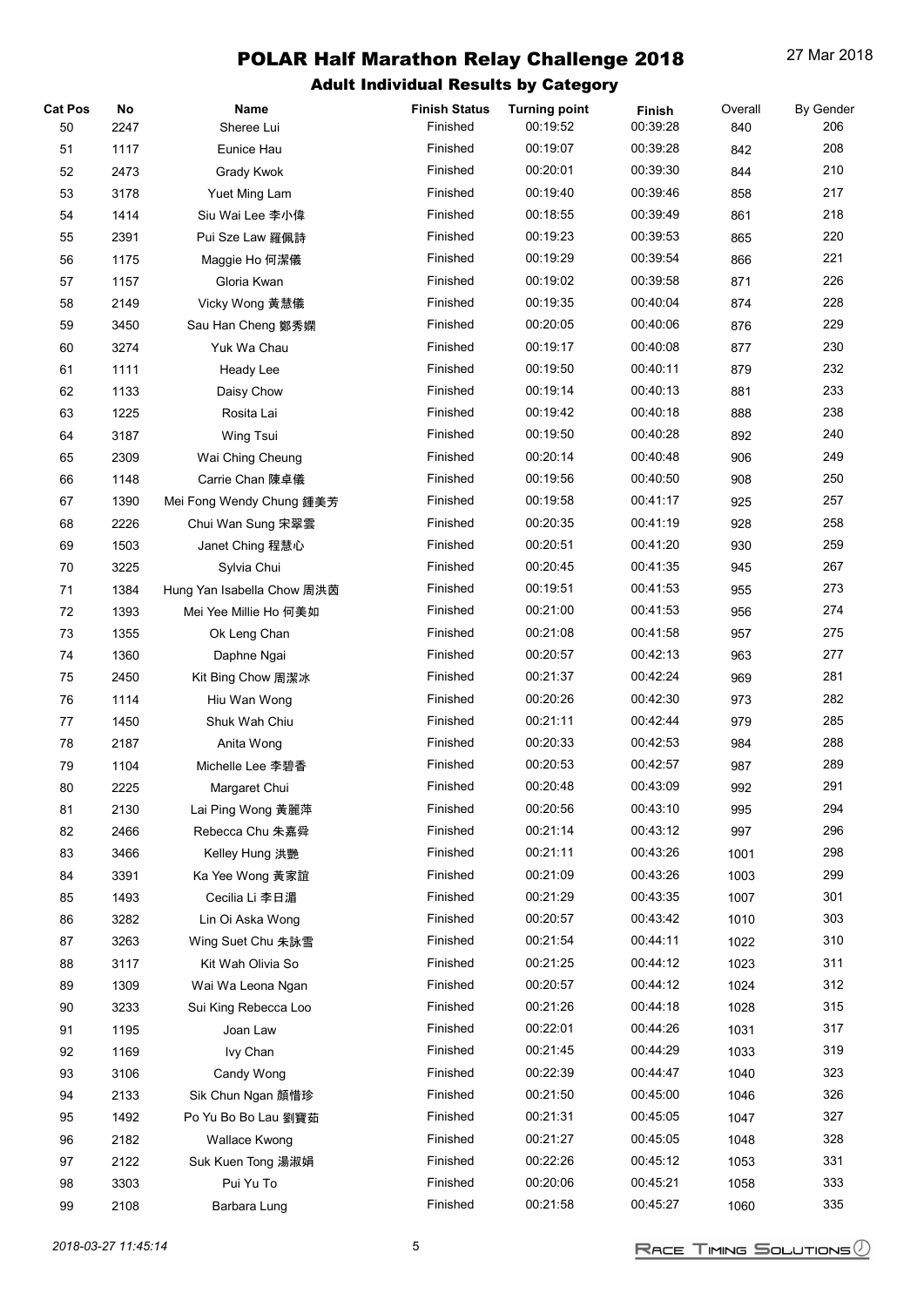| <b>Cat Pos</b> | No   | Name                        | <b>Finish Status</b> | <b>Turning point</b> | Finish   | Overall | By Gender |
|----------------|------|-----------------------------|----------------------|----------------------|----------|---------|-----------|
| 100            | 2440 | Mei Ming Chu 朱美明            | Finished             | 00:21:52             | 00:45:30 | 1061    | 336       |
| 101            | 3471 | Ching Han Jenny Ho          | Finished             | 00:21:59             | 00:45:37 | 1064    | 337       |
| 102            | 2393 | Fung Kuen Katherine Lee 李鳳娟 | Finished             | 00:22:15             | 00:45:38 | 1065    | 338       |
| 103            | 1394 | Yau Ying Yip 葉有英            | Finished             | 00:22:03             | 00:45:40 | 1066    | 339       |
| 104            | 1466 | Lilian Wai 衛家玲              | Finished             | 00:22:21             | 00:45:40 | 1067    | 340       |
| 105            | 1180 | Siu King Pang               | Finished             | 00:22:24             | 00:45:56 | 1072    | 342       |
| 106            | 1233 | Chui Mei Chan               | Finished             | 00:21:45             | 00:46:03 | 1074    | 344       |
| 107            | 2215 | Shum Yin Belinda Chu        | Finished             | 00:22:09             | 00:46:05 | 1075    | 345       |
| 108            | 1440 | Kam Ha Yip 葉錦霞              | Finished             | 00:22:20             | 00:46:22 | 1083    | 350       |
| 109            | 2143 | Chor Ping Fian Chan 陳楚萍     | Finished             | 00:22:10             | 00:46:23 | 1084    | 351       |
| 110            | 1383 | Alice Chan 陳寶珊              | Finished             | 00:22:39             | 00:47:14 | 1100    | 361       |
| 111            | 2195 | Maggie Lee                  | Finished             | 00:21:55             | 00:47:17 | 1101    | 362       |
| 112            | 2342 | Christine Kok               | Finished             | 00:22:39             | 00:47:40 | 1108    | 366       |
| 113            | 2106 | Corina Chang                | Finished             | 00:23:18             | 00:47:41 | 1109    | 367       |
| 114            | 3145 | Wai Yu Ko 高惠如               | Finished             | 00:23:19             | 00:47:42 | 1110    | 368       |
| 115            | 3215 | Tsz Lan Wong                | Finished             | 00:23:08             | 00:48:00 | 1119    | 375       |
| 116            | 2394 | Siu Pui Choi 蔡少珮            | Finished             | 00:23:18             | 00:48:04 | 1122    | 376       |
| 117            | 1172 | <b>Hilary Mak</b>           | Finished             | 00:23:50             | 00:48:20 | 1128    | 378       |
| 118            | 2200 | Yuen Han Sandy Chu          | Finished             | 00:24:27             | 00:48:35 | 1129    | 379       |
| 119            | 1212 | Kam Ping Ng                 | Finished             | 00:23:53             | 00:48:37 | 1130    | 380       |
| 120            | 1215 | Yuen Yee Joyce Lai          | Finished             | 00:23:43             | 00:48:57 | 1136    | 385       |
| 121            | 1127 | Pik Wan Li 李碧云              | Finished             | 00:23:41             | 00:49:05 | 1138    | 386       |
| 122            | 1502 | On Ki Angela Li 李安琪         | Finished             | 00:23:42             | 00:49:09 | 1141    | 388       |
| 123            | 2191 | Joey Lo                     | Finished             | 00:24:00             | 00:49:33 | 1144    | 390       |
| 124            | 3394 | Lee Shan Szeto 司徒莉珊         | Finished             | 00:23:51             | 00:49:46 | 1146    | 391       |
| 125            | 3182 | Barbara Lo                  | Finished             | 00:24:31             | 00:49:49 | 1148    | 393       |
| 126            | 2216 | Kitty Yu                    | Finished             | 00:24:49             | 00:50:39 | 1157    | 399       |
| 127            | 3460 | Wan Wai Lau                 | Finished             | 00:24:45             | 00:51:24 | 1161    | 403       |
| 128            | 2127 | Mi Ling Fung 馮美玲            | Finished             | 00:25:50             | 00:52:21 | 1163    | 404       |
| 129            | 1134 | Lai Ming Chan 陳麗明           | Finished             | 00:25:27             | 00:53:09 | 1166    | 405       |
| 130            | 1122 | Mi Ha Fung 馮美霞              | Finished             | 00:25:54             | 00:53:22 | 1167    | 406       |
| 131            | 2233 | Woon Mui Leung              | Finished             | 00:26:38             | 00:53:40 | 1168    | 407       |
| 132            | 2179 | Wai Yin Liza Poon           | Finished             | 00:27:26             | 00:54:07 | 1170    | 409       |
| 133            | 2303 | May Ling Stella Tsui        | Finished             | 00:26:03             | 00:54:42 | 1173    | 411       |
| 134            | 3275 | Yin Fong Nga                | Finished             | 00:26:50             | 00:55:07 | 1175    | 413       |
| 135            | 2452 | Siaw Chet Jenny Lee 李小潔     | Finished             | 00:28:27             | 00:55:24 | 1177    | 415       |
| 136            | 2177 | Susanna Ho                  | Finished             | 00:26:45             | 00:56:17 | 1178    | 416       |
| 137            | 1158 | Mobil Lo                    | Finished             | 00:30:42             | 01:02:35 | 1183    | 420       |
| 138            | 1376 | Oi Lin Chan 陳愛蓮             | Finished             | 00:32:31             | 01:02:51 | 1184    | 421       |
|                | 1338 | Yuk Fung Cheng              | Pre-race withdrawal  |                      |          |         |           |
|                | 2429 | Kit Hung Wong 黃潔紅           | Pre-race withdrawal  |                      |          |         |           |
|                | 3420 | Yu Gen Chen 陳玉根             | Pre-race withdrawal  |                      |          |         |           |
|                | 3482 | Pik Kwan Regine Leung 梁碧君   | Pre-race withdrawal  |                      |          |         |           |
|                |      |                             |                      |                      |          |         |           |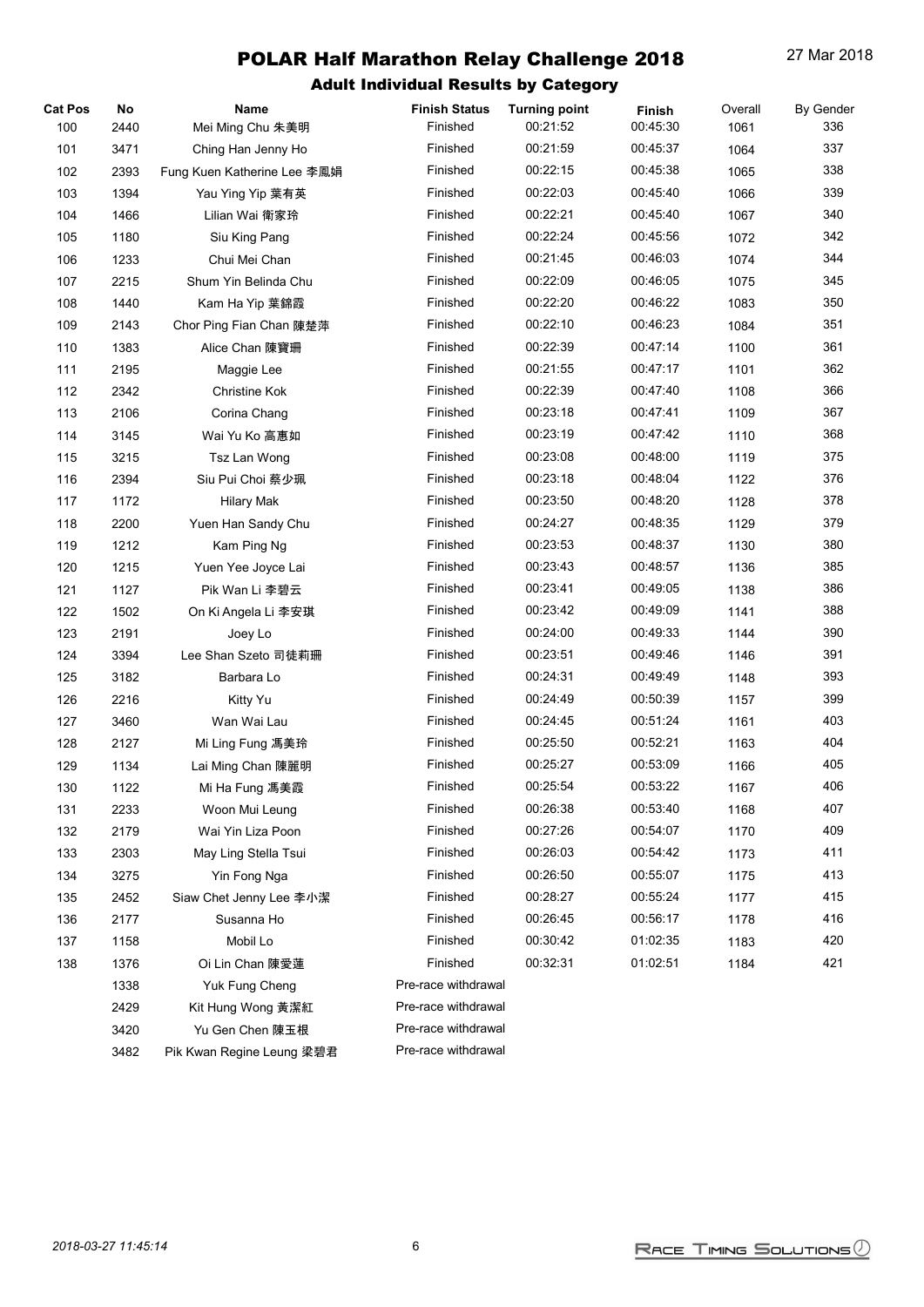| <b>Cat Pos</b> | No   | Name                                 | <b>Finish Status</b> | <b>Turning point</b> | Finish   | Overall    | By Gender      |
|----------------|------|--------------------------------------|----------------------|----------------------|----------|------------|----------------|
|                |      |                                      | <b>Female Senior</b> |                      |          |            |                |
| 1              | 1435 | Tsz Yan Wong 黃芷銦                     | Finished             | 00:13:12             | 00:26:15 | 48         | 1              |
| 2              | 1422 | Tin Yan Ngai 魏天恩                     | Finished             | 00:12:53             | 00:26:22 | 52         | $\overline{c}$ |
| 3              | 1505 | Ying Chiu Lo 羅映潮                     | Finished             | 00:13:00             | 00:26:24 | 56         | 3              |
| 4              | 3505 | Cheuk Yi Chelsea Hung 洪綽怡            | Finished             | 00:13:46             | 00:27:48 | 110        | 5              |
| 5              | 1372 | Tsz Ying Vut 屈旨盈                     | Finished             | 00:14:09             | 00:28:23 | 126        | 6              |
| 6              | 3438 | Wai Yin Cheung 張慧妍                   | Finished             | 00:14:10             | 00:28:43 | 142        | 8              |
| 7              | 1167 | Tak Yuk Yiu 饒德玉                      | Finished             | 00:14:06             | 00:29:07 | 155        | 9              |
| 8              | 1378 | Hoi Kei Leung                        | Finished             | 00:14:52             | 00:29:42 | 192        | 13             |
| 9              | 2180 | Chor Ki Stephanie Chan               | Finished             | 00:14:50             | 00:29:57 | 211        | 14             |
| 10             | 3286 | Yuen Yan Fung                        | Finished             | 00:14:55             | 00:30:11 | 218        | 15             |
| 11             | 2412 | Hor Sze Cheng 鄭可詩                    | Finished             | 00:14:49             | 00:30:28 | 231        | 16             |
| 12             | 3403 | Wing Yee Tsui 徐詠儀                    | Finished             | 00:15:04             | 00:30:35 | 237        | 17             |
| 13             | 1236 | Hoi Man Lee                          | Finished             | 00:15:09             | 00:30:39 | 241        | 18             |
| 14             | 2141 | Kwan Wai Law                         | Finished             | 00:15:40             | 00:31:06 | 266        | 22             |
| 15             | 2197 | Wai Chun Lai                         | Finished             | 00:15:19             | 00:31:16 | 277        | 27             |
| 16             | 1344 | Michelle Kong                        | Finished             | 00:15:29             | 00:31:37 | 299        | 28             |
| 17             | 2372 | Po Yi Leung 梁寶怡                      | Finished             | 00:15:26             | 00:31:56 | 320        | 33             |
| 18             | 2236 | Yui Ling Janice Tsang                | Finished             | 00:15:36             | 00:32:01 | 323        | 34             |
| 19             | 3379 | Tsz Yan Fong                         | Finished             | 00:15:28             | 00:32:08 | 338        | 37             |
| $20\,$         | 2259 | Ka Man Luk                           | Finished             | 00:15:30             | 00:32:09 | 342        | 39             |
| 21             | 2432 | lok Teng Che 謝玉婷                     | Finished             | 00:15:41             | 00:32:15 | 352        | 41             |
| 22             | 3320 | Yee Tak Mon Tou                      | Finished             | 00:15:56             | 00:32:19 | 357        | 42             |
| 23             | 3407 | Mei Ying Tang 鄧美瑩                    | Finished             | 00:15:44             | 00:32:40 | 378        | 46             |
| 24             | 3236 | Tin Che Fung                         | Finished             | 00:15:48             | 00:32:42 | 381        | 47             |
| 25             | 3259 | Ki Chun Wong                         | Finished             | 00:16:27             | 00:32:51 | 394        | 48             |
| 26             | 3123 | Lai Yan Yeung 楊麗欣                    | Finished             | 00:16:22             | 00:32:54 | 399        | 49             |
| 27             | 1345 | Sin Ting Annabelle Wong 汪倩廷          | Finished             | 00:15:50             | 00:32:58 | 405        | 51             |
| 28             | 3108 | Anjo Chan                            | Finished             | 00:15:55             | 00:33:05 | 414        | 53             |
| 29             | 3125 | Chi Man Yu 余智敏                       | Finished             | 00:16:22             | 00:33:29 | 446        | 55             |
| 30             | 1154 | Wai Yan Tsang                        | Finished             | 00:16:39             | 00:33:33 | 456        | 58             |
| 31             | 1171 | Tsz Yan Chan                         | Finished             | 00:16:58             | 00:33:34 | 458        | 60             |
| 32             | 3428 | Yuk Yee Ho 何玉宜                       | Finished             | 00:16:39             | 00:33:38 | 463        | 62             |
| $33\,$         | 1380 |                                      | Finished             | 00:16:39             | 00:33:42 | 470        | 66             |
| 34             | 1259 | Lai Man Ng 吳麗文<br>Ching Yee Wong     | Finished             | 00:16:19             | 00:33:45 | 476        | 68             |
| 35             | 3210 | Hoi Yee Au                           | Finished             | 00:16:30             | 00:33:51 |            | 70             |
| $36\,$         | 2210 | Vansa Lam                            | Finished             | 00:16:47             | 00:34:18 | 482<br>524 | 78             |
| 37             | 1406 |                                      | Finished             | 00:16:36             | 00:34:21 | 531        | 82             |
|                |      | Yuen Ling Yip 葉婉羚<br>Wing Sze Ma 馬穎思 | Finished             | 00:17:08             | 00:34:22 |            | 83             |
| 38             | 1403 |                                      | Finished             | 00:17:00             | 00:34:26 | 533        | 84             |
| 39             | 3189 | Judy Yih                             | Finished             | 00:17:01             | 00:34:30 | 537        | 86             |
| 40             | 3131 | Wing Sum Fung 馮穎心                    | Finished             | 00:16:54             | 00:34:32 | 545        | 88             |
| 41             | 3154 | Cherrie Fung                         | Finished             | 00:16:54             | 00:34:48 | 547        | 96             |
| 42             | 1150 | Na Lin                               | Finished             | 00:17:10             | 00:34:59 | 565        | 102            |
| 43             | 3267 | Teen Wai Grace Wong                  |                      |                      |          | 585        |                |
| 44             | 1137 | On Na So 蘇安娜                         | Finished             | 00:17:35             | 00:35:05 | 590        | 103            |
| 45             | 3231 | Ka Ka Yeung                          | Finished             | 00:17:13             | 00:35:15 | 604        | 106            |
| 46             | 3297 | Angel Ng                             | Finished             | 00:17:01             | 00:35:17 | 607        | 109            |
| 47             | 2343 | Pui Shan Fung                        | Finished             | 00:17:24             | 00:35:17 | 608        | 110            |
| 48             | 2107 | Cristae Fung 馮翠欣                     | Finished             | 00:17:28             | 00:35:21 | 611        | 111            |
| 49             | 2296 | Ho Yee Kan                           | Finished             | 00:17:05             | 00:35:45 | 640        | 119            |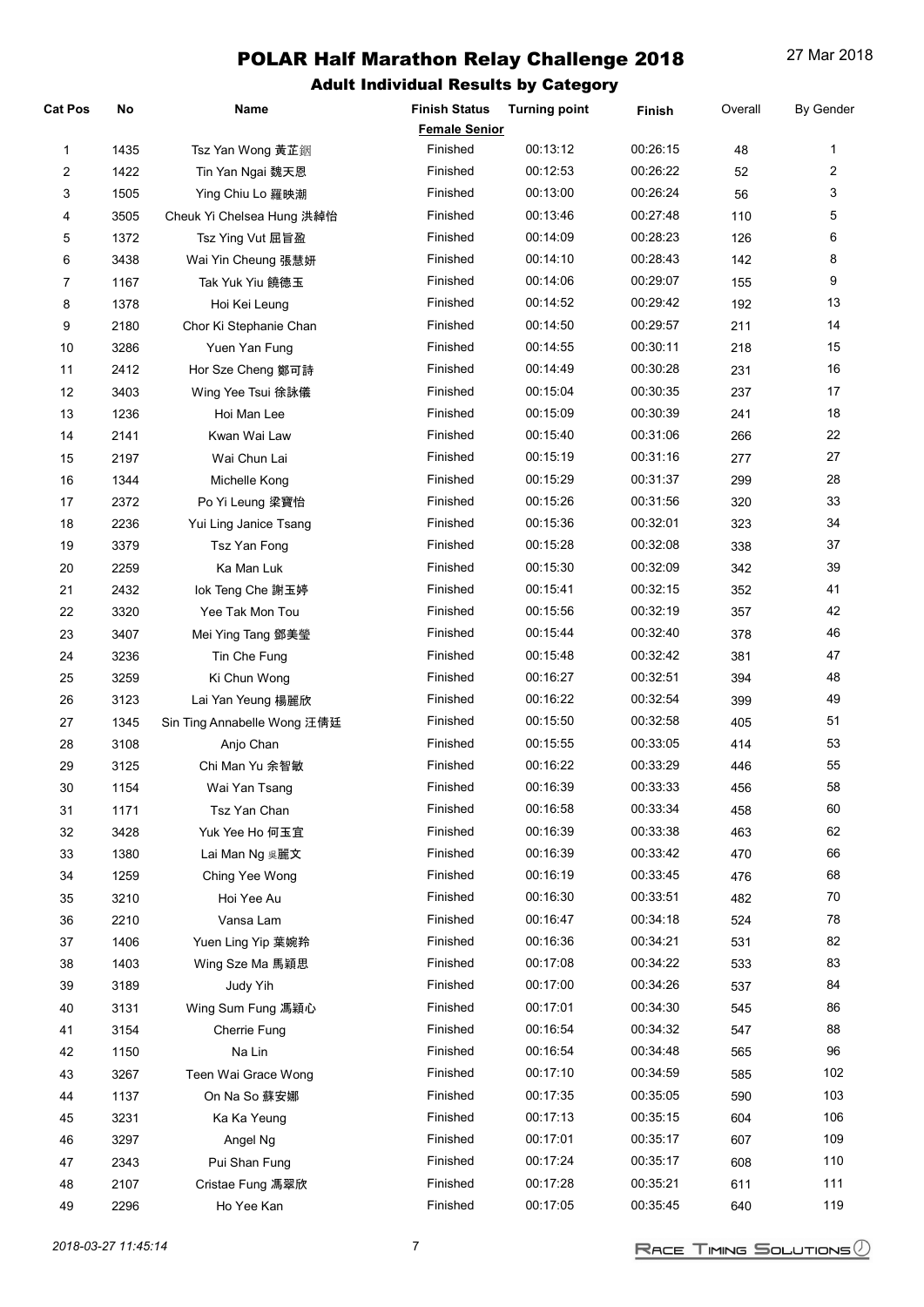| <b>Cat Pos</b> | No   | Name                    | <b>Finish Status</b> | <b>Turning point</b> | Finish   | Overall | <b>By Gender</b> |
|----------------|------|-------------------------|----------------------|----------------------|----------|---------|------------------|
| 50             | 1346 | Yan Ching               | Finished             | 00:17:46             | 00:36:00 | 653     | 121              |
| 51             | 1186 | Hei In Lui              | Finished             | 00:17:58             | 00:36:15 | 668     | 128              |
| 52             | 3199 | Nga Ping Chan           | Finished             | 00:17:29             | 00:36:28 | 676     | 132              |
| 53             | 2186 | Ka Yan Cheng            | Finished             | 00:17:51             | 00:36:32 | 682     | 135              |
| 54             | 1131 | Pauline Lui             | Finished             | 00:17:31             | 00:36:44 | 691     | 138              |
| 55             | 1273 | Wing Yee Winnie Chan    | Finished             | 00:18:11             | 00:36:53 | 703     | 144              |
| 56             | 2212 | Shuk Fan Yu             | Finished             | 00:18:36             | 00:37:00 | 708     | 147              |
| 57             | 1141 | Yi Lok Lai              | Finished             | 00:17:50             | 00:37:01 | 709     | 148              |
| 58             | 3504 | Wing Kei Shum 沈詠淇       | Finished             | 00:18:00             | 00:37:06 | 712     | 149              |
| 59             | 3356 | Suet Ying Law           | Finished             | 00:18:09             | 00:37:11 | 717     | 151              |
| 60             | 3105 | Elena Tong 唐海桐          | Finished             | 00:18:07             | 00:37:15 | 721     | 153              |
| 61             | 3304 | Siu Man Yvonne Lai      | Finished             | 00:18:12             | 00:37:17 | 727     | 155              |
| 62             | 2272 | Wai Ching Ng            | Finished             | 00:18:11             | 00:37:24 | 735     | 157              |
| 63             | 3197 | Sze Man Sim             | Finished             | 00:18:01             | 00:37:26 | 738     | 158              |
| 64             | 2124 | Lai Lai Ng 呉麗麗          | Finished             | 00:18:59             | 00:37:28 | 741     | 160              |
| 65             | 3141 | <b>Tsz Ching Chiu</b>   | Finished             | 00:18:00             | 00:37:30 | 743     | 162              |
| 66             | 2131 | Connie Luong 梁康莉        | Finished             | 00:18:20             | 00:37:31 | 747     | 163              |
| 67             | 3184 | Ka Yi Leung             | Finished             | 00:18:09             | 00:37:40 | 757     | 168              |
| 68             | 3326 | Tze Ching Chang         | Finished             | 00:18:53             | 00:37:52 | 766     | 169              |
| 69             | 3180 | Wing Shan Pang          | Finished             | 00:18:17             | 00:37:54 | 768     | 170              |
| 70             | 2475 | Wing Yee Ho 何穎怡         | Finished             | 00:18:27             | 00:38:07 | 780     | 175              |
| 71             | 3296 | Kwan Yee Law            | Finished             | 00:18:23             | 00:38:10 | 782     | 176              |
| 72             | 3477 | Mei Sze Cheung 張美詩      | Finished             | 00:18:23             | 00:38:13 | 786     | 178              |
| 73             | 3213 | Sui Kwan Tsang          | Finished             | 00:18:11             | 00:38:17 | 790     | 180              |
| 74             | 3157 | Ronnie Lam              | Finished             | 00:18:28             | 00:38:20 | 794     | 183              |
| 75             | 2304 | Ka Kee Li               | Finished             | 00:18:49             | 00:38:23 | 795     | 184              |
| 76             | 2121 | Kam Lam Chan 陳錦籃        | Finished             | 00:19:24             | 00:38:30 | 801     | 187              |
| 77             | 3361 | Carol Li 利嘉露            | Finished             | 00:18:51             | 00:38:31 | 802     | 188              |
| 78             | 2500 | Dilys Ho 何頌詩            | Finished             | 00:18:50             | 00:38:50 | 815     | 193              |
| 79             | 2136 | Wing Sze Wong 黃詠詩       | Finished             | 00:19:15             | 00:38:54 | 817     | 194              |
| 80             | 1433 | Sut Mei Lei 李雪薇         | Finished             | 00:19:27             | 00:39:00 | 820     | 196              |
| 81             | 2277 | Ching Yuen Jenny Lam    | Finished             | 00:19:33             | 00:39:03 | 821     | 197              |
| 82             | 3292 | Sau Fan Leung           | Finished             | 00:19:11             | 00:39:11 | 824     | 199              |
| 83             | 3124 | Tik Man Cheung 張廸敏      | Finished             | 00:18:57             | 00:39:14 | 829     | 203              |
| 84             | 2460 | Hiu Shan Cheung         | Finished             | 00:19:21             | 00:39:28 | 841     | 207              |
| 85             | 1427 | Ka Lok Chui 徐嘉樂         | Finished             | 00:18:17             | 00:39:36 | 852     | 212              |
| 86             | 1296 | Hau Man Cheung          | Finished             | 00:19:25             | 00:39:38 | 853     | 213              |
| 87             | 1350 | Yin Man Leung 梁燕雯       | Finished             | 00:19:41             | 00:39:40 | 855     | 215              |
| 88             | 2250 | Jinger Mao              | Finished             | 00:18:57             | 00:39:45 | 857     | 216              |
| 89             | 2427 | Ka Lung Chui 徐嘉隆        | Finished             | 00:19:37             | 00:39:52 | 864     | 219              |
| 90             | 1326 | Lap Yin Lee             | Finished             | 00:19:21             | 00:39:54 | 867     | 222              |
| 91             | 2344 | Sze Sze Ng              | Finished             | 00:19:40             | 00:39:56 | 868     | 223              |
| 92             | 1136 | Kin Ling Rosalina Lee   | Finished             | 00:19:30             | 00:40:14 | 882     | 234              |
| 93             | 3241 | Chiu Tung Charissa Chan | Finished             | 00:19:55             | 00:40:16 | 885     | 236              |
| 94             | 1359 | Ka Kei Leung            | Finished             | 00:20:04             | 00:40:29 | 894     | 242              |
| 95             | 3295 | So Wai Lam              | Finished             | 00:19:29             | 00:40:44 | 904     | 247              |
| 96             | 2279 | Hill Tung Au            | Finished             | 00:20:29             | 00:41:01 | 914     | 251              |
| 97             | 3107 | Mon Chung 鐘嘉詩           | Finished             | 00:20:13             | 00:41:04 | 916     | 252              |
| 98             | 3500 | Hiu Wai Lam 林曉蔚         | Finished             | 00:20:37             | 00:41:10 | 919     | 254              |
| 99             | 2493 | Wai Sum Li 李慧心          | Finished             | 00:19:53             | 00:41:15 | 923     | 256              |
|                |      |                         |                      |                      |          |         |                  |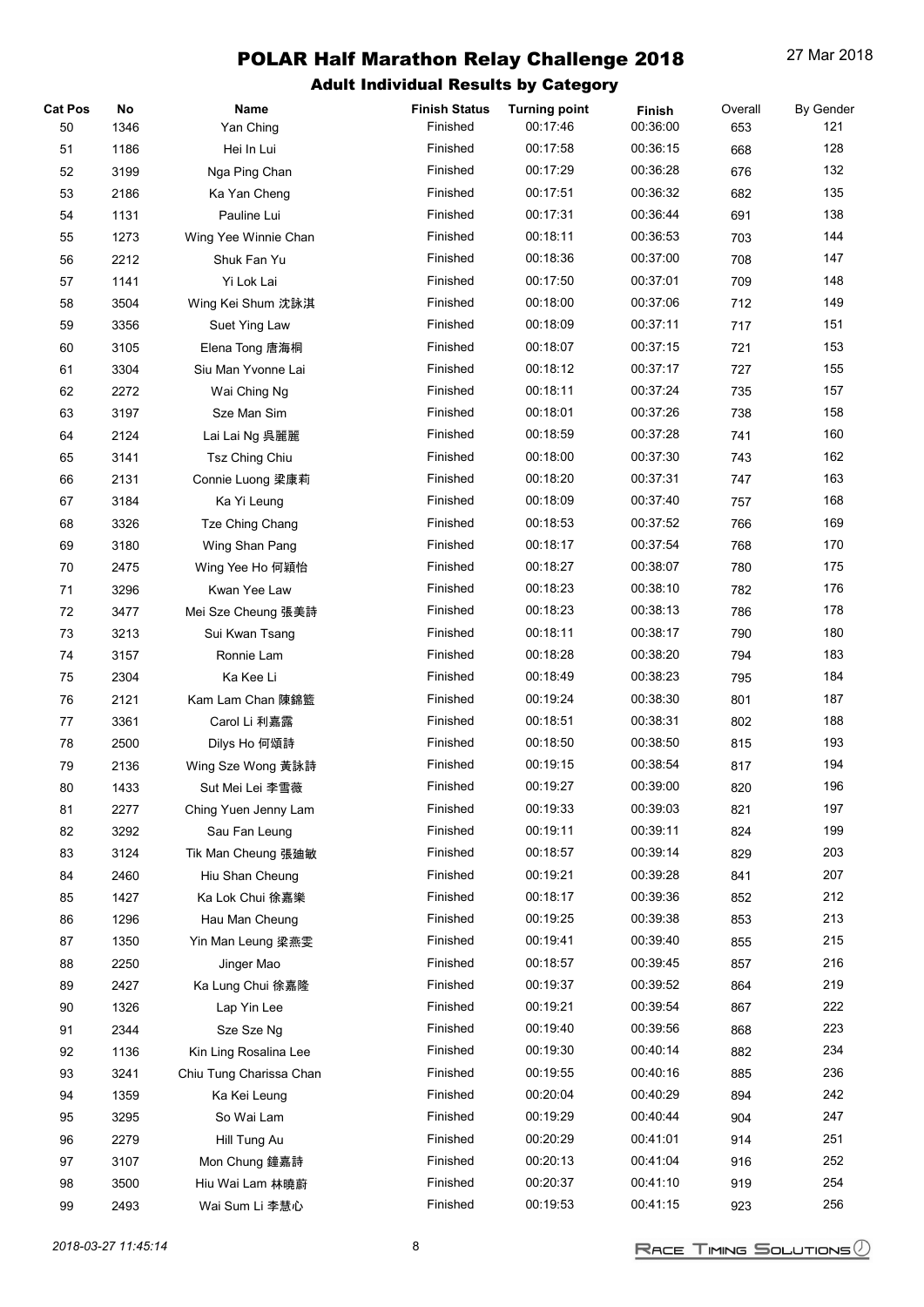| <b>Cat Pos</b> | No   | Name                      | <b>Finish Status</b> | <b>Turning point</b> | Finish   | Overall | <b>By Gender</b> |
|----------------|------|---------------------------|----------------------|----------------------|----------|---------|------------------|
| 100            | 2492 | So Lai Cheng 鄭素麗          | Finished             | 00:20:34             | 00:41:24 | 933     | 261              |
| 101            | 2181 | Joyce Lui                 | Finished             | 00:20:19             | 00:41:25 | 935     | 262              |
| 102            | 3493 | Chun Yee Cheung 張進誼       | Finished             | 00:20:37             | 00:41:26 | 940     | 265              |
| 103            | 2253 | Hoi Lam Lau               | Finished             | 00:19:47             | 00:41:30 | 942     | 266              |
| 104            | 3166 | Hoi Yan Ng 吳凱恩            | Finished             | 00:20:44             | 00:41:39 | 947     | 268              |
| 105            | 2326 | Hay Man Avis Li           | Finished             | 00:20:24             | 00:41:50 | 953     | 272              |
| 106            | 2184 | Yee Ting Chan             | Finished             | 00:21:01             | 00:42:09 | 960     | 276              |
| 107            | 1184 | Wan Ling                  | Finished             | 00:20:54             | 00:42:15 | 965     | 278              |
| 108            | 2361 | Wing Shan Tang            | Finished             | 00:21:18             | 00:42:33 | 974     | 283              |
| 109            | 1181 | Apple Wong                | Finished             | 00:21:46             | 00:42:51 | 982     | 286              |
| 110            | 3173 | Anna Lui                  | Finished             | 00:21:06             | 00:43:10 | 994     | 293              |
| 111            | 3253 | Yat Yi Cheung             | Finished             | 00:21:34             | 00:43:41 | 1009    | 302              |
| 112            | 2237 | Shuk Yin Kwok             | Finished             | 00:21:25             | 00:43:48 | 1013    | 305              |
| 113            | 3310 | Hiu Wah Chan              | Finished             | 00:21:47             | 00:43:53 | 1016    | 306              |
| 114            | 2461 | Hui Ling Wong             | Finished             | 00:21:34             | 00:44:28 | 1032    | 318              |
| 115            | 1147 | Tsz lun Kong 江子綸          | Finished             | 00:22:33             | 00:46:06 | 1076    | 346              |
| 116            | 3177 | Lai Ying Poon             | Finished             | 00:22:18             | 00:46:07 | 1077    | 347              |
| 117            | 3147 | Wai in Chan 陳慧妍           | Finished             | 00:22:14             | 00:46:45 | 1090    | 354              |
| 118            | 3311 | Hei Yu Fung               | Finished             | 00:22:23             | 00:46:54 | 1093    | 357              |
| 119            | 3250 | Wan Ha Yeung              | Finished             | 00:22:30             | 00:47:25 | 1103    | 363              |
| 120            | 2119 | Peggy Lam 林嘉敏             | Finished             | 00:24:18             | 00:47:38 | 1104    | 364              |
| 121            | 2292 | Ka Hong Ngan              | Finished             | 00:22:31             | 00:47:40 | 1107    | 365              |
| 122            | 1253 | Ching Wai Hui             | Finished             | 00:23:34             | 00:47:43 | 1111    | 369              |
| 123            | 3181 | Erin Lai                  | Finished             | 00:23:20             | 00:47:49 | 1114    | 371              |
| 124            | 3330 | Chui Hang Lee             | Finished             | 00:23:56             | 00:47:56 | 1116    | 372              |
| 125            | 1292 | Yan Sim Chan              | Finished             | 00:23:19             | 00:48:46 | 1131    | 381              |
| 126            | 1453 | Wai Ying Lam 林惠盈          | Finished             | 00:23:36             | 00:48:55 | 1135    | 384              |
| 127            | 2507 | Shuk Ching Chan 陳淑貞       | Finished             | 00:23:45             | 00:49:54 | 1149    | 394              |
| 128            | 3433 | I Mei Tam 譚綺媚             | Finished             | 00:23:56             | 00:50:41 | 1158    | 400              |
| 129            | 2263 | Wing Yan Yeung 楊穎欣        | Finished             | 00:25:17             | 00:50:53 | 1159    | 401              |
| 130            | 3279 | Hoi Sum Chan              | Finished             | 00:24:38             | 00:51:00 | 1160    | 402              |
| 131            | 1339 | Nga Man Cheng 鄭雅雯         | Finished             | 00:25:56             | 00:53:45 | 1169    | 408              |
| 132            | 2147 | Yuet Sum Kotie Cheung 張悅心 | Finished             | 00:26:18             | 00:54:48 | 1174    | 412              |
|                | 3280 | Ching Yee Wong            | Pre-race withdrawal  |                      |          |         |                  |
|                | 1429 | Lai Ling Mung 蒙麗玲         | Pre-race withdrawal  |                      |          |         |                  |
|                | 1420 | Ying Lin Lam 林英漣          | Pre-race withdrawal  |                      |          |         |                  |
|                | 2420 | Wing Lam Lau 劉穎霖          | Pre-race withdrawal  |                      |          |         |                  |
|                | 2505 | Cho Ni Tso 曹采妮            | Pre-race withdrawal  |                      |          |         |                  |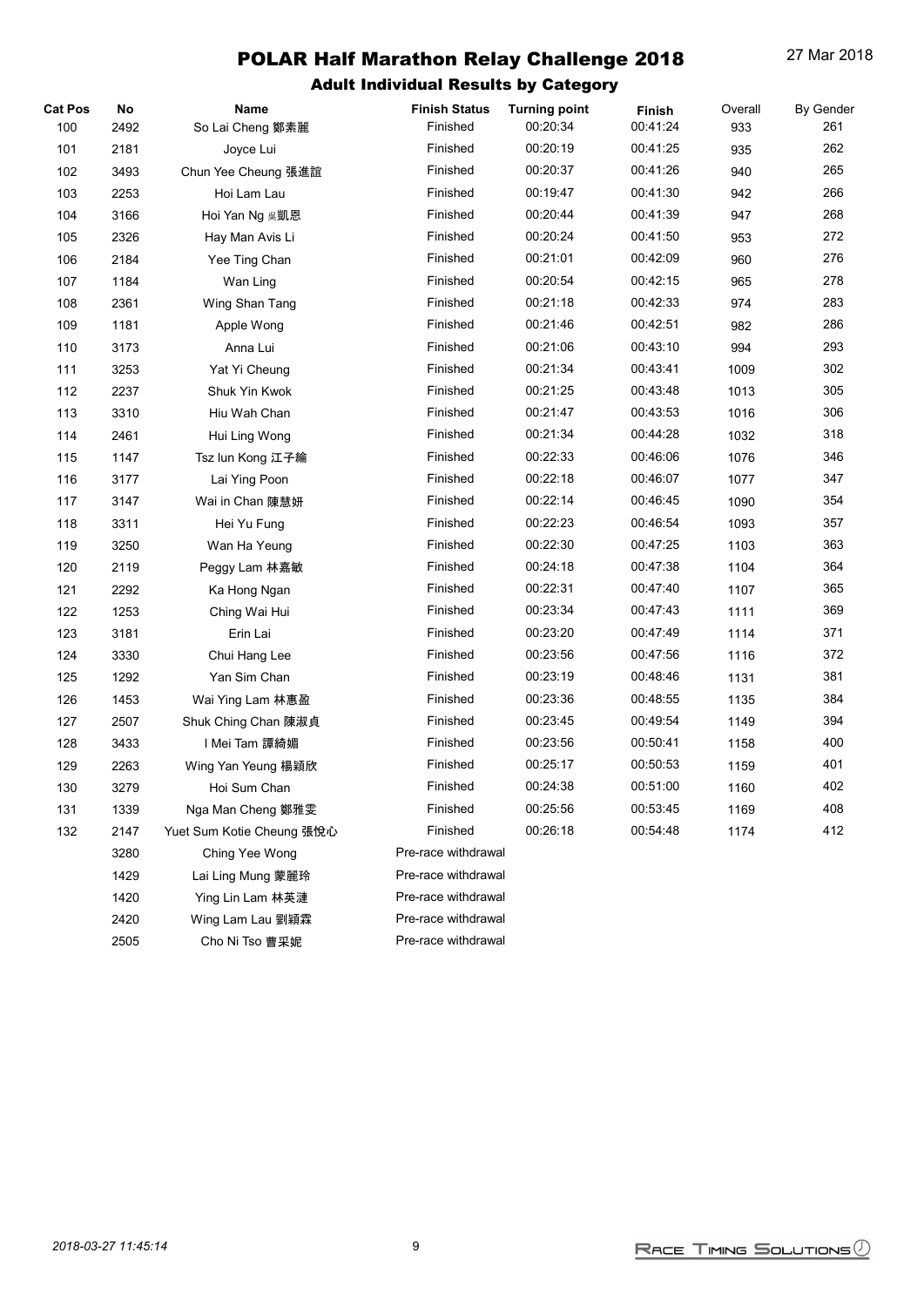| <b>Cat Pos</b> | No   | Name                       | <b>Finish Status</b> | <b>Turning point</b> | <b>Finish</b> | Overall | <b>By Gender</b> |
|----------------|------|----------------------------|----------------------|----------------------|---------------|---------|------------------|
|                |      |                            | <b>Female Youth</b>  |                      |               |         |                  |
|                | 2435 | Lok Yu Tong 湯樂榆            | Finished             | 00:13:39             | 00:28:36      | 133     | 7                |
| $\overline{2}$ | 3435 | Shun Yee Chan 陳巽誼          | Finished             | 00:14:36             | 00:29:24      | 171     | 11               |
| 3              | 1441 | Shin Yiu Tsang 曾善瑤         | Finished             | 00:15:14             | 00:31:10      | 270     | 24               |
| 4              | 1442 | Hei Ting Lam 林希婷           | Finished             | 00:15:09             | 00:31:12      | 274     | 25               |
| 5              | 3372 | Lok Yan Chan 陳樂昕           | Finished             | 00:15:13             | 00:31:39      | 301     | 29               |
| 6              | 3186 | Chiu In Yung               | Finished             | 00:16:27             | 00:33:43      | 472     | 67               |
| 7              | 2497 | Chloe Cheung 張卓琳           | Finished             | 00:16:31             | 00:34:47      | 561     | 94               |
| 8              | 3491 | Ka Man Michelle Cheung 張嘉雯 | Finished             | 00:20:19             | 00:42:18      | 967     | 279              |
| 9              | 3501 | Sum Yi Ho 何心怡              | Finished             | 00:20:36             | 00:42:19      | 968     | 280              |
| 10             | 3490 | Ying Sui Ou 歐瀠穗            | Finished             | 00:21:10             | 00:44:53      | 1043    | 325              |
| 11             | 1490 | Pui Yan Ho 何珮甄             | Finished             | 00:21:56             | 00:46:54      | 1092    | 356              |
| 12             | 2490 | Man Qi Yuan 袁嫚淇            | Finished             | 00:24:53             | 00:48:07      | 1124    | 377              |
| 13             | 2491 | Kit Ching Lai 黎潔靜          | Finished             | 00:24:07             | 00:49:09      | 1142    | 389              |
|                | 2506 | Yee Kiu Yeung 楊伊蕎          | Pre-race withdrawal  |                      |               |         |                  |
|                | 2509 | Yat Nga Hui 許逸雅            | Pre-race withdrawal  |                      |               |         |                  |
|                | 1468 | Cheuk Yin Cheung 張焯妍       | Pre-race withdrawal  |                      |               |         |                  |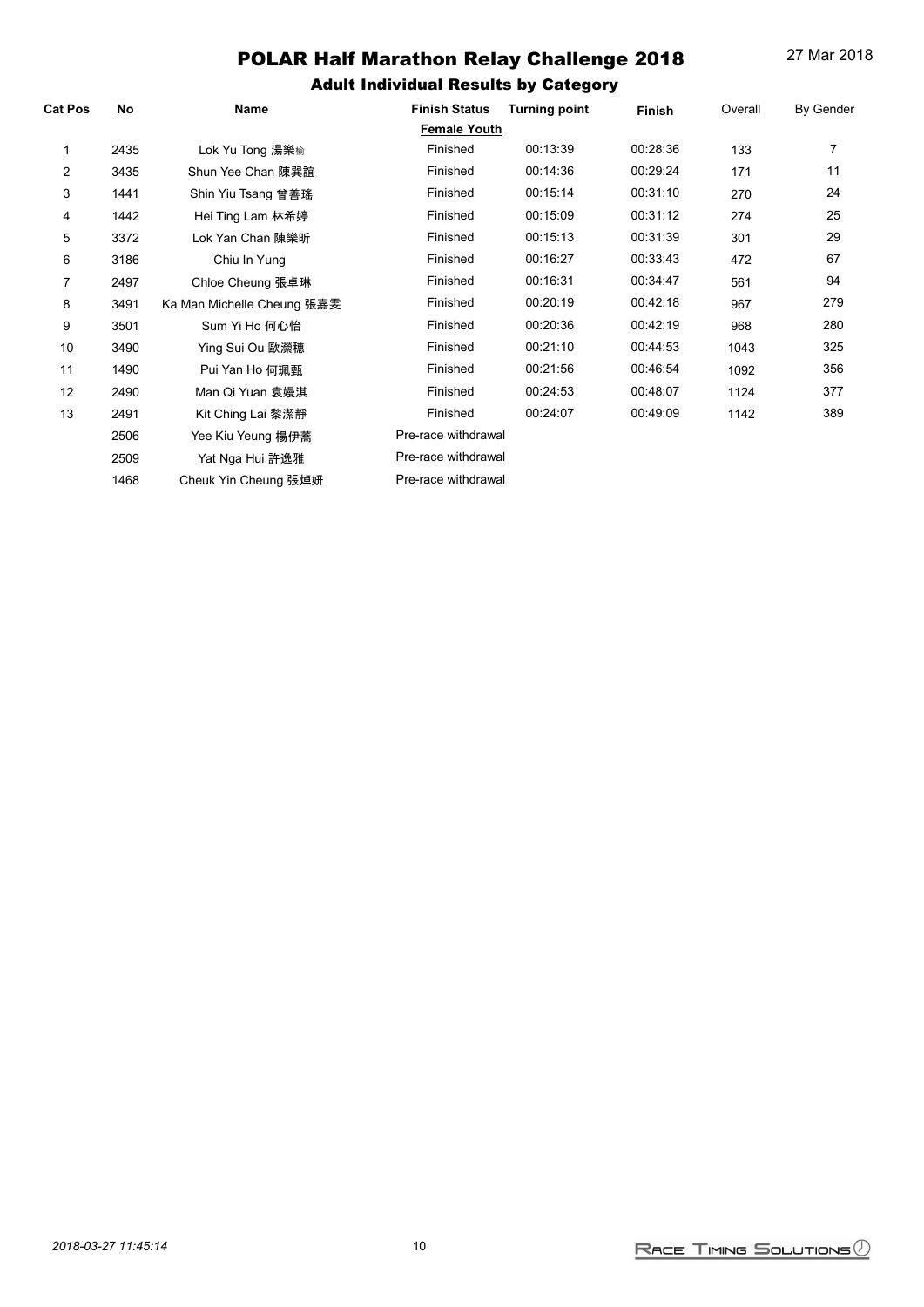| <b>Cat Pos</b> | No   | <b>Name</b>          | <b>Finish Status</b><br>Male Master1 | <b>Turning point</b> | Finish   | Overall | <b>By Gender</b> |
|----------------|------|----------------------|--------------------------------------|----------------------|----------|---------|------------------|
| 1              | 2436 | Wang Keung Wong 黃宏強  | Finished                             | 00:11:42             | 00:23:16 | 8       | 8                |
| 2              | 1281 | Yiu Fun Jonathan Lau | Finished                             | 00:11:44             | 00:24:17 | 15      | 15               |
| 3              | 3456 | Ka Ming Wong         | Finished                             | 00:12:12             | 00:24:29 | 16      | 16               |
| 4              | 3281 | Yiu Leung Cheung     | Finished                             | 00:12:27             | 00:24:37 | 17      | 17               |
| 5              | 3436 | Ho Ting Evan Siu 蕭浩庭 | Finished                             | 00:12:21             | 00:24:50 | 19      | 19               |
| 6              | 1438 | Kwan Kin Tse 謝君健     | Finished                             | 00:12:48             | 00:25:36 | 30      | 30               |
| $\overline{7}$ | 2313 | Wai Lun Cheung       | Finished                             | 00:12:34             | 00:25:38 | 31      | 31               |
| 8              | 3318 | Cham Wing Lam        | Finished                             | 00:12:34             | 00:25:40 | 33      | 33               |
| 9              | 2286 | Tsz Kin Kwok         | Finished                             | 00:12:32             | 00:25:41 | 35      | 35               |
| 10             | 2281 | Lai Kat              | Finished                             | 00:12:53             | 00:25:49 | 37      | 37               |
| 11             | 1270 | William Chow         | Finished                             | 00:12:53             | 00:25:57 | 39      | 39               |
| 12             | 1286 | Hok Sum Cheng        | Finished                             | 00:12:45             | 00:26:05 | 42      | 42               |
| 13             | 1315 | Chun Kuen Tse 謝鎮權    | Finished                             | 00:12:48             | 00:26:08 | 43      | 43               |
| 14             | 3152 | Siu Cheong Wan 尹兆昌   | Finished                             | 00:13:04             | 00:26:09 | 44      | 44               |
| 15             | 1374 | Wai To Choy 蔡偉途      | Finished                             | 00:12:55             | 00:26:11 | 46      | 46               |
| 16             | 1320 | Yau Man Boris Chu    | Finished                             | 00:12:54             | 00:26:19 | 50      | 49               |
|                |      | Koon Ho Li           | Finished                             | 00:12:54             | 00:26:20 | 51      | 50               |
| 17             | 2318 |                      | Finished                             | 00:12:50             | 00:26:22 |         | 51               |
| 18             | 1312 | Wing Kin Sit         |                                      |                      |          | 53      |                  |
| 19             | 2312 | Chi Ho Yee           | Finished                             | 00:12:57             | 00:26:25 | 57      | 54               |
| 20             | 1152 | Chun Kuen Chow       | Finished                             | 00:13:03             | 00:26:37 | 64      | 61               |
| 21             | 1313 | Leung Wai Sim        | Finished                             | 00:12:54             | 00:26:46 | 67      | 64               |
| 22             | 2167 | Ka Ki Chung 鍾家奇      | Finished                             | 00:13:16             | 00:26:51 | 68      | 65               |
| 23             | 2374 | Yun Ki Chan 陳潤基      | Finished                             | 00:12:51             | 00:26:52 | 69      | 66               |
| 24             | 3374 | Ji Chian Han 韓植遷     | Finished                             | 00:13:36             | 00:26:54 | 70      | 67               |
| 25             | 3316 | Ip Ho Li             | Finished                             | 00:13:08             | 00:26:55 | 73      | 70               |
| 26             | 2438 | Tsz Yin Leung 梁子延    | Finished                             | 00:13:27             | 00:26:56 | 76      | 73               |
| 27             | 1209 | Wai Leung Lau        | Finished                             | 00:13:34             | 00:27:02 | 77      | 74               |
| 28             | 1283 | Wai Lun Ngai         | Finished                             | 00:13:22             | 00:27:02 | 78      | 75               |
| 29             | 3381 | Ka Ki Lo 羅家其         | Finished                             | 00:13:09             | 00:27:06 | 79      | 76               |
| 30             | 2173 | Leslie Yeung         | Finished                             | 00:13:26             | 00:27:07 | 83      | 80               |
| 31             | 2238 | Yat Hoo Liu          | Finished                             | 00:13:32             | 00:27:14 | 88      | 85               |
| 32             | 2257 | Kit Wing Lau         | Finished                             | 00:13:39             | 00:27:15 | 89      | 86               |
| 33             | 2176 | Eric Wong 黃志宏        | Finished                             | 00:13:16             | 00:27:17 | 91      | 88               |
| 34             | 2349 | Siu Pan Pang         | Finished                             | 00:13:42             | 00:27:25 | 96      | 93               |
| 35             | 2220 | Ka Wai Chan          | Finished                             | 00:13:40             | 00:27:29 | 98      | 94               |
| 36             | 1168 | Wai On Ryan Lee 李偉安  | Finished                             | 00:13:16             | 00:27:29 | 99      | 95               |
| 37             | 3167 | Chun Ho Wong 王俊豪     | Finished                             | 00:13:43             | 00:27:56 | 114     | 109              |
| 38             | 2448 | Wing Yiu Fu 符永耀      | Finished                             | 00:14:01             | 00:28:01 | 115     | 110              |
| 39             | 2168 | Chi Kit Roy Kan 簡智傑  | Finished                             | 00:13:53             | 00:28:07 | 121     | 116              |
| 40             | 3144 | Derek Wong 黄秉康       | Finished                             | 00:13:43             | 00:28:10 | 123     | 118              |
| 41             | 1447 | Yiu Chung Chan 陳耀宗   | Finished                             | 00:13:59             | 00:28:24 | 127     | 121              |
| 42             | 3146 | Alex Tsang           | Finished                             | 00:14:14             | 00:28:34 | 131     | 125              |
| 43             | 2407 | Wai Tou Wong 黃偉濤     | Finished                             | 00:14:10             | 00:28:40 | 135     | 128              |
| 44             | 2287 | Tsz Leung Shiu       | Finished                             | 00:13:56             | 00:28:41 | 137     | 130              |
| 45             | 1457 | Chi Hung Cheng 鄭志鴻   | Finished                             | 00:14:14             | 00:28:43 | 141     | 134              |
| 46             | 1257 | Chi Ming Chan        | Finished                             | 00:13:32             | 00:28:46 | 143     | 135              |
| 47             | 3238 | Man Hoi Lam          | Finished                             | 00:13:48             | 00:28:47 | 145     | 137              |
| 48             | 3126 | Hon Cheung Yeung 楊瀚章 | Finished                             | 00:14:22             | 00:28:53 | 147     | 139              |
| 49             | 2457 | Kar Po Lee 李嘉寶       | Finished                             | 00:14:15             | 00:28:54 | 149     | 141              |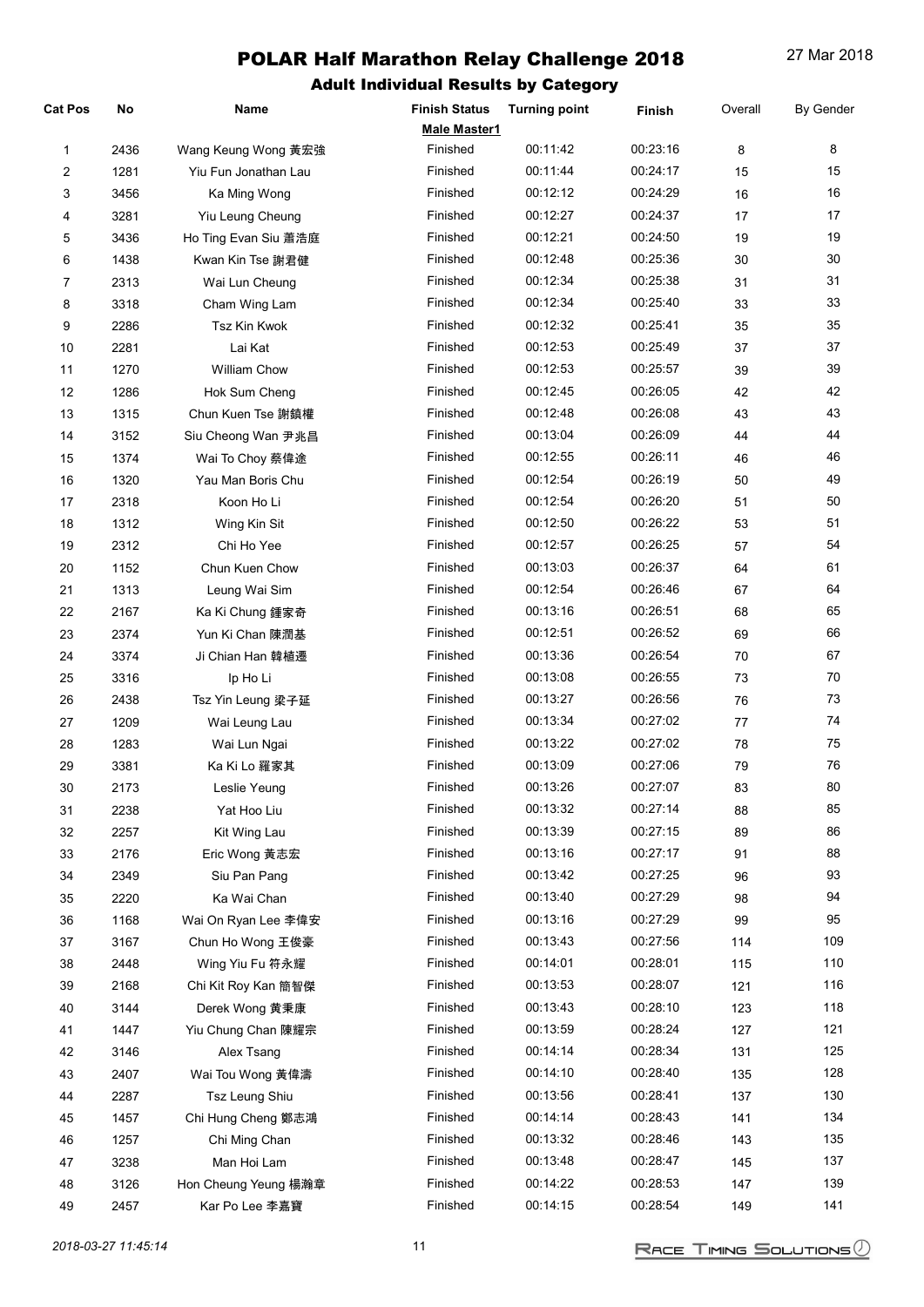| <b>Cat Pos</b> | No   | Name                     | <b>Finish Status</b> | <b>Turning point</b> | Finish   | Overall | <b>By Gender</b> |
|----------------|------|--------------------------|----------------------|----------------------|----------|---------|------------------|
| 50             | 1314 | <b>Billy Lau</b>         | Finished             | 00:14:42             | 00:29:09 | 157     | 148              |
| 51             | 1155 | Ka Kin Chung 鍾家健         | Finished             | 00:14:08             | 00:29:09 | 158     | 149              |
| 52             | 1153 | Wah Kai Ngai             | Finished             | 00:13:56             | 00:29:09 | 159     | 150              |
| 53             | 1334 | Ting Pong Bentley Lau    | Finished             | 00:14:05             | 00:29:11 | 160     | 151              |
| 54             | 3209 | Kam Chuen Kwok           | Finished             | 00:14:43             | 00:29:14 | 163     | 154              |
| 55             | 1287 | Sun Wai Lam              | Finished             | 00:14:31             | 00:29:19 | 167     | 158              |
| 56             | 3339 | Lai Yin So 蘇禮賢           | Finished             | 00:14:28             | 00:29:19 | 168     | 159              |
| 57             | 1396 | Hon Lam Chan 陳漢霖         | Finished             | 00:14:46             | 00:29:27 | 175     | 164              |
| 58             | 3457 | Ka Ki Stanley Cheung 張家祺 | Finished             | 00:14:36             | 00:29:30 | 180     | 168              |
| 59             | 2511 | Sai On Chan              | Finished             | 00:14:37             | 00:29:32 | 182     | 170              |
| 60             | 3448 | Tat Ming Lai 黎達明         | Finished             | 00:14:48             | 00:29:35 | 185     | 173              |
| 61             | 1290 | Ho Cheung Li             | Finished             | 00:14:44             | 00:29:36 | 187     | 175              |
| 62             | 3410 | Kin Tak Law 羅建德          | Finished             | 00:14:37             | 00:29:38 | 188     | 176              |
| 63             | 3294 | U leong Hao              | Finished             | 00:14:18             | 00:29:43 | 194     | 181              |
| 64             | 3364 | Ling Fung Chow 周凌峰       | Finished             | 00:14:15             | 00:29:44 | 197     | 184              |
| 65             | 1497 | Chi Kin Tze 池智鍵          | Finished             | 00:14:42             | 00:29:45 | 198     | 185              |
| 66             | 1407 | Kai Wai Eurico Lei 李啟維   | Finished             | 00:14:53             | 00:29:46 | 199     | 186              |
| 67             | 2140 | Chun Pong Lau 劉振邦        | Finished             | 00:14:33             | 00:29:46 | 200     | 187              |
| 68             | 1322 | Shui Lung Ng             | Finished             | 00:14:39             | 00:29:51 | 204     | 191              |
| 69             | 1192 | Ying Lun Wu              | Finished             | 00:14:42             | 00:29:55 | 209     | 196              |
| 70             | 3110 | Woody Mak                | Finished             | 00:14:27             | 00:29:57 | 210     | 197              |
| 71             | 2232 | Pak Hong Chan            | Finished             | 00:14:40             | 00:29:58 | 212     | 198              |
| 72             | 1486 | Kin Ho Michael Cheng 鄭建豪 | Finished             | 00:14:31             | 00:30:01 | 214     | 200              |
| 73             | 2120 | Wing Kit Ho 何穎傑          | Finished             | 00:14:32             | 00:30:05 | 215     | 201              |
| 74             | 2123 | Chi Man Hong 康志文         | Finished             | 00:15:15             | 00:30:05 | 216     | 202              |
| 75             | 3101 | Ivan Wong 黃崇軒            | Finished             | 00:14:49             | 00:30:17 | 222     | 207              |
| 76             | 1411 | Chong Wah Fong 方壯華       | Finished             | 00:14:57             | 00:30:18 | 223     | 208              |
| 77             | 1496 | Lap Chi Wong 王立志         | Finished             | 00:15:08             | 00:30:25 | 227     | 212              |
| 78             | 1437 | Lung Hing Chi            | Finished             | 00:15:09             | 00:30:34 | 236     | 220              |
| 79             | 2508 | Yiu Hon Wong 黃耀漢         | Finished             | 00:15:02             | 00:30:37 | 240     | 223              |
| 80             | 2248 | Ka Kit Tsui              | Finished             | 00:15:16             | 00:30:41 | 242     | 224              |
| 81             | 1102 | Lee Ming Lo              | Finished             | 00:14:54             | 00:30:42 | 244     | 226              |
| 82             | 1241 | Wai Man Au               | Finished             | 00:15:36             | 00:30:46 | 247     | 229              |
| 83             | 1256 | Yin Mau Cheuk            | Finished             | 00:14:23             | 00:30:49 | 250     | 232              |
| 84             | 1460 | Wing Lun Leung           | Finished             | 00:15:23             | 00:30:50 | 252     | 234              |
| 85             | 1204 | Hing Fai Tsang           | Finished             | 00:15:16             | 00:30:56 | 256     | 238              |
| 86             | 1190 | Kwok Leung Yau           | Finished             | 00:15:01             | 00:31:00 | 260     | 241              |
| 87             | 1243 | Ka Wah Lee               | Finished             | 00:15:04             | 00:31:12 | 272     | 248              |
| 88             | 1285 | Lok Man Bernard Wu       | Finished             | 00:15:22             | 00:31:15 | 275     | 250              |
| 89             | 2242 | Rudy Chan                | Finished             | 00:15:31             | 00:31:22 | 283     | 256              |
| 90             | 2144 | Jeffrey Chan 陳澤群         | Finished             | 00:15:26             | 00:31:23 | 284     | 257              |
| 91             | 3161 | Wing Hong Dennis Ho      | Finished             | 00:15:48             | 00:31:25 | 286     | 259              |
| 92             | 2388 | Wai Lok Yau 邱偉樂          | Finished             | 00:15:29             | 00:31:26 | 288     | 261              |
| 93             | 3118 | Yue Kai Eric Lee         | Finished             | 00:15:19             | 00:31:28 | 290     | 263              |
| 94             | 2410 | Man Tat Leung 梁文達        | Finished             | 00:15:35             | 00:31:33 | 294     | 267              |
| 95             | 1382 | Wai Tang Kwan 關煒騰        | Finished             | 00:15:44             | 00:31:33 | 295     | 268              |
| 96             | 3392 | James Chim 詹家榮           | Finished             | 00:15:33             | 00:31:48 | 309     | 279              |
| 97             | 1365 | Shi lim Chung 鍾士廉        | Finished             | 00:15:31             | 00:31:49 | 311     | 280              |
| 98             | 3232 | Ho Sze Tony Tam          | Finished             | 00:15:32             | 00:31:49 | 312     | 281              |
| 99             | 2170 | King Chuen Yee           | Finished             | 00:15:48             | 00:31:50 | 314     | 283              |
|                |      |                          |                      |                      |          |         |                  |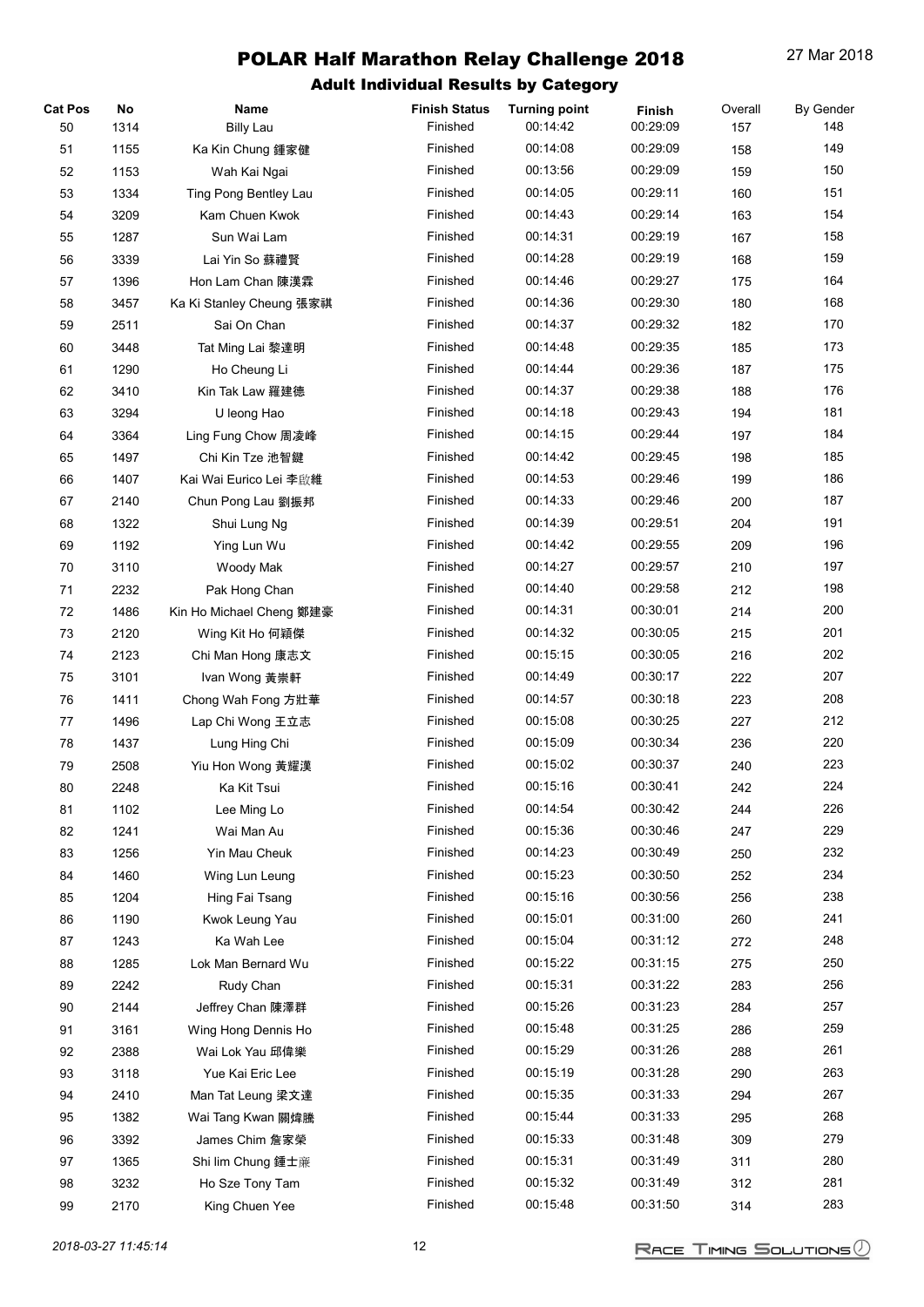| <b>Cat Pos</b> | No   | Name                     | <b>Finish Status</b> | <b>Turning point</b> | Finish   | Overall | <b>By Gender</b> |
|----------------|------|--------------------------|----------------------|----------------------|----------|---------|------------------|
| 100            | 1293 | Chin Pang Lo             | Finished             | 00:15:43             | 00:31:53 | 315     | 284              |
| 101            | 3495 | Kwok On Chang 張國安        | Finished             | 00:14:43             | 00:31:55 | 318     | 286              |
| 102            | 1269 | Shing Kong Cheng         | Finished             | 00:16:07             | 00:32:03 | 327     | 293              |
| 103            | 1139 | Michael Kong             | Finished             | 00:15:59             | 00:32:05 | 329     | 295              |
| 104            | 3256 | Man Kit Lee              | Finished             | 00:16:00             | 00:32:06 | 331     | 297              |
| 105            | 1333 | Wai Ho Wong              | Finished             | 00:15:33             | 00:32:08 | 336     | 300              |
| 106            | 1125 | Chun Fung Ng 吳震峰         | Finished             | 00:15:33             | 00:32:08 | 339     | 302              |
| 107            | 3170 | Chi Cheung Pang 彭志祥      | Finished             | 00:15:55             | 00:32:09 | 341     | 303              |
| 108            | 2189 | Ho Chun Leo Lai          | Finished             | 00:15:26             | 00:32:10 | 344     | 305              |
| 109            | 2249 | Tsz Wai Kwok             | Finished             | 00:15:51             | 00:32:11 | 346     | 306              |
| 110            | 2208 | Kin Hang Hung            | Finished             | 00:15:51             | 00:32:13 | 348     | 308              |
| 111            | 3470 | Ka Ming Tam              | Finished             | 00:15:45             | 00:32:14 | 349     | 309              |
| 112            | 2301 | George Fung              | Finished             | 00:15:54             | 00:32:15 | 350     | 310              |
| 113            | 1224 | Wai Lim Fong             | Finished             | 00:16:12             | 00:32:15 | 353     | 312              |
| 114            | 1504 | Kelvin Ng 吳子龍            | Finished             | 00:16:04             | 00:32:24 | 361     | 319              |
| 115            | 1227 | Wing Man Chan            | Finished             | 00:16:06             | 00:32:28 | 363     | 320              |
| 116            | 3278 | King Fung Tsang          | Finished             | 00:16:47             | 00:32:28 | 364     | 321              |
| 117            | 3375 | Chi Kin Mak 麥子健          | Finished             | 00:16:10             | 00:32:29 | 367     | 323              |
| 118            | 1430 | Wang Hei Stanley Lui 雷宏熙 | Finished             | 00:16:06             | 00:32:32 | 371     | 327              |
| 119            | 3358 | Chun Leung Chan          | Finished             | 00:16:07             | 00:32:36 | 374     | 329              |
| 120            | 1508 | Yiu Fai Kwok 郭耀輝         | Finished             | 00:15:39             | 00:32:37 | 375     | 330              |
| 121            | 1166 | Hon Meng Chan 陳漢明        | Finished             | 00:16:19             | 00:32:39 | 376     | 331              |
| 122            | 1232 | Kwok Fai Lai             | Finished             | 00:15:51             | 00:32:43 | 382     | 335              |
| 123            | 1217 | Pak Lun Luk              | Finished             | 00:16:03             | 00:32:45 | 385     | 338              |
| 124            | 2293 | Pan Weng Kuan            | Finished             | 00:16:03             | 00:32:50 | 392     | 345              |
| 125            | 3421 | Kin Wai Nikky Chan 陳健偉   | Finished             | 00:16:08             | 00:32:50 | 393     | 346              |
| 126            | 2289 | King Hung Yeung          | Finished             | 00:15:43             | 00:32:56 | 401     | 351              |
| 127            | 1194 | Siu Kei Tse              | Finished             | 00:16:03             | 00:32:58 | 406     | 355              |
| 128            | 1228 | Wai Bun Mok              | Finished             | 00:16:12             | 00:33:00 | 408     | 357              |
| 129            | 1119 | Kwok Kin Chun 秦國健        | Finished             | 00:16:33             | 00:33:00 | 409     | 358              |
| 130            | 3254 | Yu Hang Christopher Man  | Finished             | 00:15:58             | 00:33:06 | 415     | 362              |
| 131            | 1254 | Chi Chung Tsoi           | Finished             | 00:15:59             | 00:33:06 | 416     | 363              |
| 132            | 1267 | Check Man Lau            | Finished             | 00:16:02             | 00:33:12 | 422     | 369              |
| 133            | 2193 | Chun Hei Lau             | Finished             | 00:16:32             | 00:33:12 | 423     | 370              |
| 134            | 1358 | Kwong Shing Lau          | Finished             | 00:16:36             | 00:33:17 | 431     | 377              |
| 135            | 1208 | Wai Chun Hui             | Finished             | 00:16:33             | 00:33:18 | 432     | 378              |
| 136            | 1329 | Yuk kin Lam              | Finished             | 00:17:03             | 00:33:19 | 433     | 379              |
| 137            | 2392 | Stephen Suen 孫凱威         | Finished             | 00:16:07             | 00:33:21 | 436     | 382              |
| 138            | 2421 | Chun Fei Sau 壽振飛         | Finished             | 00:16:28             | 00:33:22 | 437     | 383              |
| 139            | 2382 | Ling Fung Chow 周凌峰       | Finished             | 00:16:28             | 00:33:23 | 438     | 384              |
| 140            | 3352 | Gary Yeung               | Finished             | 00:15:57             | 00:33:24 | 440     | 386              |
| 141            | 1289 | Ho Man Koo               | Finished             | 00:16:12             | 00:33:24 | 441     | 387              |
| 142            | 1126 | Ka Wai Alex Tang 鄧家威     | Finished             | 00:16:00             | 00:33:28 | 445     | 391              |
| 143            | 2358 | Yau Wai Cheuk            | Finished             | 00:15:55             | 00:33:32 | 454     | 398              |
| 144            | 1343 | Kin Fung Lai 黎健峰         | Finished             | 00:16:36             | 00:33:34 | 459     | 399              |
| 145            | 1242 | Chin Fung Wan            | Finished             | 00:16:45             | 00:33:38 | 462     | 401              |
| 146            | 1197 | King Yeung Chung         | Finished             | 00:16:29             | 00:33:41 | 467     | 403              |
| 147            | 2496 | Hung Yip Chan 陳鴻業        | Finished             | 00:16:35             | 00:33:42 | 469     | 404              |
| 148            | 2188 | Ben Ho                   | Finished             | 00:16:33             | 00:33:43 | 471     | 405              |
| 149            | 1223 | Hoi Piu Lau              | Finished             | 00:17:04             | 00:33:45 | 475     | 408              |
|                |      |                          |                      |                      |          |         |                  |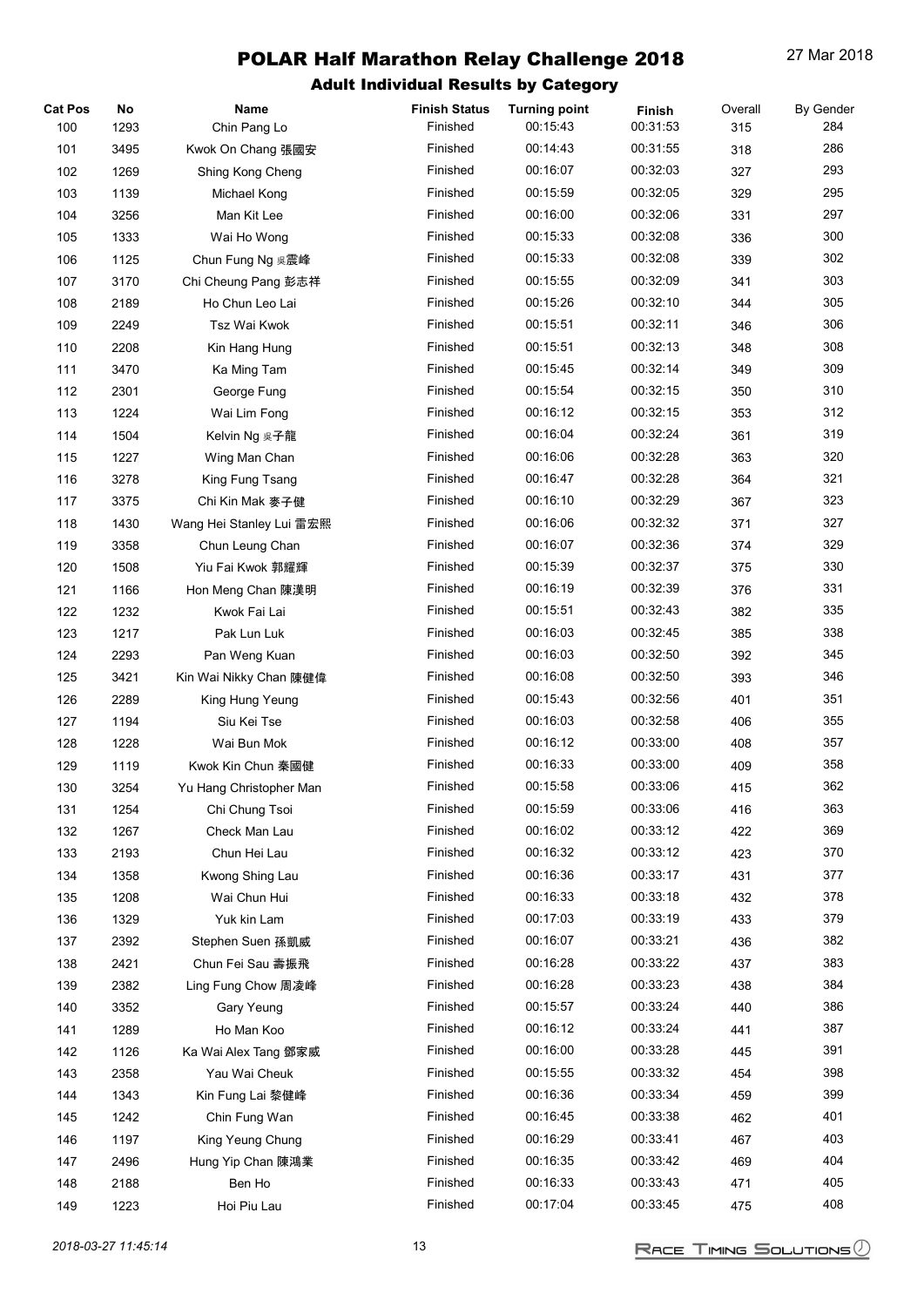| <b>Cat Pos</b> | No   | Name                       | <b>Finish Status</b> | <b>Turning point</b> | Finish   | Overall | <b>By Gender</b> |
|----------------|------|----------------------------|----------------------|----------------------|----------|---------|------------------|
| 150            | 1474 | Andy Yan                   | Finished             | 00:16:18             | 00:33:50 | 480     | 412              |
| 151            | 2262 | Kai Cheong Chau 周啓鏘        | Finished             | 00:16:32             | 00:33:53 | 487     | 416              |
| 152            | 1432 | Hon Wai leong 楊漢偉          | Finished             | 00:16:08             | 00:33:54 | 490     | 419              |
| 153            | 1170 | Sam Or                     | Finished             | 00:16:26             | 00:33:59 | 499     | 426              |
| 154            | 2354 | Ka Fai Shum                | Finished             | 00:16:36             | 00:34:04 | 504     | 430              |
| 155            | 2227 | Wai Man Chan               | Finished             | 00:16:56             | 00:34:07 | 506     | 432              |
| 156            | 1465 | Wai Lam Yu 余偉霖             | Finished             | 00:16:17             | 00:34:10 | 511     | 437              |
| 157            | 1388 | Kin Chung Leung 梁健忠        | Finished             | 00:16:50             | 00:34:12 | 515     | 439              |
| 158            | 2256 | Cheuk Fung Ip              | Finished             | 00:16:15             | 00:34:14 | 517     | 441              |
| 159            | 3472 | Siu Chun Shing             | Finished             | 00:17:17             | 00:34:18 | 526     | 448              |
| 160            | 1354 | Ka Yiu Tsui                | Finished             | 00:16:36             | 00:34:19 | 527     | 449              |
| 161            | 3382 | Chung Tang Kwan 關頌騰        | Finished             | 00:16:26             | 00:34:24 | 535     | 452              |
| 162            | 2464 | Chi Shing Ng 吳志成           | Finished             | 00:16:52             | 00:34:27 | 538     | 454              |
| 163            | 3343 | Lai Fung                   | Finished             | 00:16:49             | 00:34:27 | 540     | 456              |
| 164            | 1331 | Chi Wai Fan                | Finished             | 00:16:44             | 00:34:27 | 541     | 457              |
| 165            | 2414 | Chun Sing Vincent Ming 明振聲 | Finished             | 00:16:59             | 00:34:35 | 551     | 460              |
| 166            | 3453 | Kwok Yip Wan 温國業           | Finished             | 00:16:35             | 00:34:36 | 552     | 461              |
| 167            | 2254 | Yat Chi Ip                 | Finished             | 00:17:06             | 00:34:41 | 558     | 465              |
| 168            | 3437 | Chi Man Leung              | Finished             | 00:16:50             | 00:34:43 | 559     | 466              |
| 169            | 2411 | Yiu Wai Pang 彭耀偉           | Finished             | 00:16:59             | 00:34:44 | 560     | 467              |
| 170            | 3299 | Cheung Fai Jonathan Lee    | Finished             | 00:16:50             | 00:34:47 | 562     | 468              |
| 171            | 3402 | Yat Hang Tse               | Finished             | 00:16:54             | 00:34:47 | 563     | 469              |
|                |      |                            | Finished             | 00:16:47             | 00:34:49 |         | 473              |
| 172            | 3350 | Tsz Kwong Lee 李子光          | Finished             |                      |          | 569     | 488              |
| 173            | 1421 | Siu Wai Chan 陳少偉           |                      | 00:16:59             | 00:35:05 | 591     |                  |
| 174            | 3440 | Ying Tai Yip 葉英泰           | Finished             | 00:17:17             | 00:35:05 | 592     | 489              |
| 175            | 2363 | Chun Wai Wong 黃振威          | Finished             | 00:16:53             | 00:35:06 | 593     | 490              |
| 176            | 1149 | Dick Chan 陳志強              | Finished             | 00:17:19             | 00:35:10 | 598     | 493              |
| 177            | 2350 | Chun Keung Siu 蕭振強         | Finished             | 00:17:17             | 00:35:13 | 601     | 496              |
| 178            | 3354 | Kam Fai Lau                | Finished             | 00:17:24             | 00:35:14 | 602     | 497              |
| 179            | 2463 | Rain Ku 顧啟豪                | Finished             | 00:16:37             | 00:35:14 | 603     | 498              |
| 180            | 2455 | Wang Hoi Ocean Lo          | Finished             | 00:17:15             | 00:35:22 | 614     | 503              |
| 181            | 1351 | Jeffrey Yuen 袁志遠           | Finished             | 00:17:17             | 00:35:26 | 619     | 507              |
| 182            | 1261 | Kam Hong Li 李錦康            | Finished             | 00:17:54             | 00:35:28 | 621     | 508              |
| 183            | 2502 | Wing Fung Yuen 袁詠豐         | Finished             | 00:17:37             | 00:35:33 | 627     | 513              |
| 184            | 1262 | Kai Keung Lau 劉啓強          | Finished             | 00:17:38             | 00:35:38 | 632     | 515              |
| 185            | 1123 | Siu Chung Kwok 郭兆聰         | Finished             | 00:16:41             | 00:35:41 | 634     | 516              |
| 186            | 3227 | Nai Lai Tam                | Finished             | 00:16:37             | 00:35:41 | 635     | 517              |
| 187            | 1483 | Keith Ip                   | Finished             | 00:17:25             | 00:35:41 | 637     | 519              |
| 188            | 3474 | Tsz Chau Thomas Yeung 楊子秋  | Finished             | 00:16:55             | 00:35:44 | 638     | 520              |
| 189            | 2364 | Hoi Chun Leon Leung 梁凱俊    | Finished             | 00:17:26             | 00:35:47 | 643     | 524              |
| 190            | 3301 | Chi Wing Alex Ho           | Finished             | 00:17:21             | 00:35:56 | 649     | 529              |
| 191            | 3100 | Kei Chan 陳永基               | Finished             | 00:17:28             | 00:35:57 | 652     | 532              |
| 192            | 1272 | Ming Fung Lam              | Finished             | 00:16:40             | 00:36:06 | 660     | 536              |
| 193            | 2323 | Chui Man Truman Chan       | Finished             | 00:17:47             | 00:36:09 | 663     | 538              |
| 194            | 3409 | Pak Wing Au 區柏榮            | Finished             | 00:17:25             | 00:36:14 | 667     | 540              |
| 195            | 3248 | Chung Cheng                | Finished             | 00:18:08             | 00:36:18 | 672     | 541              |
| 196            | 3395 | Wai Ho Yim 嚴偉豪             | Finished             | 00:18:03             | 00:36:33 | 683     | 548              |
| 197            | 3333 | Hon Wai Yip                | Finished             | 00:17:33             | 00:36:36 | 684     | 549              |
| 198            | 1464 | Ka Chau Tam 譚家就            | Finished             | 00:17:29             | 00:36:36 | 686     | 550              |
| 199            | 2331 | Wai Lun Chan               | Finished             | 00:18:14             | 00:36:37 | 687     | 551              |
|                |      |                            |                      |                      |          |         |                  |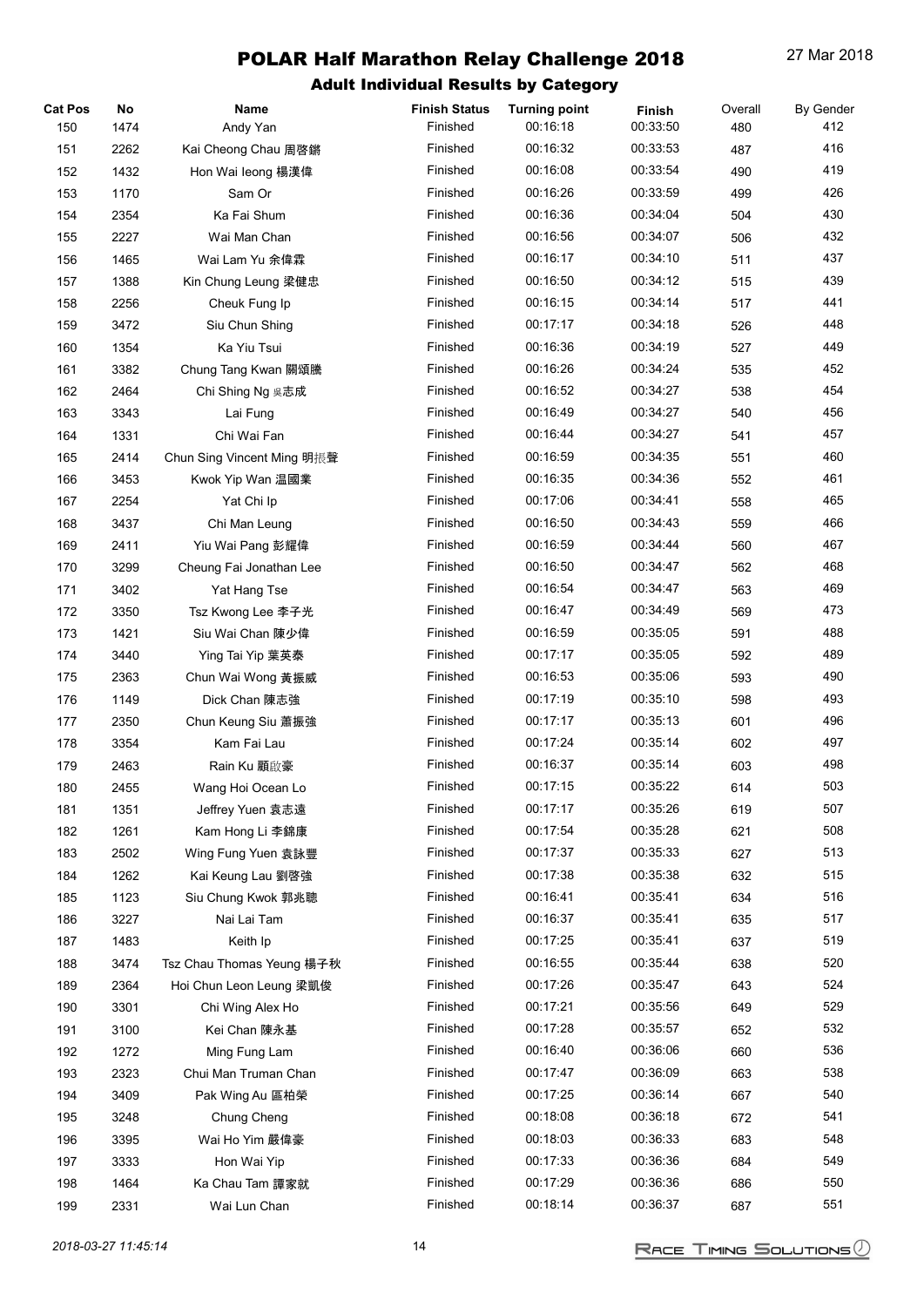| <b>Cat Pos</b><br>200 | No<br>1305   | Name<br>Kwok Kin Chan                    | <b>Finish Status</b><br>Finished | <b>Turning point</b><br>00:17:53 | Finish<br>00:36:48   | Overall<br>695 | <b>By Gender</b><br>554 |
|-----------------------|--------------|------------------------------------------|----------------------------------|----------------------------------|----------------------|----------------|-------------------------|
| 201                   | 2214         | Ka Fai Tsui                              | Finished                         | 00:18:22                         | 00:36:50             | 697            | 556                     |
| 202                   | 2504         | Jun Ngai Law 羅竣毅                         | Finished                         | 00:18:03                         | 00:37:02             | 710            | 562                     |
| 203                   | 2465         | Ka Ki Wong 黃家麒                           | Finished                         | 00:18:11                         | 00:37:11             | 715            | 565                     |
| 204                   | 3464         | Wai Cheong Lee 李偉昌                       | Finished                         | 00:17:49                         | 00:37:12             | 718            | 567                     |
| 205                   | 1363         | Chun Yam Kwok 郭振欽                        | Finished                         | 00:17:23                         | 00:37:16             | 725            | 572                     |
| 206                   | 3384         | Benny Chan 陳天龍                           | Finished                         | 00:17:46                         | 00:37:21             | 729            | 574                     |
| 207                   | 3188         | Tommy Poon                               | Finished                         | 00:18:43                         | 00:37:31             | 746            | 584                     |
| 208                   | 3337         | Tat Kwong lu                             | Finished                         | 00:17:52                         | 00:37:32             | 750            | 586                     |
| 209                   | 2261         | Ming Hang Chung 宗銘恆                      | Finished                         | 00:18:20                         | 00:37:37             | 755            | 589                     |
| 210                   | 1347         | Edward Lai 黎超華                           | Finished                         | 00:17:45                         | 00:37:51             | 765            | 597                     |
| 211                   | 1275         | Kai Chung Stanley Yeung                  | Finished                         | 00:18:50                         | 00:37:54             | 767            | 598                     |
| 212                   | 1291         | Yun Man Wong                             | Finished                         | 00:18:28                         | 00:38:04             | 776            | 602                     |
| 213                   | 3463         | Chi Ho Ku 顧志豪                            | Finished                         | 00:18:17                         | 00:38:05             | 777            | 603                     |
| 214                   | 2495         | Chun Yip Leung 梁俊業                       | Finished                         | 00:18:50                         | 00:38:11             | 784            | 608                     |
| 215                   | 3342         | Welkin Ng                                | Finished                         | 00:19:42                         | 00:38:16             | 789            | 610                     |
| 216                   | 3388         | Chi Wai Lo 盧志偉                           | Finished                         | 00:18:15                         | 00:38:24             | 796            | 612                     |
| 217                   | 2386         | Man Bun Lee 李文斌                          | Finished                         | 00:18:47                         | 00:38:38             | 804            | 616                     |
| 218                   | 1248         | Wai Man Lam                              | Finished                         | 00:18:17                         | 00:38:50             | 814            | 622                     |
| 219                   | 1304         | Wai Ming Leung                           | Finished                         | 00:19:08                         | 00:39:13             | 827            | 626                     |
| 220                   | 2153         | Tin Lung Wong 黃天龍                        | Finished                         | 00:20:17                         | 00:39:14             | 830            | 627                     |
| 221                   | 1199         | Chiu Kit Paulus Tsang                    | Finished                         | 00:18:54                         | 00:39:21             | 835            | 632                     |
| 222                   | 1211         | Yiu Wah Ricky Lo                         | Finished                         | 00:18:32                         | 00:39:26             | 839            | 634                     |
| 223                   | 3127         | Chi Yan Derek Ho 何志恩                     | Finished                         | 00:20:19                         | 00:39:36             | 851            | 640                     |
| 224                   | 3331         | Ka King Sai                              | Finished                         | 00:19:42                         | 00:40:13             | 880            | 648                     |
| 225                   | 3465         | Chung Kit Chong 莊仲傑                      | Finished                         | 00:19:24                         | 00:40:23             | 891            | 652                     |
| 226                   | 2201         | Chak Ki Jacky Ip                         | Finished                         | 00:19:50                         | 00:40:29             | 895            | 653                     |
| 227                   | 1300         | Chun Wa Dung                             | Finished                         | 00:20:03                         | 00:40:34             | 900            | 655                     |
| 228                   | 2339         | Wing Kit Chung 鍾永傑                       | Finished                         | 00:19:18                         | 00:40:50             | 909            | 659                     |
| 229                   | 1100         | Shun Dick Yip 葉遜迪                        | Finished                         | 00:20:06                         | 00:40:59             | 912            | 662                     |
| 230                   | 3242         | Derek Fong                               | Finished                         | 00:20:20                         | 00:41:19             | 929            | 671                     |
| 231                   | 1201         | Chi Kit Wong                             | Finished                         | 00:20:17                         | 00:41:25             | 934            | 673                     |
| 232                   |              | Chun Man Chan                            | Finished                         | 00:19:44                         | 00:41:29             | 941            | 676                     |
|                       | 1198         |                                          | Finished                         | 00:20:39                         | 00:41:39             |                | 679                     |
| 233                   | 3359         | Kwok Kuen Leung<br>Kin Ho Kenny Choi 蔡健濠 | Finished                         | 00:20:47                         | 00:41:40             | 946            | 680                     |
| 234<br>235            | 1135<br>2395 | Wai Shun Cheuk 卓偉信                       | Finished                         | 00:19:10                         | 00:41:42             | 948<br>950     | 681                     |
| 236                   | 2305         | Shui Ki Mak                              | Finished                         | 00:21:31                         | 00:41:58             | 958            | 683                     |
| 237                   | 2198         | Chi Ho Wu                                | Finished                         | 00:19:34                         | 00:42:16             | 966            | 688                     |
|                       |              |                                          | Finished                         | 00:20:34                         | 00:42:25             |                | 690                     |
| 238                   | 2221         | Chun Yin Mak                             | Finished                         | 00:21:24                         | 00:42:27             | 971            | 691                     |
| 239                   | 1463         | Kwok Yin Lai 賴國賢                         | Finished                         | 00:19:55                         | 00:42:35             | 972            | 693                     |
| 240                   | 2162         | Wai Chiu Lui 呂偉超                         | Finished                         | 00:20:23                         | 00:42:48             | 976            | 696                     |
| 241                   | 2503         | Jon Hui 許啟源                              | Finished                         | 00:20:47                         | 00:42:54             | 981            | 697                     |
| 242                   | 2196         | Tim Ay                                   | Finished                         | 00:20:02                         | 00:43:02             | 985            | 699                     |
| 243                   | 3214         | Siu Wo Yiu                               |                                  |                                  |                      | 988            |                         |
| 244                   | 3119         | Chun Keung Ho 何振強                        | Finished<br>Finished             | 00:20:40<br>00:20:47             | 00:43:07<br>00:43:09 | 990            | 700<br>701              |
| 245                   | 1246         | <b>Bernard Wong</b>                      |                                  |                                  |                      | 991            |                         |
| 246                   | 1214         | Kam Ming Yau                             | Finished<br>Finished             | 00:20:29<br>00:20:31             | 00:43:13<br>00:43:24 | 998            | 702<br>703              |
| 247                   | 3221         | Yong Hong Sze                            | Finished                         | 00:20:41                         | 00:43:27             | 1000           | 705                     |
| 248                   | 1387         | Ka Wing Cheng 鄭家永                        |                                  |                                  |                      | 1004           |                         |
| 249                   | 1419         | Kwong Ho Choi 蔡廣豪                        | Finished                         | 00:20:48                         | 00:43:31             | 1005           | 706                     |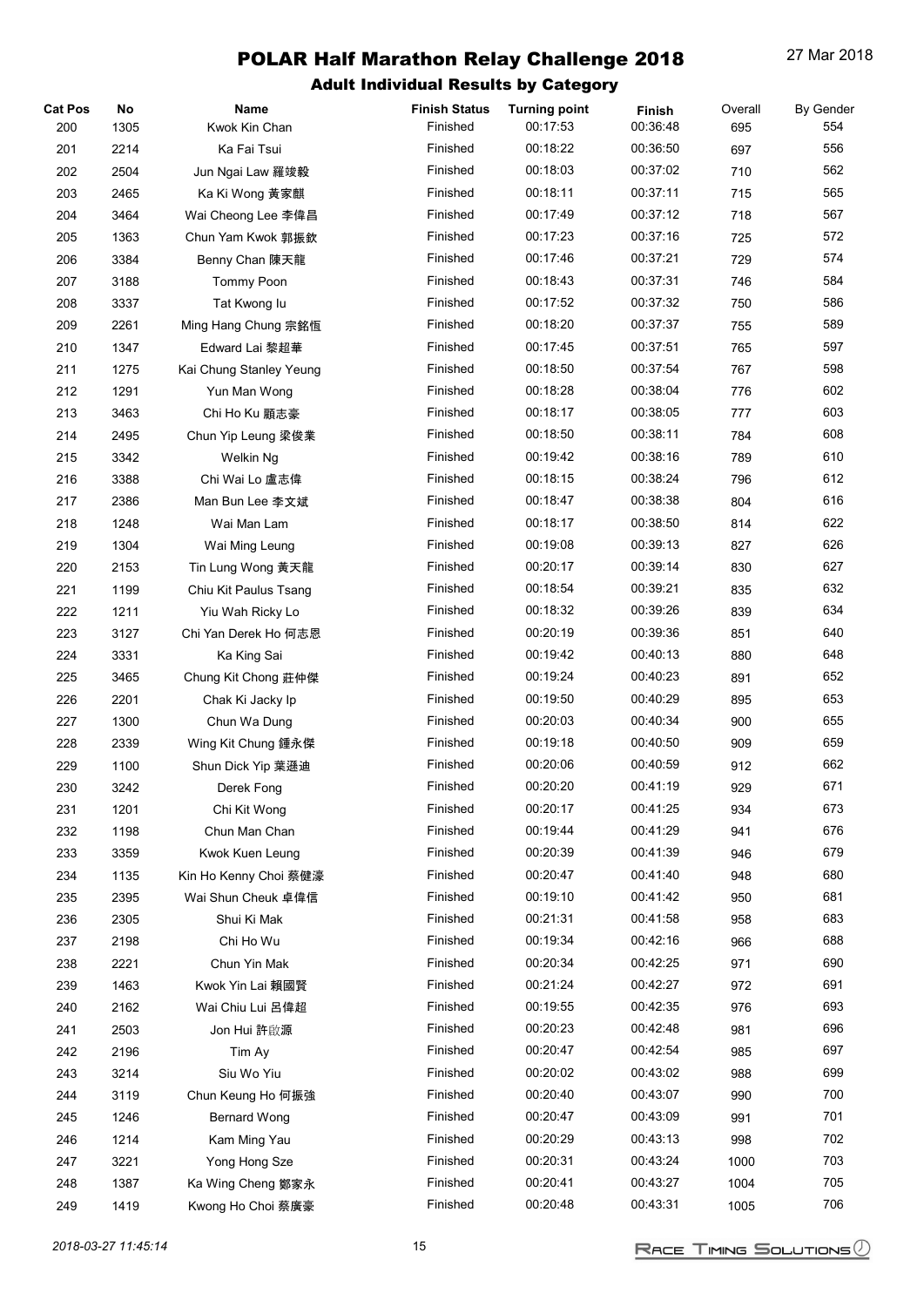| <b>Cat Pos</b><br>250 | No<br>1392 | Name<br>Eric Au 歐瑞祥      | <b>Finish Status</b><br>Finished | <b>Turning point</b><br>00:20:24 | Finish<br>00:43:37 | Overall<br>1008 | By Gender<br>707 |
|-----------------------|------------|--------------------------|----------------------------------|----------------------------------|--------------------|-----------------|------------------|
| 251                   | 3153       | Fai Yeung Sze 施輝揚        | Finished                         | 00:20:23                         | 00:43:50           | 1014            | 709              |
| 252                   | 3419       | Wai Man Raymond Yick 易偉民 | Finished                         | 00:21:44                         | 00:43:52           | 1015            | 710              |
| 253                   | 1452       | Ka Man Lee 李嘉雯           | Finished                         | 00:20:40                         | 00:43:57           | 1018            | 711              |
| 254                   | 2299       | Wai Ho Lo                | Finished                         | 00:20:23                         | 00:44:30           | 1034            | 715              |
| 255                   | 2390       | Chi Kit Chung 鍾志傑        | Finished                         | 00:22:09                         | 00:44:33           | 1035            | 716              |
| 256                   | 3269       | Ho Yin Chu               | Finished                         | 00:21:55                         | 00:44:52           | 1042            | 718              |
| 257                   | 2207       | Yongchang Chen           | Finished                         | 00:21:34                         | 00:44:58           | 1045            | 720              |
| 258                   | 1278       | Chung Wang Poon          | Finished                         | 00:21:33                         | 00:45:08           | 1052            | 722              |
| 259                   | 2419       | Wing Kin Fong 方永健        | Finished                         | 00:22:29                         | 00:45:16           | 1054            | 723              |
| 260                   | 3291       | Chiu Yam Mak             | Finished                         | 00:22:20                         | 00:46:15           | 1080            | 732              |
| 261                   | 2300       | Tsz Wun Chow             | Finished                         | 00:23:10                         | 00:46:44           | 1089            | 736              |
| 262                   | 2510       | Kam Fai Yip              | Finished                         | 00:22:52                         | 00:47:02           | 1096            | 738              |
| 263                   | 3411       | Poon Shun Fung 馮本迅       | Finished                         | 00:22:12                         | 00:47:49           | 1115            | 744              |
| 264                   | 3200       | Cho Kiu Leung            | Finished                         | 00:24:07                         | 00:48:03           | 1121            | 746              |
| 265                   | 2246       | Anthony Wong             | Finished                         | 00:22:34                         | 00:48:13           | 1126            | 749              |
| 266                   | 3261       | Hon Hong Lai 賴漢杭         | Finished                         | 00:23:39                         | 00:49:07           | 1139            | 753              |
| 267                   | 3132       | Chun Wai Chan 陳駿威        | Finished                         | 00:24:36                         | 00:50:36           | 1156            | 758              |
| 268                   | 1188       | Hok Ming Philip Tsang    | Finished                         | 00:24:46                         | 00:52:31           | 1165            | 761              |
|                       | 1255       | Ken Chan                 | Pre-race withdrawal              |                                  |                    |                 |                  |
|                       | 2255       | Hoi Wa Ng                | Pre-race withdrawal              |                                  |                    |                 |                  |
|                       | 2280       | Chun Wang Chao           | Pre-race withdrawal              |                                  |                    |                 |                  |
|                       | 1271       | Ka Kui Pang              | Pre-race withdrawal              |                                  |                    |                 |                  |
|                       | 1234       | Ki Cheong Yeung          | Pre-race withdrawal              |                                  |                    |                 |                  |
|                       | 2234       | Wai Kei Wong             | Pre-race withdrawal              |                                  |                    |                 |                  |
|                       | 3234       | Chi Ho Wong              | Pre-race withdrawal              |                                  |                    |                 |                  |
|                       | 1362       | Yiu Kei Cheung 張耀基       | Pre-race withdrawal              |                                  |                    |                 |                  |
|                       | 1366       | Brad Kwok 郭正熙            | Pre-race withdrawal              |                                  |                    |                 |                  |
|                       | 3512       | Chun Kit Allen Tong      | Pre-race withdrawal              |                                  |                    |                 |                  |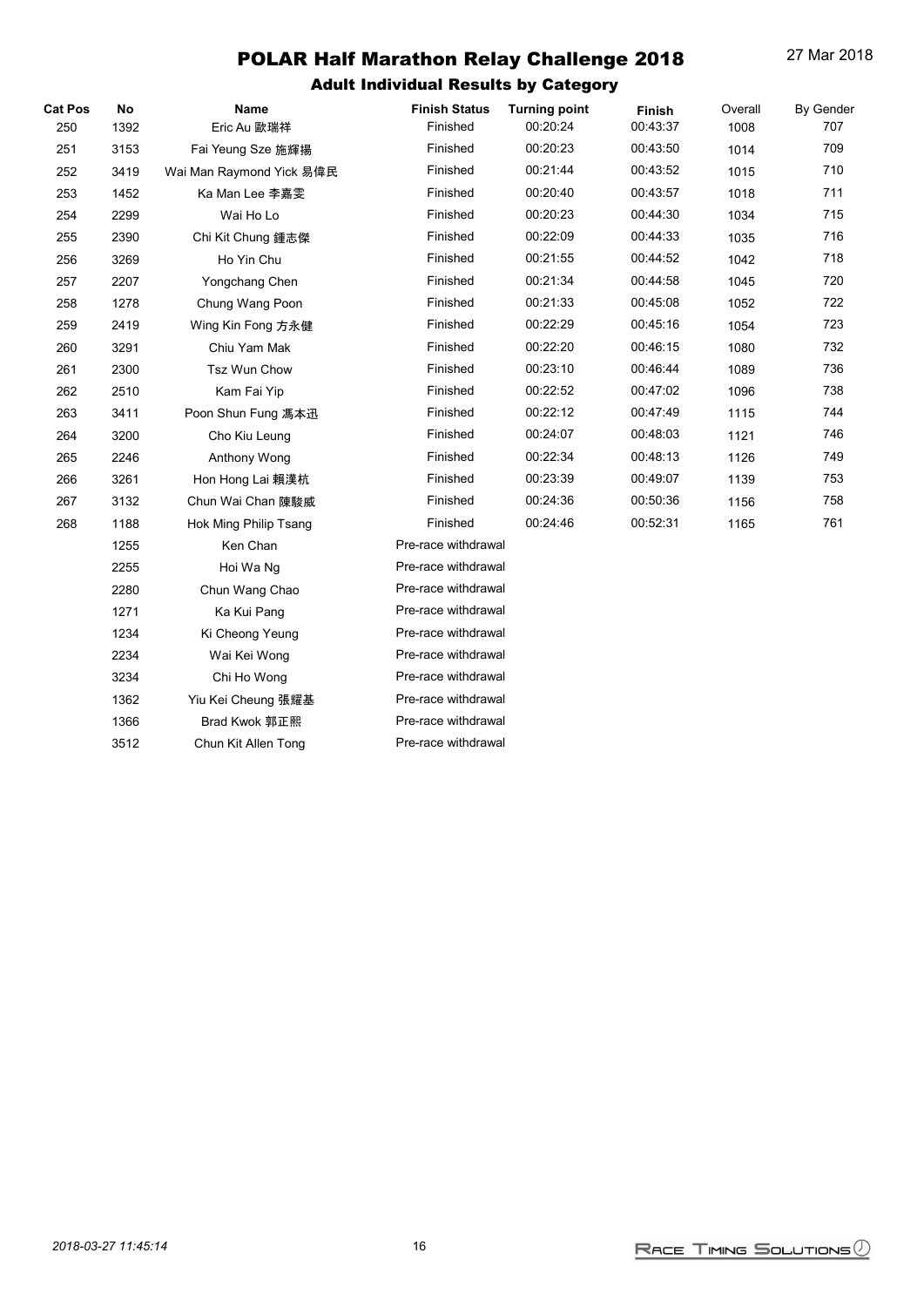| <b>Cat Pos</b> | No   | Name                       | <b>Finish Status</b> | <b>Turning point</b> | Finish   | Overall | <b>By Gender</b> |
|----------------|------|----------------------------|----------------------|----------------------|----------|---------|------------------|
|                |      |                            | <b>Male Master2</b>  |                      |          |         |                  |
| 1              | 1316 | Tat Ming Choi              | Finished             | 00:12:12             | 00:24:55 | 20      | 20               |
| 2              | 3454 | Wai Tim Chu 朱偉添            | Finished             | 00:12:31             | 00:25:01 | 22      | 22               |
| 3              | 3415 | Wan Chung Li 李雲松           | Finished             | 00:12:36             | 00:25:24 | 27      | 27               |
| 4              | 1389 | Michael Cheung 張文聲         | Finished             | 00:12:55             | 00:26:15 | 47      | 47               |
| 5              | 3376 | Yau Leung Lau 劉友良          | Finished             | 00:13:14             | 00:26:17 | 49      | 48               |
| 6              | 3109 | Tak Shun Yuen 袁德信          | Finished             | 00:13:11             | 00:26:26 | 58      | 55               |
| $\overline{7}$ | 2315 | Chi Ming Tang              | Finished             | 00:13:14             | 00:26:32 | 59      | 56               |
| 8              | 2381 | Fuk Yau Chan 陳福有           | Finished             | 00:13:11             | 00:26:36 | 61      | 58               |
| 9              | 2456 | Shu Wah Jimmy Wan          | Finished             | 00:13:08             | 00:26:36 | 62      | 59               |
| 10             | 2454 | Wing Sang Mak 麥永生          | Finished             | 00:13:18             | 00:26:56 | 75      | 72               |
| 11             | 3268 | Wai Sing Lai               | Finished             | 00:13:04             | 00:27:06 | 82      | 79               |
| 12             | 3377 | Wong Fai Tam 譚旺輝           | Finished             | 00:13:15             | 00:27:08 | 85      | 82               |
| 13             | 1415 | Wai Lee Cheng 鄭偉理          | Finished             | 00:13:19             | 00:27:12 | 87      | 84               |
| 14             | 2334 | Joe Lee                    | Finished             | 00:13:30             | 00:27:16 | 90      | 87               |
| 15             | 3315 | Tat Ping Lee               | Finished             | 00:13:26             | 00:27:25 | 95      | 92               |
| 16             | 2306 | Kwong Yiu Hui              | Finished             | 00:13:45             | 00:27:31 | 101     | 97               |
| 17             | 3243 | Che Hin Ricky Woo          | Finished             | 00:13:32             | 00:27:34 | 103     | 99               |
| 18             | 3389 | Tony Chau 周潤桐              | Finished             | 00:14:00             | 00:27:47 | 108     | 104              |
| 19             | 1357 | Kwong Ming Cheung          | Finished             | 00:13:28             | 00:27:47 | 109     | 105              |
| $20\,$         | 3302 | Wai Ming Joseph Chan       | Finished             | 00:13:49             | 00:27:52 | 112     | 107              |
| 21             | 1268 | Chun Pong Lau              | Finished             | 00:14:04             | 00:27:55 | 113     | 108              |
| 22             | 1454 | Ki Kai Wu 胡其佳              | Finished             | 00:13:54             | 00:28:05 | 119     | 114              |
| 23             | 1146 | Lim Cho Har 夏念祖            | Finished             | 00:13:37             | 00:28:05 | 120     | 115              |
| 24             | 2316 | Ka Chi Fok                 | Finished             | 00:13:50             | 00:28:18 | 125     | 120              |
| 25             | 1323 | Yan Yuen Johnnie Lo        | Finished             | 00:14:08             | 00:28:37 | 134     | 127              |
| 26             | 3283 | Wai Kei Chan               | Finished             | 00:13:49             | 00:28:41 | 136     | 129              |
| 27             | 1341 | Chun Sum Chan              | Finished             | 00:14:11             | 00:28:42 | 139     | 132              |
| 28             | 3192 | Yat Chee Wong              | Finished             | 00:14:14             | 00:28:54 | 148     | 140              |
| 29             | 1511 | Ka Keung Kenneth Fung      | Finished             | 00:14:06             | 00:28:54 | 150     | 142              |
| 30             | 1335 | Kam Chung Tang             | Finished             | 00:14:22             | 00:28:59 | 153     | 145              |
| 31             | 2285 | Jason Tso                  | Finished             | 00:14:35             | 00:29:08 | 156     | 147              |
| 32             | 1324 | Kam Lung Wong              | Finished             | 00:14:37             | 00:29:13 | 161     | 152              |
| 33             | 3328 | Wai Ki Wu                  | Finished             | 00:14:24             | 00:29:14 | 162     | 153              |
| 34             | 3369 | Suigun Choi 蔡兆堃            | Finished             | 00:14:21             | 00:29:16 | 164     | 155              |
| 35             | 1410 | Sze Chun Lawrence Wong 黃斯俊 | Finished             | 00:14:40             | 00:29:16 | 165     | 156              |
| 36             | 2268 | Wing Sing Kwok             | Finished             | 00:13:59             | 00:29:21 | 169     | 160              |
| 37             | 2324 | Heung Wing Chui            | Finished             | 00:14:38             | 00:29:24 | 172     | 161              |
| 38             | 3257 | Andre Cheung               | Finished             | 00:14:32             | 00:29:24 | 173     | 162              |
| 39             | 3287 | Reynold Tam                | Finished             | 00:14:26             | 00:29:29 | 178     | 166              |
| 40             | 3262 | Wai Keung Chiu 趙偉强         | Finished             | 00:14:26             | 00:29:29 | 179     | 167              |
| 41             | 2276 | Chi Ming Leung             | Finished             | 00:14:40             | 00:29:30 | 181     | 169              |
| 42             | 2439 | Tang Foon Ching 程騰歡        | Finished             | 00:14:25             | 00:29:33 | 183     | 171              |
| 43             | 1113 | Yui Lam Chan               | Finished             | 00:14:31             | 00:29:34 | 184     | 172              |
| 44             | 2235 | Sau lun Lau                | Finished             | 00:14:42             | 00:29:35 | 186     | 174              |
| 45             | 3367 | Wai Lam Chan 陳偉林           | Finished             | 00:14:35             | 00:29:39 | 189     | 177              |
| 46             | 2283 | Lewes Leung                | Finished             | 00:14:38             | 00:29:42 | 191     | 179              |
| 47             | 1191 | Raimondo Wong              | Finished             | 00:15:04             | 00:29:43 | 193     | 180              |
| 48             | 3249 | Cheong Wah Lai             | Finished             | 00:14:45             | 00:29:43 | 195     | 182              |
| 49             | 3224 | Ho Kei Lawrence Wong       | Finished             | 00:14:55             | 00:29:51 | 203     | 190              |
|                |      |                            |                      |                      |          |         |                  |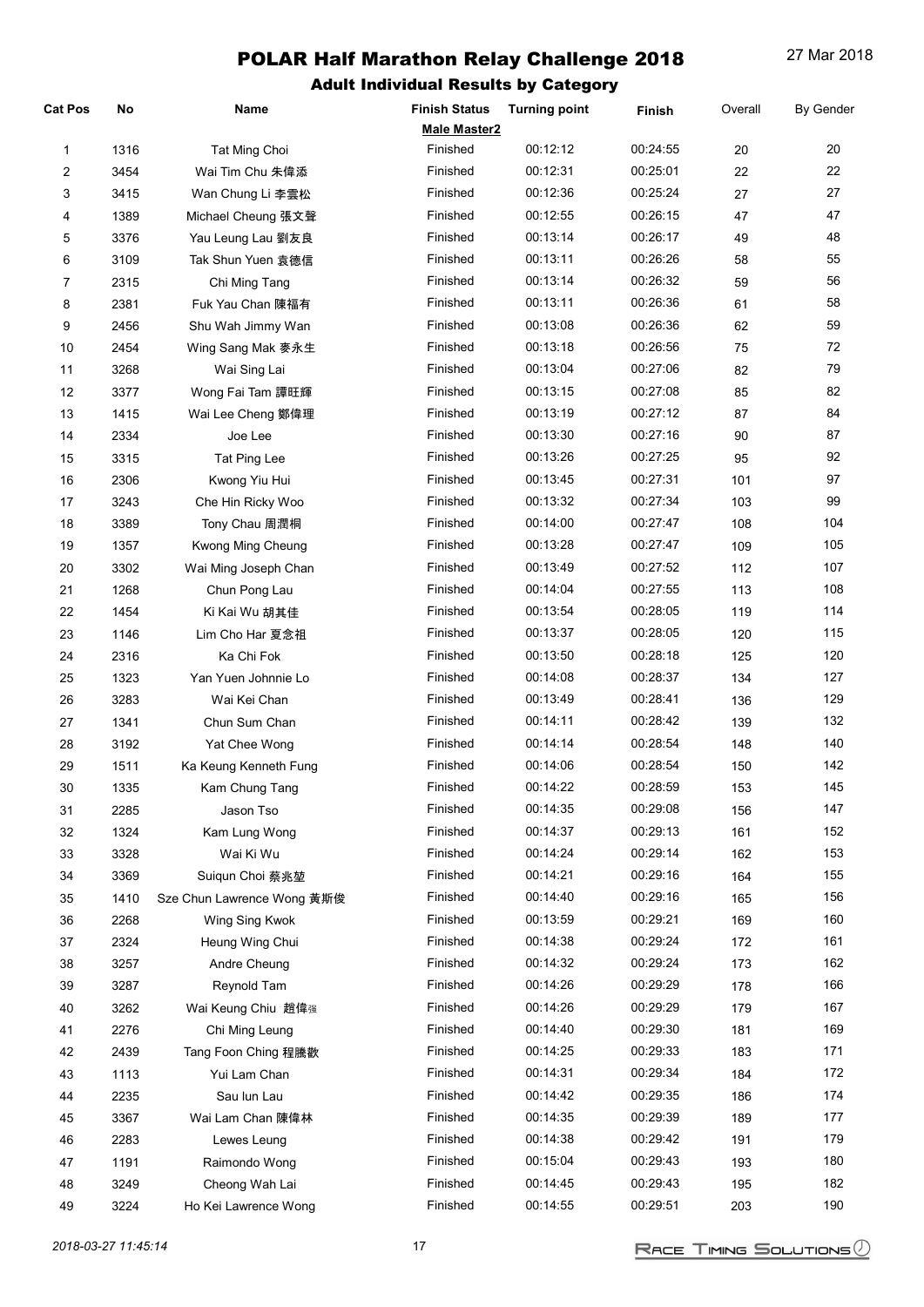| <b>Cat Pos</b> | No   | Name                     | <b>Finish Status</b> | <b>Turning point</b> | Finish   | Overall | <b>By Gender</b> |
|----------------|------|--------------------------|----------------------|----------------------|----------|---------|------------------|
| 50             | 2385 | Shu Keung Cheung 張樹強     | Finished             | 00:14:32             | 00:29:54 | 207     | 194              |
| 51             | 2302 | Siu Cheung Chan          | Finished             | 00:14:23             | 00:29:54 | 208     | 195              |
| 52             | 2288 | Man Piu Wong             | Finished             | 00:14:54             | 00:30:16 | 221     | 206              |
| 53             | 1294 | Sio In Tai               | Finished             | 00:14:08             | 00:30:19 | 224     | 209              |
| 54             | 3284 | Yuk Hing Chan            | Finished             | 00:14:56             | 00:30:19 | 225     | 210              |
| 55             | 1367 | Chan Wai Taylor Chu 朱親維  | Finished             | 00:14:52             | 00:30:22 | 226     | 211              |
| 56             | 2373 | Chi Keung Lee 李志強        | Finished             | 00:14:40             | 00:30:26 | 228     | 213              |
| 57             | 2224 | Wai Ho Chan              | Finished             | 00:15:07             | 00:30:27 | 229     | 214              |
| 58             | 1276 | Pak Sun Poon             | Finished             | 00:14:38             | 00:30:28 | 230     | 215              |
| 59             | 2139 | Bernard Ho               | Finished             | 00:15:23             | 00:30:32 | 235     | 219              |
| 60             | 2294 | Man Fong Lai             | Finished             | 00:14:56             | 00:30:37 | 239     | 222              |
| 61             | 1302 | Chi Keung Mak            | Finished             | 00:14:58             | 00:30:42 | 243     | 225              |
| 62             | 2192 | Wai Sing Chan            | Finished             | 00:15:04             | 00:30:43 | 245     | 227              |
| 63             | 3235 | Ka Cheung Ko             | Finished             | 00:15:08             | 00:30:46 | 248     | 230              |
| 64             | 3194 | Lin Tak Chan             | Finished             | 00:14:54             | 00:30:51 | 253     | 235              |
| 65             | 3478 | Kenny Cheung             | Finished             | 00:15:10             | 00:30:53 | 254     | 236              |
| 66             | 3289 | Yiu Fai Chan             | Finished             | 00:15:20             | 00:30:56 | 257     | 239              |
| 67             | 2367 | Kam Fuk Lo 羅金福           | Finished             | 00:14:59             | 00:31:00 | 259     | 240              |
| 68             | 3417 | Yan Kee Chan 陳人基         | Finished             | 00:15:11             | 00:31:03 | 264     | 243              |
| 69             | 2183 | Man Kit So               | Finished             | 00:15:10             | 00:31:04 | 265     | 244              |
| 70             | 2451 |                          | Finished             | 00:14:55             | 00:31:07 | 268     | 245              |
|                |      | Siu Wo Tse 謝兆和           | Finished             | 00:15:01             | 00:31:07 |         | 246              |
| 71             | 3496 | Wing Hong Eric Tsang 曾永康 |                      |                      | 00:31:12 | 269     | 247              |
| 72             | 1385 | Wai Kin Yeung 楊位健        | Finished             | 00:15:30             |          | 271     |                  |
| 73             | 3307 | Wai Hung Chen            | Finished             | 00:15:34             | 00:31:18 | 278     | 251              |
| 74             | 1417 | Mun Kee Au 區敏基           | Finished             | 00:15:08             | 00:31:18 | 280     | 253              |
| 75             | 3467 | Ming Chong Lam 林明壯       | Finished             | 00:15:13             | 00:31:18 | 281     | 254              |
| 76             | 2264 | Man Leung Lee            | Finished             | 00:14:58             | 00:31:22 | 282     | 255              |
| 77             | 3306 | Long Hing Tang           | Finished             | 00:15:06             | 00:31:25 | 285     | 258              |
| 78             | 1439 | Tak Tin Kenneth Choi 蔡德鈿 | Finished             | 00:15:40             | 00:31:26 | 287     | 260              |
| 79             | 1301 | Larry Leung              | Finished             | 00:15:29             | 00:31:31 | 292     | 265              |
| 80             | 3148 | Chi Man Lee 李志文          | Finished             | 00:15:40             | 00:31:32 | 293     | 266              |
| 81             | 2340 | Siu Pong lan Sin         | Finished             | 00:15:28             | 00:31:34 | 296     | 269              |
| 82             | 1162 | Alan Ng                  | Finished             | 00:15:03             | 00:31:41 | 303     | 274              |
| 83             | 2269 | Ping Kwai Philip Wong    | Finished             | 00:15:56             | 00:31:47 | 307     | 277              |
| 84             | 3264 | <b>Tat Tong Fong</b>     | Finished             | 00:15:20             | 00:31:47 | 308     | 278              |
| 85             | 2290 | Ka Ki Lee                | Finished             | 00:15:24             | 00:31:53 | 316     | 285              |
| 86             | 1373 | Tung Ho Fok 霍棟豪          | Finished             | 00:15:48             | 00:31:55 | 319     | 287              |
| 87             | 2307 | Hang Fai Got             | Finished             | 00:15:46             | 00:31:57 | 321     | 288              |
| 88             | 2445 | Yee Wah Kwok 郭裕華         | Finished             | 00:15:54             | 00:32:00 | 322     | 289              |
| 89             | 1342 | Ky Stanley Ng            | Finished             | 00:15:34             | 00:32:01 | 324     | 290              |
| 90             | 1235 | Wai Keung Lawrence Tam   | Finished             | 00:15:32             | 00:32:05 | 328     | 294              |
| 91             | 3293 | Chi Hou Che              | Finished             | 00:15:34             | 00:32:06 | 330     | 296              |
| 92             | 1325 | Chung Chun Simon Yau     | Finished             | 00:15:56             | 00:32:07 | 335     | 299              |
| 93             | 2447 | Hing Hei Wong 黃慶禧        | Finished             | 00:15:42             | 00:32:08 | 337     | 301              |
| 94             | 1416 | Fuller Yu                | Finished             | 00:15:56             | 00:32:09 | 343     | 304              |
| 95             | 1298 | Wai Bong Wong            | Finished             | 00:15:53             | 00:32:16 | 354     | 313              |
| 96             | 2335 | Barry Ng                 | Finished             | 00:15:52             | 00:32:18 | 356     | 315              |
| 97             | 3288 | Chi Fai Leung            | Finished             | 00:15:36             | 00:32:22 | 359     | 317              |
| 98             | 2368 | Chi Keung Yuen 袁志強       | Finished             | 00:15:37             | 00:32:29 | 366     | 322              |
| 99             | 1264 | Chak Ming Wong           | Finished             | 00:15:56             | 00:32:30 | 368     | 324              |
|                |      |                          |                      |                      |          |         |                  |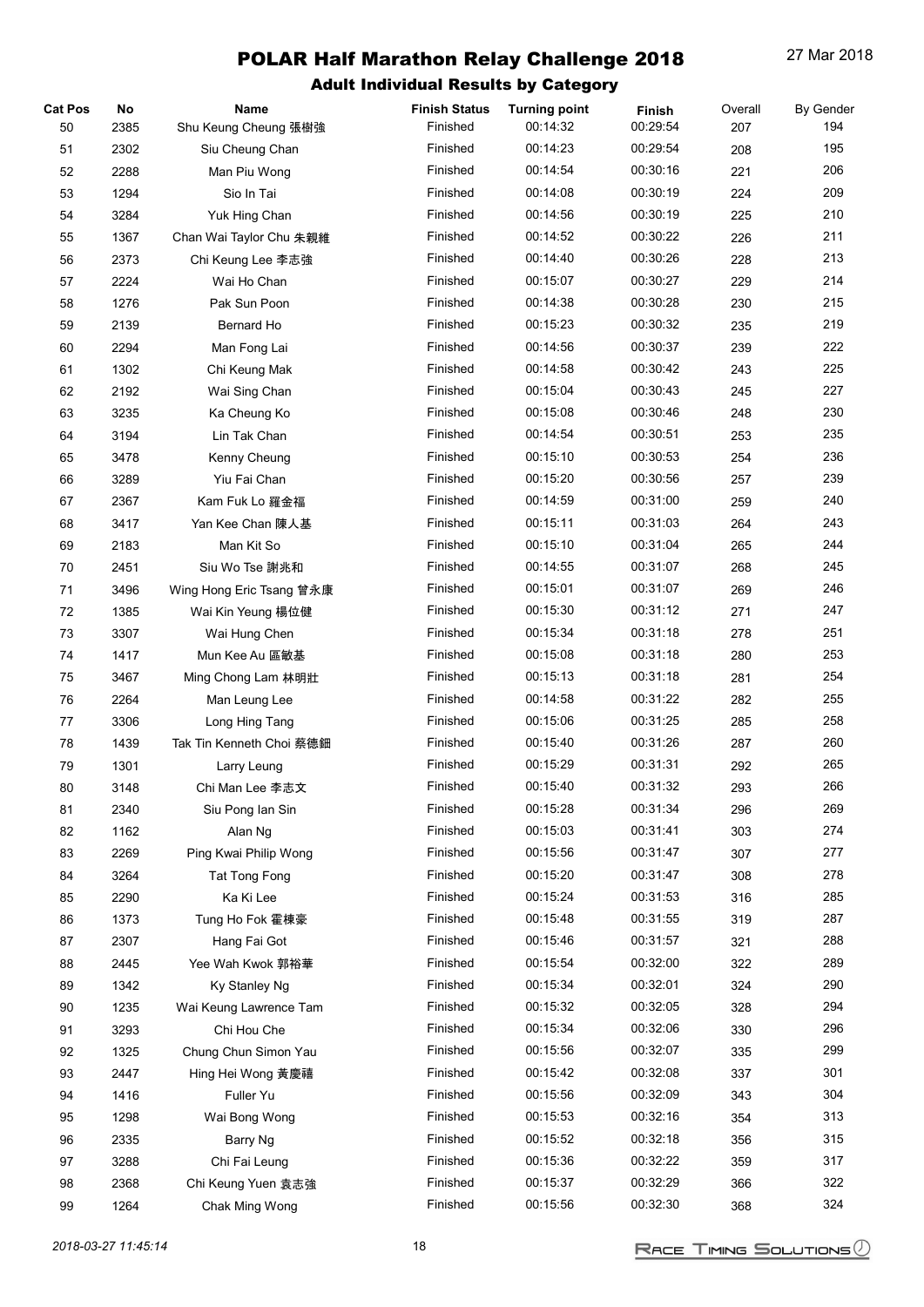| <b>Cat Pos</b> | No   | Name                      | <b>Finish Status</b> | <b>Turning point</b> | Finish   | Overall | <b>By Gender</b> |
|----------------|------|---------------------------|----------------------|----------------------|----------|---------|------------------|
| 100            | 1455 | Philip Tong               | Finished             | 00:15:55             | 00:32:39 | 377     | 332              |
| 101            | 2446 | Yau Wa Au 區有華             | Finished             | 00:16:14             | 00:32:41 | 379     | 333              |
| 102            | 3219 | Siu Hon Lee               | Finished             | 00:16:00             | 00:32:41 | 380     | 334              |
| 103            | 2228 | Wai Yin Wong              | Finished             | 00:16:10             | 00:32:43 | 383     | 336              |
| 104            | 3290 | Chi Keung Lui             | Finished             | 00:16:12             | 00:32:44 | 384     | 337              |
| 105            | 2190 | Chun Hung Law             | Finished             | 00:16:12             | 00:32:46 | 386     | 339              |
| 106            | 3226 | Chi Wing Lai 黎志榮          | Finished             | 00:16:20             | 00:32:49 | 390     | 343              |
| 107            | 2403 | Chin Fai Patrick Lau 劉展輝  | Finished             | 00:16:22             | 00:32:52 | 395     | 347              |
| 108            | 1284 | Chi Fai Chung             | Finished             | 00:16:15             | 00:32:53 | 396     | 348              |
| 109            | 2389 | Eric To 杜海樓               | Finished             | 00:15:00             | 00:32:53 | 398     | 350              |
| 110            | 3319 | Hon Man Donald Lee        | Finished             | 00:15:57             | 00:32:56 | 402     | 352              |
| 111            | 2156 | Sze Wan Philip Chan       | Finished             | 00:16:44             | 00:32:57 | 403     | 353              |
| 112            | 3335 | Chi Leung Lau             | Finished             | 00:15:58             | 00:33:00 | 410     | 359              |
| 113            | 1446 | Chun Ho Wong 黃俊豪          | Finished             | 00:16:45             | 00:33:00 | 411     | 360              |
| 114            | 3368 | Yok Lonne Marcel Chan 陳玉麟 | Finished             | 00:16:16             | 00:33:02 | 412     | 361              |
| 115            | 3455 | Chi Wai Wong              | Finished             | 00:16:25             | 00:33:07 | 418     | 365              |
| 116            | 1386 | Fai Dicky Yim 嚴輝          | Finished             | 00:15:58             | 00:33:09 | 419     | 366              |
| 117            | 1495 | Ping Wong Cheung 張炳煌      | Finished             | 00:16:05             | 00:33:10 | 420     | 367              |
| 118            | 2417 | Hak Shiu Ip 葉克紹           | Finished             | 00:16:14             | 00:33:11 | 421     | 368              |
| 119            | 2155 | Chi Wai Simon Fan         | Finished             | 00:15:59             | 00:33:14 | 424     | 371              |
| 120            | 2308 | Wai Yuen Cheng            | Finished             | 00:17:12             | 00:33:15 | 426     | 372              |
| 121            | 3373 | Chee Sum Hui 許智深          | Finished             | 00:16:53             | 00:33:17 | 428     | 374              |
| 122            | 2319 | Che Yuen Ronald Fung      | Finished             | 00:16:22             | 00:33:17 | 429     | 375              |
| 123            | 3193 | Chun Wai Lau              | Finished             | 00:16:03             | 00:33:19 | 434     | 380              |
| 124            | 2194 | Johnny Ho                 | Finished             | 00:15:48             | 00:33:21 | 435     | 381              |
| 125            | 3208 | Chi Man Wan               | Finished             | 00:16:12             | 00:33:23 | 439     | 385              |
| 126            | 3386 | Kwok Piu Chui 徐國彪         | Finished             | 00:16:15             | 00:33:26 | 443     | 389              |
| 127            | 2115 | Wai Chung Tsang           | Finished             | 00:16:21             | 00:33:27 | 444     | 390              |
| 128            | 3418 | Tak Kei Leung 梁德基         | Finished             | 00:16:25             | 00:33:31 | 449     | 394              |
| 129            | 2369 | Kam Ming Alsen Lau 劉錦明    | Finished             | 00:15:45             | 00:33:31 | 453     | 397              |
| 130            | 3139 | Tommy Wu                  | Finished             | 00:16:22             | 00:33:37 | 461     | 400              |
| 131            | 1478 | Wai Kin Kwan              | Finished             | 00:16:37             | 00:33:44 | 473     | 406              |
| 132            | 1319 | Shu Pui Wan               | Finished             | 00:16:37             | 00:33:53 | 486     | 415              |
| 133            | 1328 | Wai Hung Chan             | Finished             | 00:16:33             | 00:33:53 | 488     | 417              |
| 134            | 1448 | Sek Tung Kwok 郭錫通         | Finished             | 00:16:38             | 00:33:55 | 491     | 420              |
| 135            | 1307 | Yat Ming Lau              | Finished             | 00:16:57             | 00:33:55 | 492     | 421              |
| 136            | 3396 | Cheuk Ming Chu 朱卓明        | Finished             | 00:16:52             | 00:33:56 | 493     | 422              |
| 137            | 1306 | Cheuk Wa Eric Chui        | Finished             | 00:16:49             | 00:33:56 | 495     | 423              |
| 138            | 2467 | Chi Lam Fung 馮志霖          | Finished             | 00:16:38             | 00:33:57 | 496     | 424              |
| 139            | 1156 | Chun Kuen Stanley Law     | Finished             | 00:17:28             | 00:34:04 | 505     | 431              |
| 140            | 2418 | Yiu Sun Chiu 趙耀桑          | Finished             | 00:17:00             | 00:34:09 | 508     | 434              |
| 141            | 1369 | Kin Hang Luk 陸建恒          | Finished             | 00:16:56             | 00:34:11 | 514     | 438              |
| 142            | 2384 | Wai Ming Chan 陳尉明         | Finished             | 00:16:18             | 00:34:16 | 521     | 445              |
| 143            | 1353 | Meson Cheung              | Finished             | 00:17:16             | 00:34:18 | 525     | 447              |
| 144            | 1418 | Kwok Yan Au 歐國仁           | Finished             | 00:16:52             | 00:34:21 | 532     | 450              |
| 145            | 1445 | Siu On Kong 江紹安           | Finished             | 00:16:19             | 00:34:22 | 534     | 451              |
| 146            | 3340 | Fook Yan Lau              | Finished             | 00:17:31             | 00:34:26 | 536     | 453              |
| 147            | 2413 | Chak Yan Philip Chan 陳澤恩  | Finished             | 00:16:53             | 00:34:30 | 544     | 459              |
| 148            | 1471 | Kin Leung Chan            | Finished             | 00:17:22             | 00:34:37 | 553     | 462              |
| 149            | 3151 | Lap Poon Sin              | Finished             | 00:16:48             | 00:34:40 | 557     | 464              |
|                |      |                           |                      |                      |          |         |                  |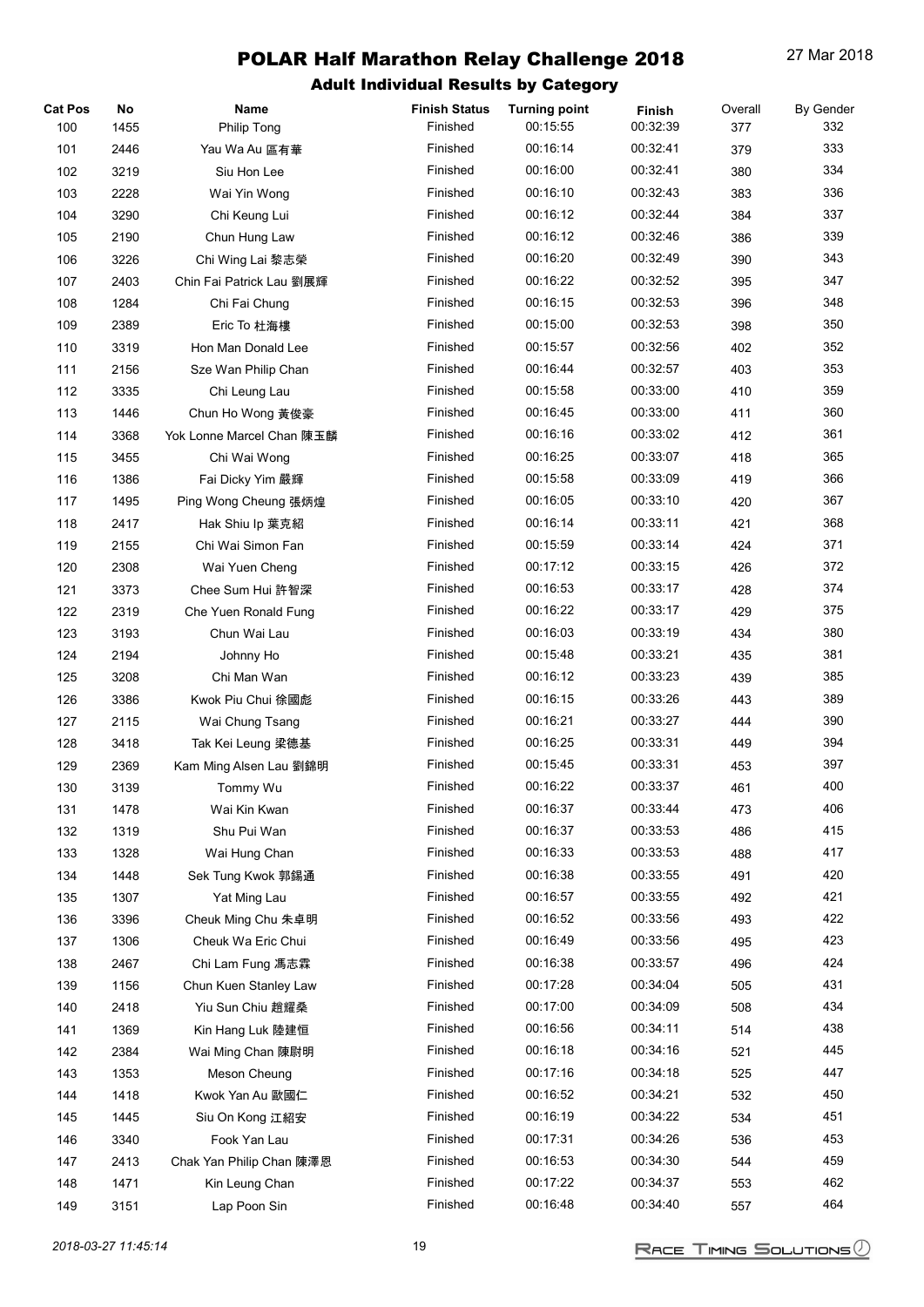| <b>Cat Pos</b> | No   | Name                      | <b>Finish Status</b> | <b>Turning point</b> | Finish   | Overall | <b>By Gender</b> |
|----------------|------|---------------------------|----------------------|----------------------|----------|---------|------------------|
| 150            | 3408 | Fu Sang Chou 鄒富生          | Finished             | 00:16:38             | 00:34:48 | 566     | 470              |
| 151            | 2111 | Jeffrey Wong              | Finished             | 00:17:01             | 00:34:48 | 567     | 471              |
| 152            | 1244 | Raymond Mok               | Finished             | 00:17:14             | 00:34:48 | 568     | 472              |
| 153            | 1237 | Yung Kit Yeung            | Finished             | 00:17:09             | 00:34:49 | 570     | 474              |
| 154            | 1174 | Kui Chuen Ting            | Finished             | 00:16:50             | 00:34:50 | 571     | 475              |
| 155            | 2174 | Wing Keung Lee            | Finished             | 00:16:28             | 00:34:50 | 572     | 476              |
| 156            | 3163 | Man Kit Luk 陸文傑           | Finished             | 00:16:55             | 00:34:50 | 575     | 478              |
| 157            | 2471 | Lai Chi Lo                | Finished             | 00:17:47             | 00:34:51 | 576     | 479              |
| 158            | 3133 | Cheong Fat Joey Ngan 顏昌發  | Finished             | 00:16:46             | 00:34:58 | 582     | 482              |
| 159            | 1451 | Kwok Hong Li 李國康          | Finished             | 00:17:27             | 00:34:58 | 583     | 483              |
| 160            | 2138 | Kin Wa Lo                 | Finished             | 00:17:29             | 00:35:00 | 586     | 484              |
| 161            | 3156 | Chun Ting Chu             | Finished             | 00:17:17             | 00:35:02 | 587     | 485              |
| 162            | 3174 | Jeffrey Sham              | Finished             | 00:16:54             | 00:35:03 | 588     | 486              |
| 163            | 1151 | Emil Li                   | Finished             | 00:17:01             | 00:35:04 | 589     | 487              |
| 164            | 1413 | Wai Ki Fong 方偉基           | Finished             | 00:17:09             | 00:35:09 | 597     | 492              |
| 165            | 2498 | Wai Kam Fan 范維金           | Finished             | 00:17:06             | 00:35:11 | 600     | 495              |
| 166            | 2353 | Chi Wo Chong              | Finished             | 00:17:05             | 00:35:20 | 610     | 500              |
| 167            | 3135 | Wai Kei Tang 鄧慧基          | Finished             | 00:17:31             | 00:35:22 | 612     | 501              |
| 168            | 2102 | Kam Tim Leung 梁錦添         | Finished             | 00:17:06             | 00:35:23 | 615     | 504              |
| 169            | 2175 | Chi Wai Addy Ho           | Finished             | 00:17:32             | 00:35:24 | 617     | 505              |
| 170            | 1498 | Chow Ming Mok 莫振明         | Finished             | 00:18:01             | 00:35:26 | 618     | 506              |
| 171            | 1327 | Shun Cheong Yeung         | Finished             | 00:17:03             | 00:35:28 | 622     | 509              |
| 172            | 2284 | Fan Yau                   | Finished             | 00:17:02             | 00:35:32 | 626     | 512              |
| 173            | 1370 | Kwok Leung Yim 嚴國良        | Finished             | 00:17:12             | 00:35:33 | 628     | 514              |
| 174            | 1250 | Wai Man Wong              | Finished             | 00:17:52             | 00:35:41 | 636     | 518              |
| 175            | 2370 | Pui Hon She 佘培罕           | Finished             | 00:17:50             | 00:35:46 | 641     | 522              |
| 176            | 3363 | Ka Cheong Yung 翁家昌        | Finished             | 00:16:43             | 00:35:49 | 644     | 525              |
| 177            | 2328 | Sek Chi Lam               | Finished             | 00:17:08             | 00:35:55 | 648     | 528              |
| 178            | 1467 | Louis Chan                | Finished             | 00:17:52             | 00:35:56 | 650     | 530              |
| 179            | 2325 | Kwok Fai Terence Lam      | Finished             | 00:17:31             | 00:36:03 | 659     | 535              |
| 180            | 3201 | Pui Chung Yue             | Finished             | 00:16:53             | 00:36:08 | 662     | 537              |
| 181            | 3400 | Wing Hung Ho 何永鴻          | Finished             | 00:18:16             | 00:36:21 | 673     | 542              |
| 182            | 2399 | Yat Kwan Stephen Chow 周逸群 | Finished             | 00:17:34             | 00:36:24 | 674     | 543              |
| 183            | 2337 | Ka Nam Chang              | Finished             | 00:18:16             | 00:36:27 | 675     | 544              |
| 184            | 3327 | Wai Ting Lam              | Finished             | 00:17:54             | 00:36:30 | 680     | 546              |
| 185            | 3370 | Yuk Kwong Yeung 楊玉光       | Finished             | 00:18:19             | 00:36:48 | 696     | 555              |
| 186            | 3115 | Hung Lee Kwok             | Finished             | 00:18:31             | 00:36:53 | 701     | 559              |
| 187            | 2478 | Chi Ming Chow             | Finished             | 00:18:52             | 00:36:56 | 705     | 560              |
| 188            | 3218 | Pong Kwok Kenny Leung     | Finished             | 00:18:19             | 00:36:59 | 707     | 561              |
| 189            | 1368 | Ching Po Bobby Kwok 郭靜波   | Finished             | 00:18:15             | 00:37:03 | 711     | 563              |
| 190            | 3399 | Wai Hung Derek Ko 高偉雄     | Finished             | 00:17:57             | 00:37:11 | 716     | 566              |
| 191            | 2163 | Kwan Kit Ling 凌君傑         | Finished             | 00:18:07             | 00:37:14 | 720     | 568              |
| 192            | 3183 | Kongo Kong                | Finished             | 00:18:14             | 00:37:15 | 722     | 569              |
| 193            | 3479 | Choi Shing Tsui           | Finished             | 00:18:58             | 00:37:16 | 723     | 570              |
| 194            | 1105 | Eddie Leung 梁展鵬           | Finished             | 00:18:01             | 00:37:20 | 728     | 573              |
| 195            | 2430 | Cheuk Wah Mok 莫卓華         | Finished             | 00:17:38             | 00:37:21 | 730     | 575              |
| 196            | 2117 | Ho Man Wong               | Finished             | 00:17:49             | 00:37:21 | 731     | 576              |
| 197            | 2396 | Man Wing Cheng 鄭文榮        | Finished             | 00:18:06             | 00:37:24 | 736     | 579              |
| 198            | 2165 | leung kong Sin 冼良港        | Finished             | 00:18:02             | 00:37:26 | 737     | 580              |
| 199            | 3114 | Hoi Shun Chan             | Finished             | 00:18:24             | 00:37:28 | 740     | 581              |
|                |      |                           |                      |                      |          |         |                  |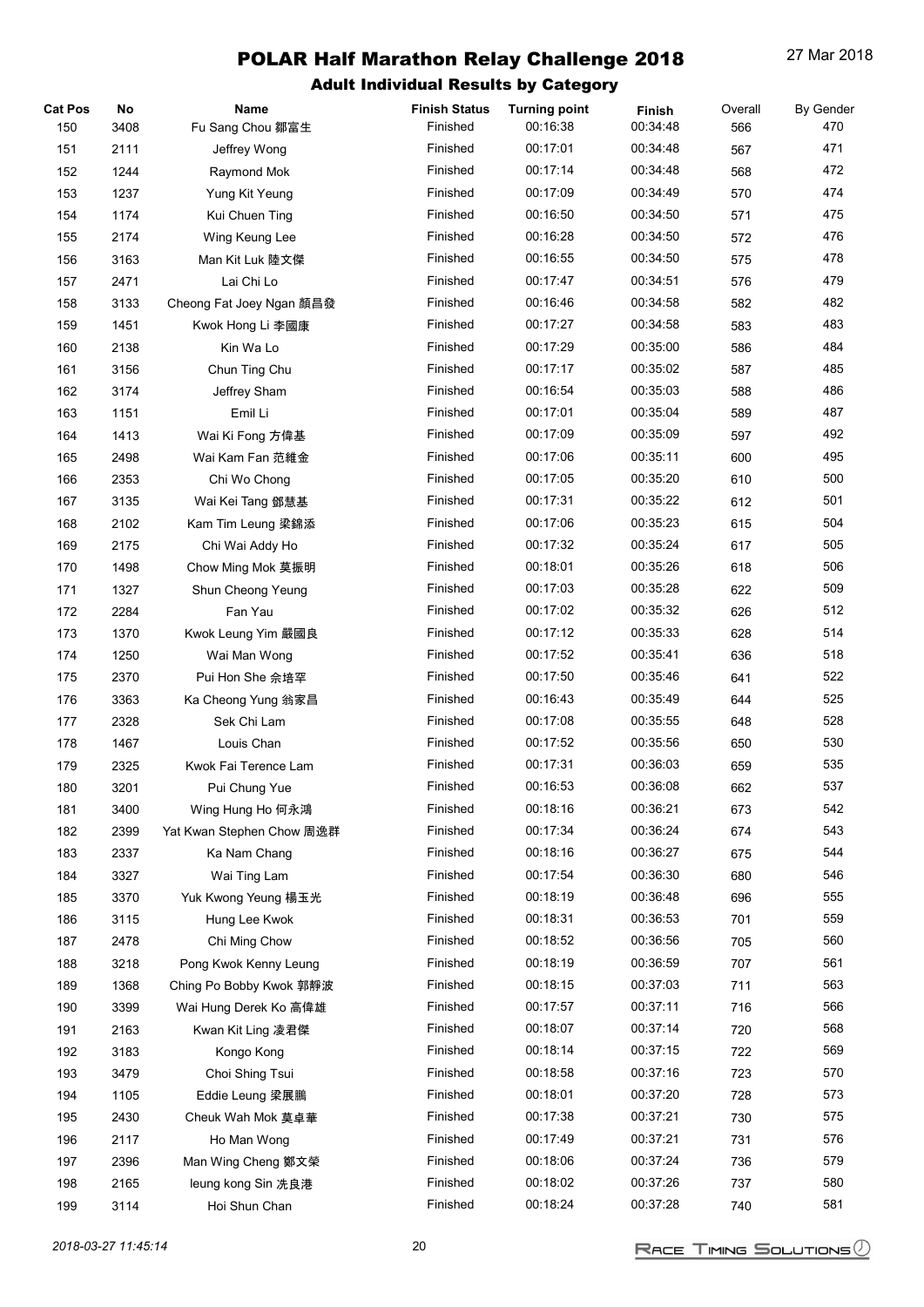| <b>Cat Pos</b> | No   | Name                      | <b>Finish Status</b> | <b>Turning point</b> | Finish   | Overall    | <b>By Gender</b> |
|----------------|------|---------------------------|----------------------|----------------------|----------|------------|------------------|
| 200            | 3355 | Kim Fung Chong            | Finished             | 00:18:06             | 00:37:30 | 744        | 582              |
| 201            | 2128 | Ka Sun Lo                 | Finished             | 00:17:51             | 00:37:30 | 745        | 583              |
| 202            | 3498 | Siu Lai Chan 陳兆澧          | Finished             | 00:19:06             | 00:37:31 | 749        | 585              |
| 203            | 2400 | Chi Kin Cheung 張志堅        | Finished             | 00:18:15             | 00:37:37 | 754        | 588              |
| 204            | 3143 | Kwok Leung Lau 劉國樑        | Finished             | 00:18:16             | 00:37:41 | 758        | 590              |
| 205            | 2169 | Anthony Loo 盧建強           | Finished             | 00:19:35             | 00:37:41 | 759        | 591              |
| 206            | 3387 | Chi Shing Yim 嚴志成         | Finished             | 00:18:18             | 00:37:44 | 760        | 592              |
| 207            | 2157 | Tommy Lau                 | Finished             | 00:17:58             | 00:37:45 | 761        | 593              |
| 208            | 1336 | Lawrence Lee              | Finished             | 00:18:16             | 00:37:46 | 762        | 594              |
| 209            | 3300 | King Nang Cheung          | Finished             | 00:18:40             | 00:37:47 | 763        | 595              |
| 210            | 2218 | Pong Wai Leung            | Finished             | 00:18:32             | 00:37:55 | 770        | 600              |
| 211            | 2240 | Koon Chung Matthew Lo     | Finished             | 00:18:26             | 00:38:02 | 773        | 601              |
| 212            | 2327 | Chung Pak Lai             | Finished             | 00:18:33             | 00:38:05 | 778        | 604              |
| 213            | 3172 | Ching Chun Chu 朱清俊        | Finished             | 00:18:23             | 00:38:06 | 779        | 605              |
| 214            | 1143 | Ying Tsz Au Young         | Finished             | 00:19:20             | 00:38:08 | 781        | 606              |
| 215            | 3353 | Chi Ho Yeung              | Finished             | 00:18:43             | 00:38:15 | 788        | 609              |
| 216            | 2151 | Ka Chun Yim               | Finished             | 00:18:19             | 00:38:18 | 791        | 611              |
| 217            | 1165 | Chor Ching Cheung         | Finished             | 00:18:26             | 00:38:38 | 805        | 617              |
| 218            | 3385 | Sui Ching Lai 黎瑞清         | Finished             | 00:18:47             | 00:38:40 | 806        | 618              |
| 219            | 1226 | Hing San Liu              | Finished             | 00:18:40             | 00:39:07 | 822        | 625              |
| 220            | 3203 | Ringo Ng                  | Finished             | 00:19:32             | 00:39:14 | 831        | 628              |
| 221            | 1183 | Kwok Kit Fung             | Finished             | 00:18:34             | 00:39:17 | 832        | 629              |
| 222            | 3247 | Alan Ip                   | Finished             | 00:19:23             | 00:39:19 | 833        | 630              |
| 223            | 3246 | Wai Kuen Tam              | Finished             | 00:19:10             | 00:39:22 | 836        | 633              |
| 224            | 3104 | Daniel Li 李文翔             | Finished             | 00:18:59             | 00:39:31 | 845        | 635              |
| 225            | 1274 | <b>Eddie Liou</b>         | Finished             | 00:19:08             | 00:39:32 | 846        | 636              |
| 226            | 3405 | Kwai Leung Cheung 張貴良     | Finished             | 00:19:00             | 00:39:32 | 847        | 637              |
| 227            | 2355 | Kim Wa Frankie Chau       | Finished             | 00:18:51             | 00:39:35 | 849        | 638              |
| 228            | 3130 | Chi Hung Adolph Yeung 楊志雄 | Finished             | 00:19:37             | 00:39:35 | 850        | 639              |
| 229            | 1361 | Sai Ching Yeung 楊世忠       | Finished             | 00:18:52             | 00:39:47 | 859        | 642              |
| 230            | 2135 | Wai Lam Magnum Chow 周偉霖   | Finished             | 00:19:50             | 00:39:48 | 860        | 643              |
| 231            | 2274 | Ka Cheong Lai             | Finished             | 00:19:00             | 00:39:51 | 863        | 645              |
| 232            | 3160 | David Lai                 | Finished             | 00:20:16             | 00:40:01 | 873        | 646              |
| 233            | 1138 | Chi Lok Derek Kwok        | Finished             | 00:19:08             | 00:40:16 | 884        | 649              |
| 234            | 2267 | Kit Hung Thomas Tam       | Finished             | 00:19:51             | 00:40:30 | 897        | 654              |
| 235            | 1479 | Chun Kuo Soong            | Finished             | 00:19:33             | 00:40:42 | 901        | 656              |
| 236            | 3244 | Chi Choi Tam              | Finished             | 00:19:32             | 00:40:49 | 907        | 658              |
| 237            | 1160 | Chi Man Liu               | Finished             | 00:20:29             | 00:40:50 | 911        | 661              |
| 238            | 2244 | Roger Cheung              | Finished             | 00:20:24             | 00:41:03 | 915        | 664              |
| 239            |      | Kan Tat Frederick Wong    | Finished             | 00:19:59             | 00:41:06 | 917        | 665              |
|                | 2243 |                           | Finished             | 00:19:46             | 00:41:12 |            | 666              |
| 240            | 1408 | Kai Wing Ho 何啓穎           | Finished             | 00:19:41             | 00:41:14 | 920        | 667              |
| 241            | 2298 | Pui Wah Penny Kwok        | Finished             | 00:19:15             | 00:41:16 | 922<br>924 | 668              |
| 242            | 3228 | Kai Ming Wong             | Finished             | 00:20:40             | 00:41:18 |            | 670              |
| 243            | 2408 | Yiu Chuen Cheung 張耀泉      |                      |                      |          | 927        |                  |
| 244            | 2416 | Taylor Yu                 | Finished             | 00:20:10             | 00:41:25 | 937        | 674              |
| 245            | 2203 | Manson Fung               | Finished             | 00:20:42             | 00:41:33 | 943        | 677              |
| 246            | 3129 | Wing Chan 陳榮              | Finished             | 00:20:21             | 00:41:34 | 944        | 678              |
| 247            | 3165 | Siu Hung Wong 黃兆雄         | Finished             | 00:20:07             | 00:41:53 | 954        | 682              |
| 248            | 3122 | Shik Yeung Chan 陳錫洋       | Finished             | 00:20:25             | 00:42:14 | 964        | 687              |
| 249            | 1240 | Wai Yin Tam               | Finished             | 00:20:23             | 00:42:34 | 975        | 692              |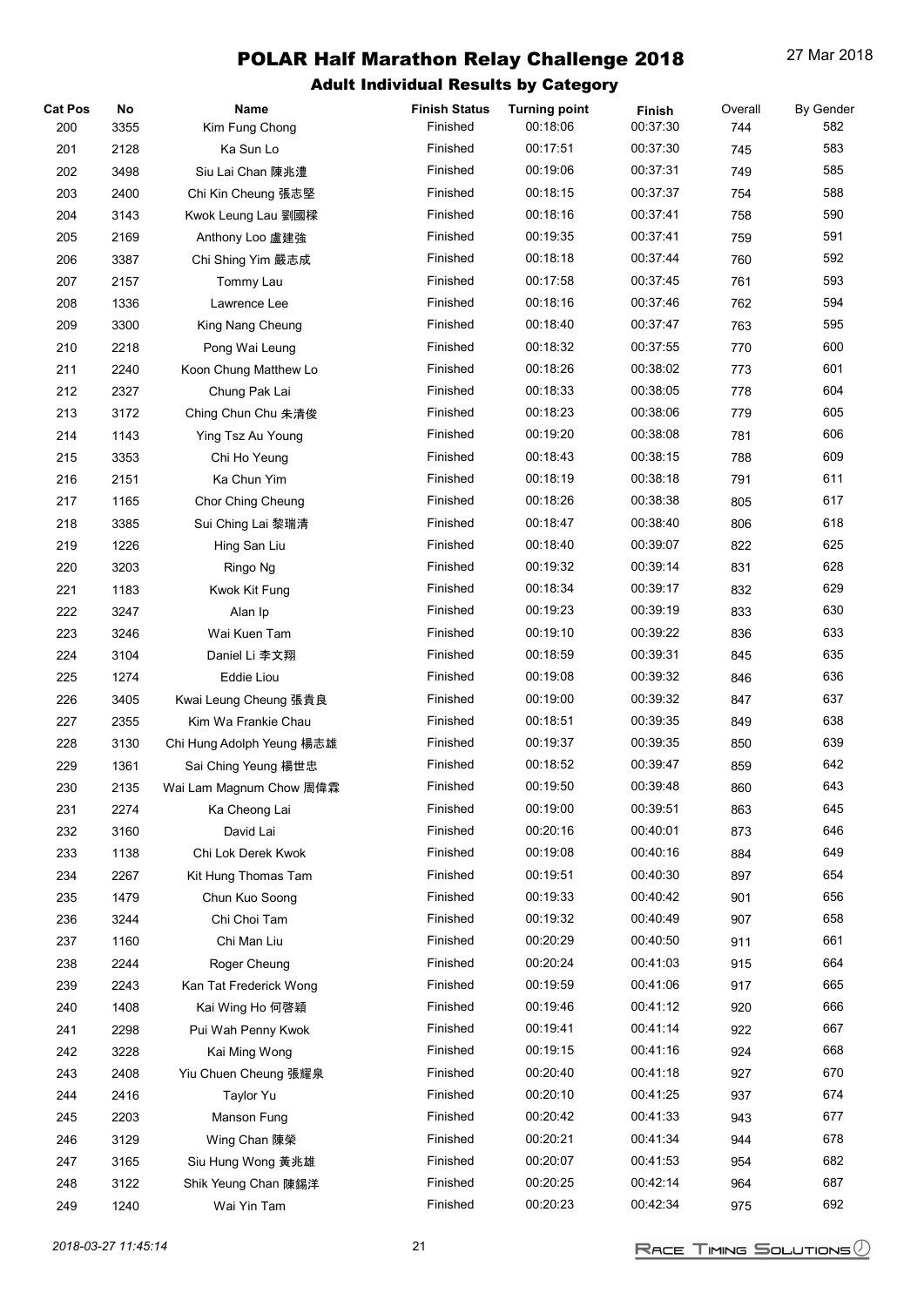| <b>Cat Pos</b> | No   | Name                     | <b>Finish Status</b> | <b>Turning point</b> | Finish   | Overall | By Gender |
|----------------|------|--------------------------|----------------------|----------------------|----------|---------|-----------|
| 250            | 3414 | Pui Yuen Yeung 楊沛源       | Finished             | 00:20:18             | 00:42:35 | 977     | 694       |
| 251            | 1200 | Ka Sing Chu              | Finished             | 00:22:13             | 00:42:45 | 980     | 695       |
| 252            | 3503 | Matthew Shum 沈文德         | Finished             | 00:21:17             | 00:42:55 | 986     | 698       |
| 253            | 2160 | Sam Chan                 | Finished             | 00:21:13             | 00:43:26 | 1002    | 704       |
| 254            | 2129 | Kam Tim Wong 黃錦添         | Finished             | 00:20:51             | 00:43:43 | 1011    | 708       |
| 255            | 2104 | Boris Cheng 鄭樹民          | Finished             | 00:20:46             | 00:44:10 | 1021    | 712       |
| 256            | 2387 | Kin Wai Wong 黃建偉         | Finished             | 00:21:07             | 00:44:16 | 1026    | 713       |
| 257            | 3138 | Tang Man Chan            | Finished             | 00:20:53             | 00:44:37 | 1037    | 717       |
| 258            | 3347 | George Chan 陳文偉          | Finished             | 00:21:31             | 00:44:58 | 1044    | 719       |
| 259            | 3240 | Barry Lai                | Finished             | 00:21:47             | 00:45:30 | 1062    | 726       |
| 260            | 2105 | FS Ko 高復生                | Finished             | 00:21:55             | 00:45:49 | 1068    | 728       |
| 261            | 2275 | Wing Fu Wong             | Finished             | 00:22:18             | 00:45:53 | 1070    | 729       |
| 262            | 3169 | Lap Kay Yung 容立基         | Finished             | 00:22:50             | 00:46:12 | 1078    | 731       |
| 263            | 1108 | Kin Ho Cheng 鄭建浩         | Finished             | 00:21:52             | 00:46:18 | 1081    | 733       |
| 264            | 3430 | Wai Wing Andrew Chak 翟偉榮 | Finished             | 00:22:16             | 00:46:30 | 1085    | 734       |
| 265            | 2479 | Kwong Keung Lo           | Finished             | 00:21:47             | 00:46:30 | 1086    | 735       |
| 266            | 3416 | Daniel Tsang             | Finished             | 00:22:07             | 00:46:54 | 1094    | 737       |
| 267            | 3336 | Andrew Ngo 敖卓綾           | Finished             | 00:23:13             | 00:47:10 | 1099    | 739       |
| 268            | 2178 | Nichols Pang             | Finished             | 00:22:56             | 00:47:24 | 1102    | 740       |
| 269            | 2114 | Wai Yin Cheung 張偉賢       | Finished             | 00:21:01             | 00:47:40 | 1106    | 742       |
| 270            | 2347 | Eric Ho 何金桂              | Finished             | 00:22:49             | 00:47:48 | 1113    | 743       |
| 271            | 3507 | Tak Ping Lung 龍德屏        | Finished             | 00:22:53             | 00:48:02 | 1120    | 745       |
| 272            | 1130 | Hin Hing Chong 莊衍興       | Finished             | 00:23:21             | 00:48:04 | 1123    | 747       |
| 273            | 2172 | Hon Lung Kwan 關漢龍        | Finished             | 00:23:27             | 00:48:52 | 1133    | 751       |
| 274            | 1177 | Ringo Or                 | Finished             | 00:24:24             | 00:49:03 | 1137    | 752       |
| 275            | 1221 | Jacob Cheung             | Finished             | 00:24:43             | 00:49:43 | 1145    | 755       |
| 276            | 2134 | Kai Leung Ho 何啟亮         | Finished             | 00:23:47             | 00:50:05 | 1151    | 756       |
| 277            | 1203 | Kwok Hung Kwan           | Finished             | 00:24:10             | 00:50:21 | 1154    | 757       |
| 278            | 3198 | Tsz Kin Yip              | Finished             | 00:25:14             | 00:51:44 | 1162    | 759       |
| 279            | 2132 | Moon Fai Tung 董滿輝        | Finished             | 00:24:44             | 00:52:24 | 1164    | 760       |
| 280            | 1129 | Chun Nung Chong 莊振農      | Finished             | 00:26:24             | 00:54:19 | 1171    | 762       |
| 281            | 2376 | Chun Fai Leung 梁振輝       | Finished             | 00:31:50             | 01:04:06 | 1185    | 764       |
|                | 2338 | Heung Kau Ng 伍香球         | Pre-race withdrawal  |                      |          |         |           |
|                | 3271 | Kwok Wai Lee             | Pre-race withdrawal  |                      |          |         |           |
|                | 3509 | Shu Li Chow 周樹理          | Pre-race withdrawal  |                      |          |         |           |
|                | 1509 | Kin Nung Hui 許健能         | Pre-race withdrawal  |                      |          |         |           |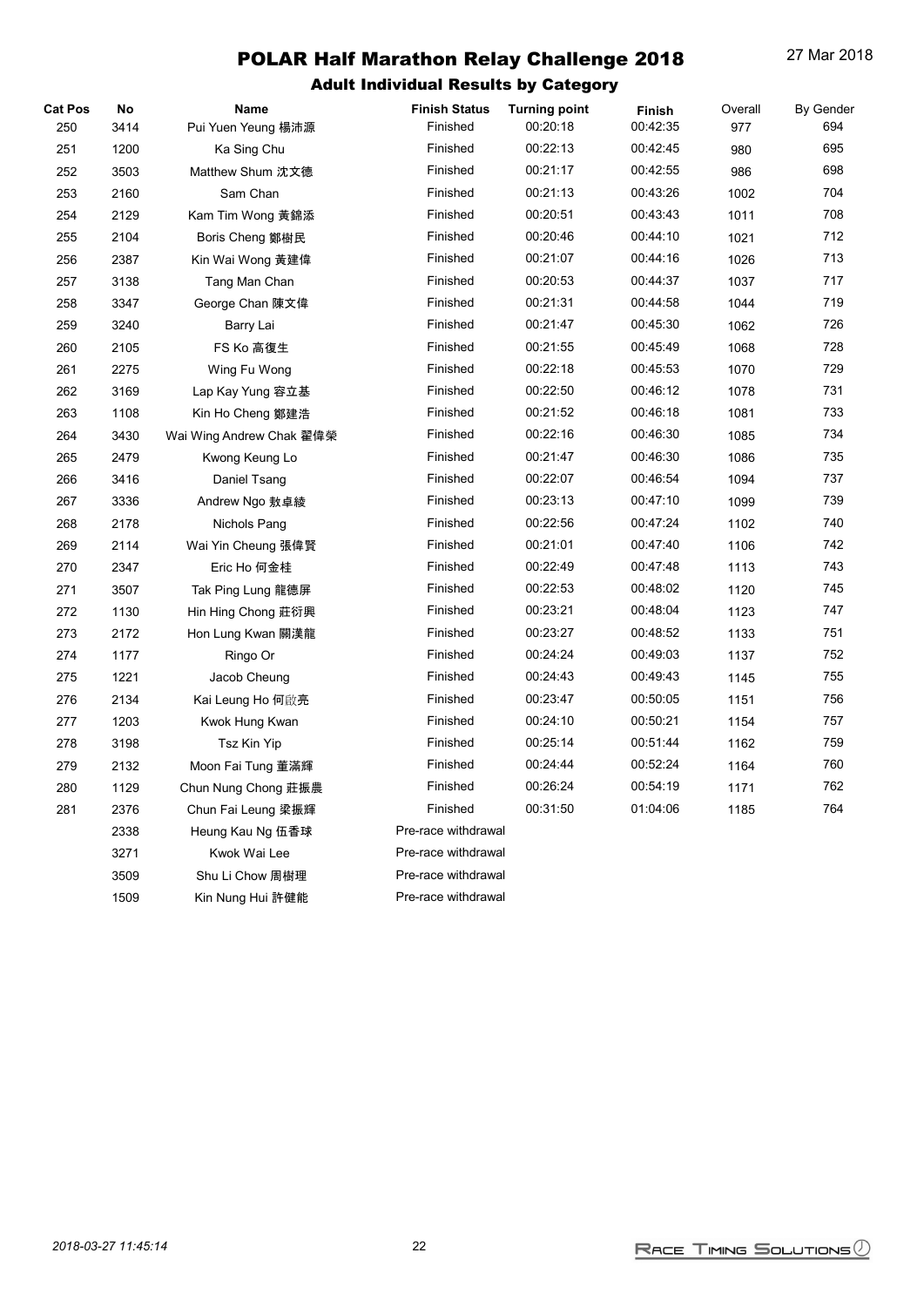| Cat Pos        | No   | Name                    | <b>Finish Status</b> | <b>Turning point</b> | Finish   | Overall      | <b>By Gender</b> |
|----------------|------|-------------------------|----------------------|----------------------|----------|--------------|------------------|
|                |      |                         | <b>Male Senior</b>   |                      |          |              |                  |
| 1              | 1423 | Wan Chun Wong 黃尹雋       | Finished             | 00:10:55             | 00:21:55 | $\mathbf{1}$ | 1                |
| 2              | 2431 | Kang Ngai 魏賡            | Finished             | 00:10:56             | 00:22:18 | 2            | $\overline{2}$   |
| 3              | 2423 | Kai Lok Wong 黃啟樂        | Finished             | 00:11:43             | 00:22:44 | 3            | 3                |
| 4              | 1371 | Siu Kit Man 文少杰         | Finished             | 00:11:28             | 00:22:58 | 4            | 4                |
| 5              | 2371 | Chok Yan Luk 陸作恩        | Finished             | 00:11:43             | 00:23:06 | 5            | 5                |
| 6              | 3431 | Wai Chung Chan 陳偉聰      | Finished             | 00:11:42             | 00:23:10 | 6            | 6                |
| $\overline{7}$ | 3371 | Chun Yin Li 李俊賢         | Finished             | 00:11:22             | 00:23:17 | 9            | 9                |
| 8              | 3252 | Hoi Kin Tsim            | Finished             | 00:11:41             | 00:23:19 | 10           | 10               |
| 9              | 1318 | Nga Kit Ip              | Finished             | 00:11:46             | 00:23:41 | 11           | 11               |
| 10             | 1431 | Long Ting Chan 陳朗庭      | Finished             | 00:11:40             | 00:23:58 | 12           | 12               |
| 11             | 3168 | Ka Ho Lau 劉家豪           | Finished             | 00:11:59             | 00:24:06 | 13           | 13               |
| 12             | 1109 | Kwong Man Lau           | Finished             | 00:11:59             | 00:24:13 | 14           | 14               |
| 13             | 2378 | Chak Kuen Lau           | Finished             | 00:12:21             | 00:24:48 | 18           | 18               |
| 14             | 3378 | Man Kit Au 歐文傑          | Finished             | 00:12:37             | 00:25:03 | 23           | 23               |
| 15             | 2426 | King Hei Tang 鄧景禧       | Finished             | 00:12:39             | 00:25:05 | 24           | 24               |
| 16             | 1436 | Ka Ho Chan 陳家豪          | Finished             | 00:12:35             | 00:25:12 | 25           | 25               |
| 17             | 3442 | Ting Ho Cheung 張廷浩      | Finished             | 00:12:03             | 00:25:19 | 26           | 26               |
| 18             | 2406 | Duc Manh David Ta 謝德衛   | Finished             | 00:12:37             | 00:25:26 | 28           | 28               |
| 19             | 2109 | Kwok Hei Yuen 袁國熙       | Finished             | 00:12:33             | 00:25:27 | 29           | 29               |
| 20             | 2377 | Hong Ching Li           | Finished             | 00:12:33             | 00:25:41 | 34           | 34               |
| 21             | 1176 | Zeco Wan 溫振豪            | Finished             | 00:12:25             | 00:25:45 | 36           | 36               |
| 22             | 1434 | Ka Chun Chan 陳嘉俊        | Finished             | 00:12:59             | 00:26:11 | 45           | 45               |
| 23             | 3434 | Hoi Chun Eric Yeung 楊鎧駿 | Finished             | 00:12:57             | 00:26:24 | 54           | 52               |
| 24             | 3313 | Chung Yin Leung         | Finished             | 00:13:21             | 00:26:24 | 55           | 53               |
| 25             | 1377 | Wing Hei Chu 朱泳曦        | Finished             | 00:12:56             | 00:26:37 | 63           | 60               |
| 26             | 2252 | Yan Tsun Jeffrey Choy   | Finished             | 00:12:58             | 00:26:41 | 66           | 63               |
| 27             | 1277 | Tin Yat Chan            | Finished             | 00:13:13             | 00:26:54 | 71           | 68               |
| 28             | 3443 | Wing Kin Lau 劉永健        | Finished             | 00:12:55             | 00:26:55 | 72           | 69               |
| 29             | 3422 | Chun Hei Chan 陳俊希       | Finished             | 00:13:06             | 00:26:56 | 74           | 71               |
| 30             | 1494 | Cheuk Ting Luk 陸卓廷      | Finished             | 00:12:51             | 00:27:06 | 80           | 77               |
| 31             | 1379 | Ho Ting Yeung 楊浩庭       | Finished             | 00:13:29             | 00:27:06 | 81           | 78               |
| 32             | 2322 | Wai Lun Lee             | Finished             | 00:13:13             | 00:27:07 | 84           | 81               |
| 33             | 3312 | Yiu Chun Cheung         | Finished             | 00:13:33             | 00:27:10 | 86           | 83               |
| 34             | 1317 | Yiu Cho Cheung          | Finished             | 00:13:41             | 00:27:17 | 92           | 89               |
| 35             | 2314 | Pui Chung Yuen          | Finished             | 00:13:12             | 00:27:23 | 93           | 90               |
| 36             | 2320 | Chi Hang Jacky Siu      | Finished             | 00:13:41             | 00:27:24 | 94           | 91               |
| 37             | 2125 | Ying Kit Leung 梁英傑      | Finished             | 00:13:16             | 00:27:30 | 100          | 96               |
| 38             | 1238 | Chun Yin Mui            | Finished             | 00:13:42             | 00:27:32 | 102          | 98               |
| 39             | 2379 | Tsz Chun Poon 潘梓竣       | Finished             | 00:13:39             | 00:27:35 | 104          | 100              |
| 40             | 3497 | Ka Cheong Hui 許家鏘       | Finished             | 00:13:30             | 00:27:42 | 105          | 101              |
| 41             | 2317 | Yik Wai Chan            | Finished             | 00:13:48             | 00:27:44 | 106          | 102              |
| 42             | 1140 | Kin Leung Leung 梁健樑     | Finished             | 00:13:50             | 00:27:46 | 107          | 103              |
| 43             | 3486 | Kai Shing Yip 葉啟誠       | Finished             | 00:13:50             | 00:27:49 | 111          | 106              |
| 44             | 3447 | Chun Wa Au 區俊華          | Finished             | 00:14:04             | 00:28:03 | 116          | 111              |
| 45             | 1404 | Wan Tik Leung 梁允迪       | Finished             | 00:13:23             | 00:28:03 | 117          | 112              |
| 46             | 2258 | Fuzsan Lee              | Finished             | 00:13:49             | 00:28:05 | 118          | 113              |
| 47             | 1118 | Wing Lok Lau            | Finished             | 00:14:14             | 00:28:09 | 122          | 117              |
| 48             | 1120 | Lap Ming Pau            | Finished             | 00:13:55             | 00:28:15 | 124          | 119              |
| 49             | 3345 | King Yiu Ho 何景堯         | Finished             | 00:14:07             | 00:28:25 | 128          | 122              |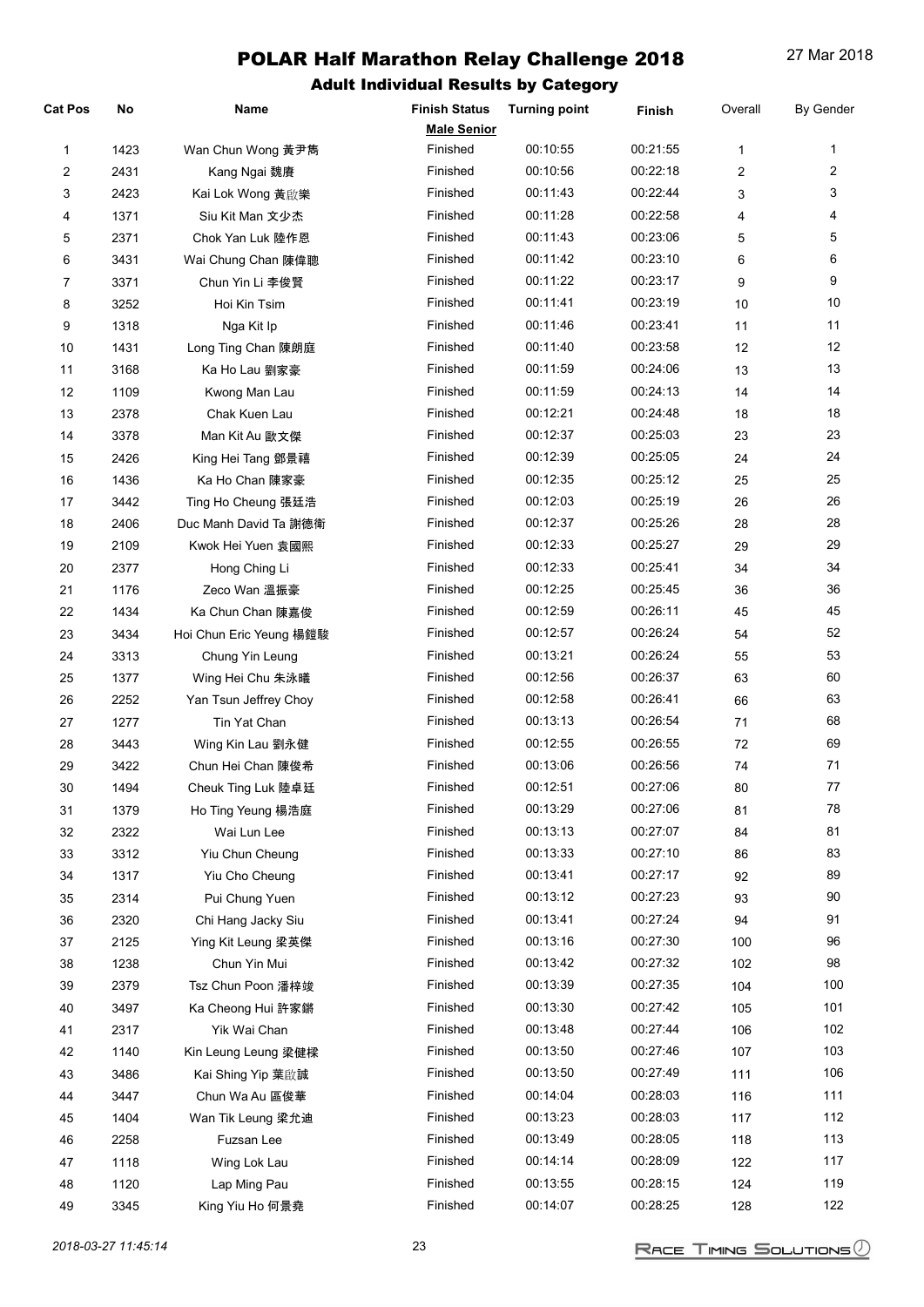| <b>Cat Pos</b> | No   | Name                        | <b>Finish Status</b> | <b>Turning point</b> | Finish   | Overall | <b>By Gender</b> |
|----------------|------|-----------------------------|----------------------|----------------------|----------|---------|------------------|
| 50             | 2443 | Wing Lung Lee 李榮龍           | Finished             | 00:13:52             | 00:28:33 | 130     | 124              |
| 51             | 2345 | Ho Wing Yau 邱浩榮             | Finished             | 00:14:18             | 00:28:36 | 132     | 126              |
| 52             | 3212 | Cheuk Pan Lee               | Finished             | 00:14:21             | 00:28:42 | 138     | 131              |
| 53             | 3220 | Ka Seng Tam                 | Finished             | 00:13:58             | 00:28:43 | 140     | 133              |
| 54             | 3314 | Ray Chung                   | Finished             | 00:14:21             | 00:28:47 | 144     | 136              |
| 55             | 1258 | Chi Hang Lee                | Finished             | 00:13:34             | 00:28:55 | 151     | 143              |
| 56             | 2375 | Sze Tat Suen 孫思達            | Finished             | 00:14:21             | 00:28:55 | 152     | 144              |
| 57             | 3270 | Chun Sheung Yip             | Finished             | 00:14:12             | 00:29:07 | 154     | 146              |
| 58             | 3412 | Kei Long Ng <sub>吳</sub> 祈朗 | Finished             | 00:14:44             | 00:29:18 | 166     | 157              |
| 59             | 2199 | King Fai Fung               | Finished             | 00:14:21             | 00:29:25 | 174     | 163              |
| 60             | 2113 | Yiu Ting Tsang 曾曜霆          | Finished             | 00:14:43             | 00:29:28 | 177     | 165              |
| 61             | 3346 | Chung Yee Lam 林重而           | Finished             | 00:14:39             | 00:29:44 | 196     | 183              |
| 62             | 2348 | Kwok Wa Lui 呂國華             | Finished             | 00:15:17             | 00:29:47 | 201     | 188              |
| 63             | 2352 | Wallace Yam 任釗瑨             | Finished             | 00:14:55             | 00:29:53 | 205     | 192              |
| 64             | 1144 | Ming Hei Ho 何銘浠             | Finished             | 00:14:49             | 00:29:59 | 213     | 199              |
| 65             | 1477 | Tsz Hin Lo                  | Finished             | 00:14:11             | 00:30:10 | 217     | 203              |
| 66             | 2101 | Leroy Tsang 曾健文             | Finished             | 00:14:52             | 00:30:11 | 219     | 204              |
| 67             | 1348 | Hoi Fai Chan 陳海輝            | Finished             | 00:14:50             | 00:30:11 | 220     | 205              |
| 68             | 3406 | Hin Kiu Miu 苗衍喬             | Finished             | 00:14:29             | 00:30:29 | 232     | 216              |
| 69             | 3462 | Hok Mun Yuen                | Finished             | 00:14:56             | 00:30:31 | 233     | 217              |
| 70             | 1356 | Wing Kei Moyung             | Finished             | 00:15:25             | 00:30:32 | 234     | 218              |
| 71             | 3365 | Sc Rex Chan                 | Finished             | 00:15:09             | 00:30:36 | 238     | 221              |
| 72             | 3251 | Vincent Lo                  | Finished             | 00:15:06             | 00:30:44 | 246     | 228              |
|                |      |                             | Finished             | 00:15:23             | 00:30:47 |         | 231              |
| 73             | 3150 | Curtis Lo 盧智業               |                      |                      |          | 249     |                  |
| 74             | 1424 | Wai Yip Yeung 楊偉業           | Finished             | 00:15:48             | 00:30:49 | 251     | 233              |
| 75             | 1222 | Chi Chung Hardy Ki          | Finished             | 00:15:18             | 00:30:54 | 255     | 237              |
| 76             | 1164 | Chung Him Lau               | Finished             | 00:15:19             | 00:31:12 | 273     | 249              |
| 77             | 1213 | Ming Kwan Sze               | Finished             | 00:15:37             | 00:31:18 | 279     | 252              |
| 78             | 1364 | Chau Lap Tsui 徐秋立           | Finished             | 00:15:31             | 00:31:26 | 289     | 262              |
| 79             | 3511 | Wai Pong Kevin Wong         | Finished             | 00:15:49             | 00:31:30 | 291     | 264              |
| 80             | 3222 | Chris Lam                   | Finished             | 00:15:33             | 00:31:35 | 297     | 270              |
| 81             | 2346 | Pak On Lee 李柏安              | Finished             | 00:15:36             | 00:31:37 | 298     | 271              |
| 82             | 3204 | Siu Man Chau                | Finished             | 00:15:17             | 00:31:39 | 300     | 272              |
| 83             | 1395 | Yuk Sing Chau 鄒育昇           | Finished             | 00:15:29             | 00:31:41 | 305     | 275              |
| 84             | 2231 | Sung Hin Chiu               | Finished             | 00:15:12             | 00:31:42 | 306     | 276              |
| 85             | 1103 | Hoi Kit Leung               | Finished             | 00:15:18             | 00:31:50 | 313     | 282              |
| 86             | 2110 | Dickson Ma                  | Finished             | 00:15:44             | 00:32:02 | 325     | 291              |
| 87             | 1110 | <b>Timothy Sau</b>          | Finished             | 00:15:32             | 00:32:03 | 326     | 292              |
| 88             | 3485 | Yat Wah Lai 黎日華             | Finished             | 00:15:46             | 00:32:07 | 334     | 298              |
| 89             | 2166 | Wai Cheung Lai 黎偉祥          | Finished             | 00:16:00             | 00:32:12 | 347     | 307              |
| 90             | 3102 | Ho Hin Liu 廖浩軒              | Finished             | 00:15:33             | 00:32:15 | 351     | 311              |
| 91             | 3273 | Kai Tin Li                  | Finished             | 00:15:47             | 00:32:16 | 355     | 314              |
| 92             | 1231 | Hang Fung Lo                | Finished             | 00:15:24             | 00:32:19 | 358     | 316              |
| 93             | 3277 | Chi Wing Chan               | Finished             | 00:15:57             | 00:32:23 | 360     | 318              |
| 94             | 1229 | Sau Fung Liu                | Finished             | 00:15:49             | 00:32:32 | 369     | 325              |
| 95             | 1161 | Eric Leung                  | Finished             | 00:16:02             | 00:32:32 | 370     | 326              |
| 96             | 2204 | Ho Wai Wong                 | Finished             | 00:16:33             | 00:32:36 | 373     | 328              |
| 97             | 1426 | Ho Cheong Lee 李浩鏘           | Finished             | 00:16:25             | 00:32:48 | 387     | 340              |
| 98             | 3258 | Ki Sum Tong                 | Finished             | 00:16:05             | 00:32:48 | 388     | 341              |
| 99             | 3404 | King Yiu Cheung 張景耀         | Finished             | 00:15:59             | 00:32:48 | 389     | 342              |
|                |      |                             |                      |                      |          |         |                  |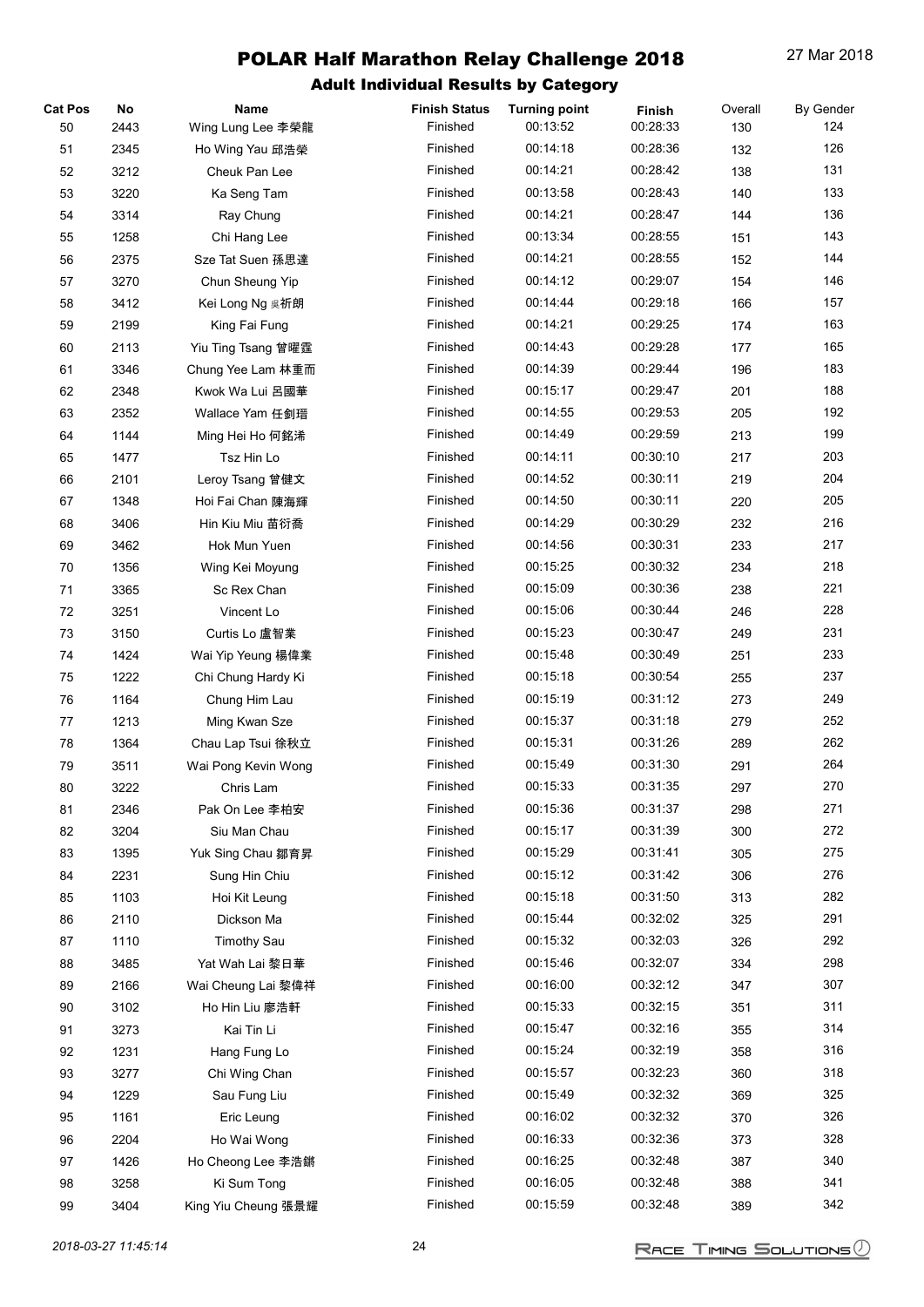| <b>Cat Pos</b> | No   | Name                 | <b>Finish Status</b> | <b>Turning point</b> | Finish   | Overall | <b>By Gender</b> |
|----------------|------|----------------------|----------------------|----------------------|----------|---------|------------------|
| 100            | 1412 | Yuen Cheung Chan 陳遠翔 | Finished             | 00:16:19             | 00:32:50 | 391     | 344              |
| 101            | 3475 | Tsz Ho Wong 黃梓皓      | Finished             | 00:15:54             | 00:32:53 | 397     | 349              |
| 102            | 1501 | Hei Chun Pong 龐睎駿    | Finished             | 00:16:09             | 00:32:57 | 404     | 354              |
| 103            | 3305 | Hoi Ming Ng          | Finished             | 00:16:13             | 00:33:00 | 407     | 356              |
| 104            | 2126 | Leong Tim Law 羅亮添    | Finished             | 00:15:58             | 00:33:06 | 417     | 364              |
| 105            | 3134 | Andy Chen 陳熙舜        | Finished             | 00:16:07             | 00:33:17 | 427     | 373              |
| 106            | 3140 | Wai Tsang 曾煒         | Finished             | 00:16:18             | 00:33:17 | 430     | 376              |
| 107            | 3348 | Kwok Hong Chiu 趙國匡   | Finished             | 00:15:22             | 00:33:25 | 442     | 388              |
| 108            | 2213 | Chun Wa Wong         | Finished             | 00:16:27             | 00:33:29 | 447     | 392              |
| 109            | 3120 | Hon Ki Tsang 曾漢祺     | Finished             | 00:15:51             | 00:33:30 | 448     | 393              |
| 110            | 2404 | Ngai Wang Chan 陳毅弘   | Finished             | 00:16:13             | 00:33:31 | 451     | 395              |
| 111            | 1265 | Zell Chan            | Finished             | 00:16:31             | 00:33:38 | 464     | 402              |
| 112            | 1295 | Kuok Wai Choi        | Finished             | 00:16:48             | 00:33:44 | 474     | 407              |
| 113            | 2501 | Chun Hei Leung 梁俊熙   | Finished             | 00:16:42             | 00:33:49 | 477     | 409              |
| 114            | 1475 | Ho Yan Lun           | Finished             | 00:17:06             | 00:33:50 | 478     | 410              |
| 115            | 1425 | Hoi Pang Ma 馬海鵬      | Finished             | 00:16:10             | 00:33:50 | 479     | 411              |
| 116            | 1472 | Man Kat So 蘇文吉       | Finished             | 00:16:38             | 00:33:52 | 483     | 413              |
| 117            | 1206 | Wing Pui Tsui        | Finished             | 00:16:22             | 00:33:54 | 489     | 418              |
| 118            | 3171 | Ka Kit Cheng 鄭家杰     | Finished             | 00:16:34             | 00:33:59 | 497     | 425              |
| 119            | 2433 | Chan Pang Lei 李振鵬    | Finished             | 00:16:35             | 00:34:00 | 501     | 427              |
| 120            | 3206 | Chung Ho Lam         | Finished             | 00:16:33             | 00:34:01 | 502     | 428              |
| 121            | 3432 | Kin Hang Lei 李健恆     | Finished             | 00:16:54             | 00:34:04 | 503     | 429              |
| 122            | 3383 | Hing To Tsang 曾慶濤    | Finished             | 00:16:51             | 00:34:08 | 507     | 433              |
|                |      |                      | Finished             | 00:16:58             | 00:34:09 | 510     | 436              |
| 123            | 3266 | Yiu Fai Cheung       | Finished             | 00:16:42             | 00:34:14 |         | 442              |
| 124            | 3357 | Kwok Po Chan         |                      |                      |          | 518     |                  |
| 125            | 2222 | La Wai Leung         | Finished             | 00:17:24             | 00:34:15 | 519     | 443              |
| 126            | 3425 | Sheung Hang Chan 陳上行 | Finished             | 00:16:28             | 00:34:15 | 520     | 444              |
| 127            | 3217 | Pak Ling Luk         | Finished             | 00:16:32             | 00:34:27 | 539     | 455              |
| 128            | 3113 | Man Hin Wong         | Finished             | 00:16:27             | 00:34:29 | 542     | 458              |
| 129            | 2425 | Hung Kit Yiu 姚雄傑     | Finished             | 00:16:24             | 00:34:39 | 556     | 463              |
| 130            | 2223 | Wing Kong Chak       | Finished             | 00:17:02             | 00:34:50 | 574     | 477              |
| 131            | 2485 | Yan Shing Wu 胡恩誠     | Finished             | 00:17:20             | 00:34:52 | 577     | 480              |
| 132            | 1485 | Wing Hong Lee 李永劻    | Finished             | 00:17:10             | 00:34:55 | 580     | 481              |
| 133            | 3272 | Chi Hei Wong         | Finished             | 00:16:45             | 00:35:06 | 595     | 491              |
| 134            | 3103 | Ka Ho Chang 鄭家豪      | Finished             | 00:17:00             | 00:35:11 | 599     | 494              |
| 135            | 1462 | Sai Shing Chim 詹世丞   | Finished             | 00:17:34             | 00:35:18 | 609     | 499              |
| 136            | 2273 | Hung Chun Wong       | Finished             | 00:16:53             | 00:35:22 | 613     | 502              |
| 137            | 3162 | Hin Man Ng 吳衍旻       | Finished             | 00:17:10             | 00:35:28 | 623     | 510              |
| 138            | 2164 | Kin Wang Yeung 楊健宏   | Finished             | 00:16:35             | 00:35:45 | 639     | 521              |
| 139            | 2251 | Cheuk Hang Tang      | Finished             | 00:16:56             | 00:35:47 | 642     | 523              |
| 140            | 2103 | Hong Chun Lee 李康俊    | Finished             | 00:16:43             | 00:35:52 | 645     | 526              |
| 141            | 2357 | Kwok Wah Leaf Chong  | Finished             | 00:17:15             | 00:35:54 | 647     | 527              |
| 142            | 3136 | Wing Lok So 蘇永樂      | Finished             | 00:16:52             | 00:35:57 | 651     | 531              |
| 143            | 1185 | Ho Yin Wong          | Finished             | 00:17:50             | 00:36:02 | 657     | 533              |
| 144            | 1487 | Yi Han Chen 陳義翰      | Finished             | 00:17:01             | 00:36:03 | 658     | 534              |
| 145            | 3190 | Ling Chung Hung      | Finished             | 00:17:39             | 00:36:14 | 666     | 539              |
| 146            | 2341 | Li Kwan Choi         | Finished             | 00:17:12             | 00:36:30 | 678     | 545              |
| 147            | 1239 | Kok Wai Alex Lui     | Finished             | 00:17:56             | 00:36:32 | 681     | 547              |
| 148            | 1510 | Sau Tsang Cheng      | Finished             | 00:17:53             | 00:36:41 | 688     | 552              |
| 149            | 3502 | Kam Lun Fung 馮錦倫     | Finished             | 00:18:28             | 00:36:51 | 699     | 557              |
|                |      |                      |                      |                      |          |         |                  |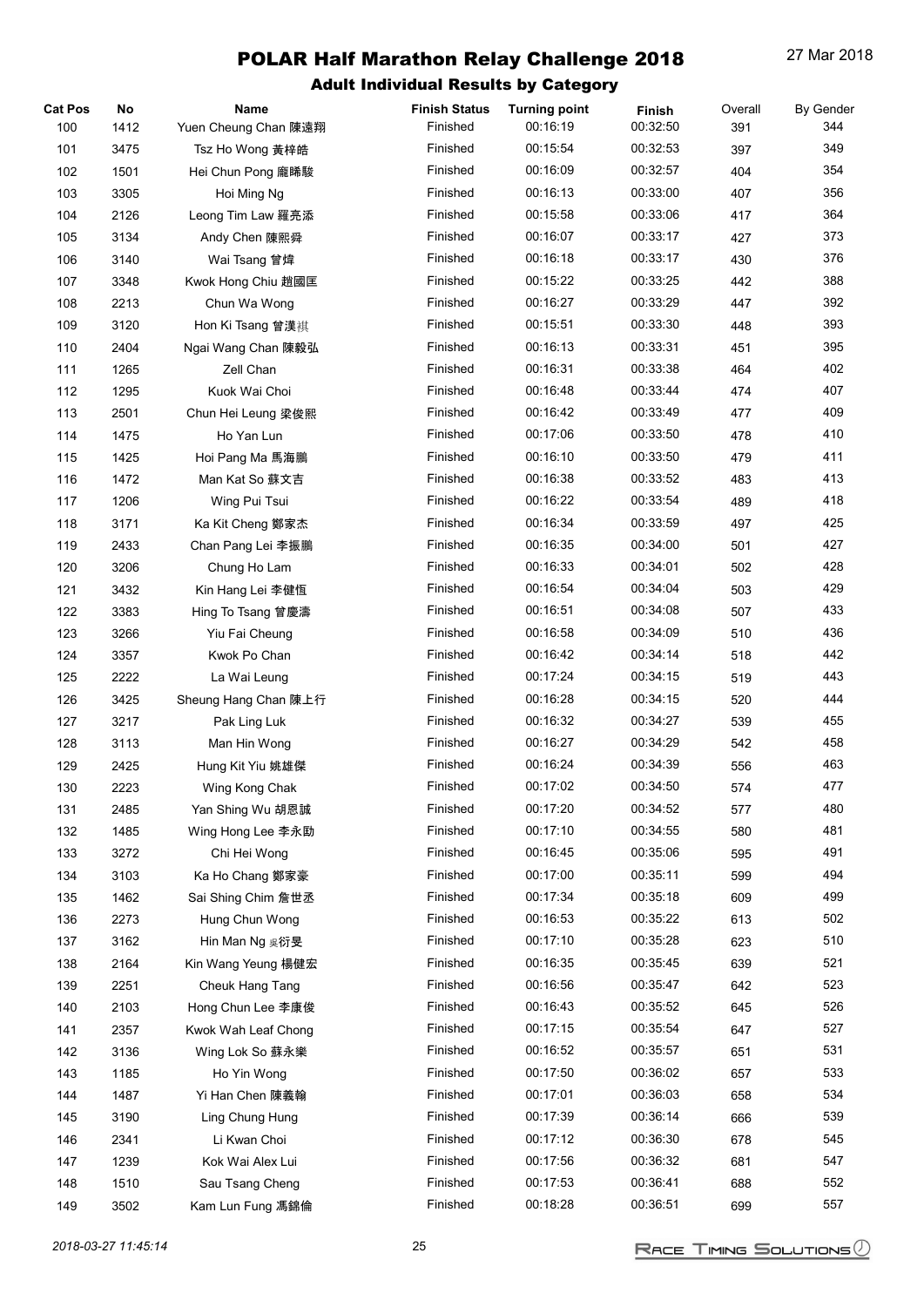| <b>Cat Pos</b> | No   | <b>Name</b>              | <b>Finish Status</b> | <b>Turning point</b> | Finish   | Overall | <b>By Gender</b> |
|----------------|------|--------------------------|----------------------|----------------------|----------|---------|------------------|
| 150            | 3185 | Chong Yu Cheung          | Finished             | 00:18:16             | 00:36:52 | 700     | 558              |
| 151            | 2171 | Yin Kwan Vincent Lai 黎彦均 | Finished             | 00:18:32             | 00:37:16 | 724     | 571              |
| 152            | 3164 | Man Leong Siu 蕭文亮        | Finished             | 00:18:14             | 00:37:22 | 732     | 577              |
| 153            | 3329 | Wing Hing Tang           | Finished             | 00:17:42             | 00:37:24 | 734     | 578              |
| 154            | 2462 | Yui Wai Wong 黃銳偉         | Finished             | 00:18:41             | 00:37:34 | 753     | 587              |
| 155            | 2336 | Anson Siu 蕭啟華            | Finished             | 00:17:16             | 00:37:48 | 764     | 596              |
| 156            | 3459 | Tsz Chung Fung           | Finished             | 00:18:00             | 00:37:55 | 769     | 599              |
| 157            | 3229 | Siu Kei Lau              | Finished             | 00:17:46             | 00:38:10 | 783     | 607              |
| 158            | 1459 | Yat Lung Tam             | Finished             | 00:18:55             | 00:38:26 | 797     | 613              |
| 159            | 3341 | Kam Lun Chui             | Finished             | 00:18:23             | 00:38:27 | 798     | 614              |
| 160            | 2206 | Kwan Hang Lai            | Finished             | 00:18:07             | 00:38:37 | 803     | 615              |
| 161            | 3121 | Chun Sing Chu 朱晉昇        | Finished             | 00:18:13             | 00:38:41 | 808     | 619              |
| 162            | 2295 | Pui lam Wong             | Finished             | 00:17:31             | 00:38:44 | 810     | 620              |
| 163            | 2333 | Chu Hao Tseng            | Finished             | 00:18:35             | 00:38:50 | 813     | 621              |
| 164            | 1375 | Shing Ho Ng 吳承浩          | Finished             | 00:19:48             | 00:38:59 | 818     | 624              |
| 165            | 2329 | Man Kit Lee              | Finished             | 00:19:17             | 00:39:21 | 834     | 631              |
| 166            | 2185 | Hung Sang Yau            | Finished             | 00:19:54             | 00:39:41 | 856     | 641              |
| 167            | 2265 | Milky Lau                | Finished             | 00:18:34             | 00:39:50 | 862     | 644              |
| 168            | 2477 | Cham San Au 區湛桑          | Finished             | 00:19:54             | 00:40:05 | 875     | 647              |
| 169            | 2229 | Hiu Fai Man              | Finished             | 00:20:04             | 00:40:17 | 887     | 650              |
| 170            | 2472 | Wan Man Chan 陳允文         | Finished             | 00:17:51             | 00:40:21 | 890     | 651              |
| 171            | 3265 | Matthew Wong             | Finished             | 00:18:59             | 00:40:42 | 902     | 657              |
| 172            | 2424 | Kwong Fai Mak 麥光輝        | Finished             | 00:20:08             | 00:40:50 | 910     | 660              |
| 173            | 2356 | Yiu Cho Cheuk            | Finished             | 00:19:36             | 00:40:59 | 913     | 663              |
| 174            | 3510 | Hing Chun Lee            | Finished             | 00:19:56             | 00:41:18 | 926     | 669              |
| 175            | 2239 | Wai Tao Derick Wong      | Finished             | 00:19:05             | 00:41:20 | 931     | 672              |
| 176            | 3461 | Kwun Tat Lam             | Finished             | 00:20:05             | 00:42:06 | 959     | 684              |
| 177            | 2459 | Wan Kan Lam              | Finished             | 00:20:38             | 00:42:09 | 961     | 685              |
| 178            | 3223 | Siu Kei Wong             | Finished             | 00:20:45             | 00:42:12 | 962     | 686              |
| 179            | 3360 | Chun Fai Li              | Finished             | 00:22:05             | 00:44:22 | 1030    | 714              |
| 180            | 1461 | Chun Ki Liu              | Finished             | 00:22:02             | 00:45:07 | 1051    | 721              |
| 181            | 3424 | Chun Wai Hui 許俊煒         | Finished             | 00:21:58             | 00:45:18 | 1055    | 724              |
| 182            | 3426 | Ka Ming Lau 劉家明          | Finished             | 00:22:00             | 00:45:19 | 1056    | 725              |
| 183            | 3344 | Hei Tat Tso              | Finished             | 00:21:31             | 00:45:33 | 1063    | 727              |
| 184            | 3308 | Alex To                  | Finished             | 00:20:38             | 00:45:56 | 1071    | 730              |
| 185            | 1481 | Chi Shing Ho 何志誠         | Finished             | 00:27:37             | 00:57:11 | 1180    | 763              |
|                | 1512 | Wai Yu Lee               | Pre-race withdrawal  |                      |          |         |                  |
|                | 2512 | Kam Ho Sin               | Pre-race withdrawal  |                      |          |         |                  |
|                | 2366 | Quinton Lai 黎浩源          | Pre-race withdrawal  |                      |          |         |                  |
|                | 3366 | Osman Kwok 郭文豪           | Pre-race withdrawal  |                      |          |         |                  |
|                | 2362 | Tsz Lok Yip 葉子樂          | Pre-race withdrawal  |                      |          |         |                  |
|                | 3362 | Yu Fung Tang 鄧裕豐         | Pre-race withdrawal  |                      |          |         |                  |
|                | 1245 | Ka Chun Po               | Pre-race withdrawal  |                      |          |         |                  |
|                | 2245 | Wing Kei Wan             | Pre-race withdrawal  |                      |          |         |                  |
|                | 3245 | Wai Ming Cheung          | Pre-race withdrawal  |                      |          |         |                  |
|                | 1142 | Yiu Man Woo 胡耀民          | Pre-race withdrawal  |                      |          |         |                  |
|                | 2142 | Chow Long Ku 古秋朗         | Pre-race withdrawal  |                      |          |         |                  |
|                | 3142 | Tsun Ho Wu 胡峻豪           | Pre-race withdrawal  |                      |          |         |                  |